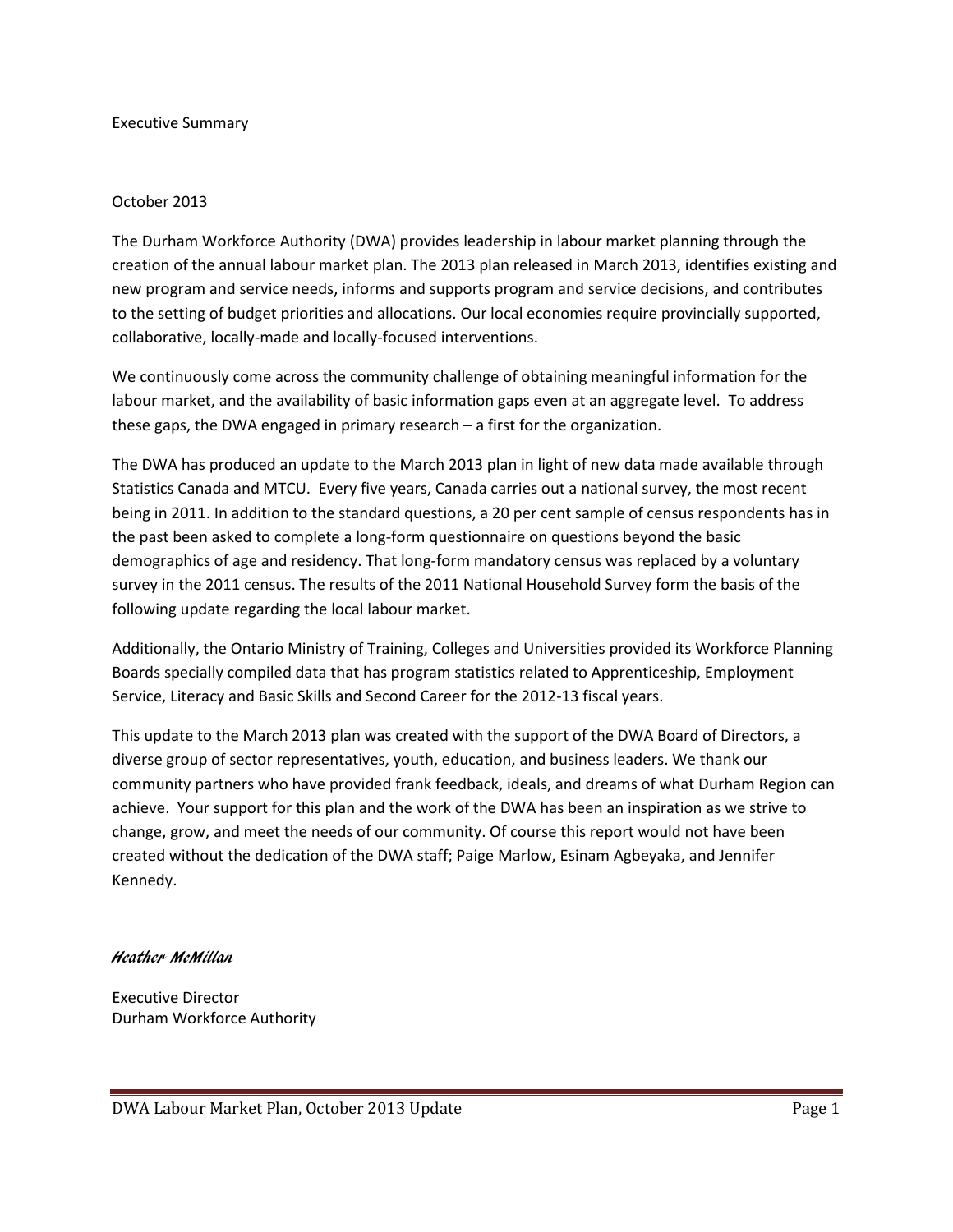## Methodology

The Labour Market Plan draws on Statistics Canada data and broad academic literature to present a conceptual and empirical profile of Durham Region's labour market.

A combination of methodologies inform this report including ongoing data analysis both on significant employment sectors, emerging and critical issues, collecting and analyzing information from stakeholders (including municipal, provincial governments, academic institutions, sector councils, industry groups, and associations, community agencies, and employers) direct feedback at consultations and events, and on line surveys.

This year, for the first time, MTCU has provided the Workforce Planning Boards with aggregated Employment Ontario (EO) program data, broken down by individual Local Board area, accompanied by regional and provincial comparators. It is intended that these data elements serve as the basis for evidence-based discussions about local service issues –gaps, overlaps and under-served populations with EO service providers. The purpose of the data analysis and local employment service network discussions is to enable the service network to plan coordinated actions that address the issues.

The program information released and shared within this document are for the largest EO programs for which consistent and reliable information are available. This information is derived from data entered by EO service providers into the Employment Ontario Information System and has been extracted by the ministry's divisional information management unit. Apprenticeship data has been extracted from the Apprenticeship Application and rolled up by 25 Local Board areas.

Also, readers of this report need to be advised that the cycle for labour market planning has undergone changes in timing. The 2013 labour market report, being released in October, will be a transitional report focused on understanding and supporting clients using the Employment Ontario network and other community services.

# National Household Survey – Labour Market Indicators

## **Introduction**

Every five years, Canada carries out a national survey, the most recent being in 2011. In addition to the standard questions, a 20% sample of census respondents has in the past been asked to complete a longform questionnaire on questions beyond the basic demographics of age and residency. That long-form mandatory census was replaced by a voluntary survey in the 2011 census. The results of the 2011 National Household Survey form the basis of the following update regarding the local labour market.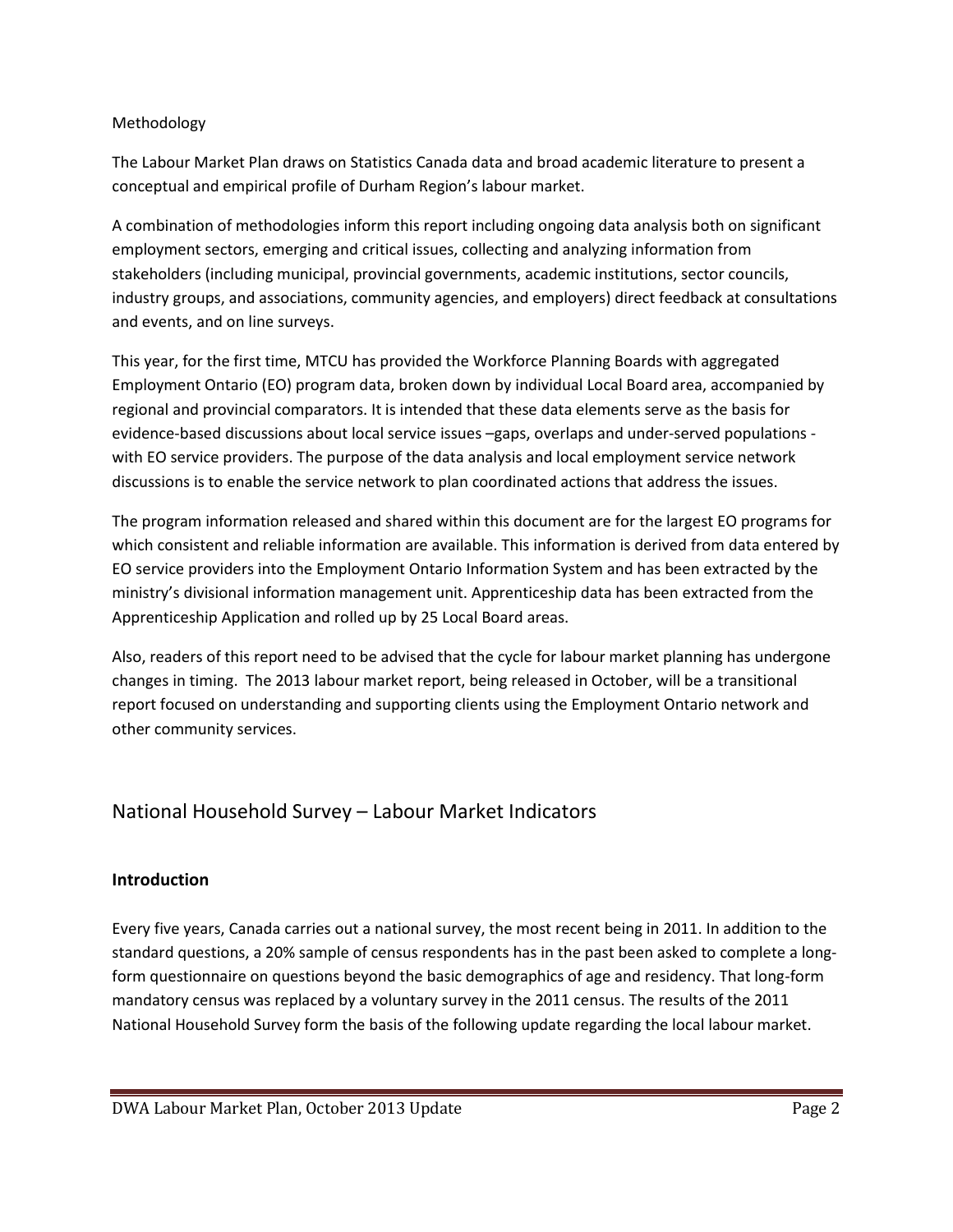## *A note of caution*

*Regrettably, as a result of this change from a mandatory to a voluntary set of questions, one cannot be certain that the responses reflect a proper representation of the population. In particular, concerns have been raised about how well this data represents marginalized groups. Thus, when it comes to low income individuals or individuals from certain demographic categories (e.g. Aboriginal peoples), their participation may be under-represented. It would also mean that occupations or industries that these individuals are employed in might be under-represented.*

The NHS labour market data that has been released by Statistics Canada relates to the employment characteristics of residents, that is, the industries and occupations in which they work. This is not the same as describing what jobs exist in a given locality, as people sometimes commute to neighbouring locales for work.

The data describing the labour market characteristics of residents at a provincial level does indeed pretty much describe what jobs are present in Ontario, as a relatively small percentage of Ontarians work in another province. But at a more local scale, describing what industries or occupations the residents of a municipality or district or region work in is not a substitute for data which focuses on the jobs present within a given locality.

With this caution in mind, the following analysis provides some relevant labour market characteristics of residents of Ontario generally, and of Durham Region, from the year 2011, and makes some comparisons to the 2006 Census findings.

## **Employment by Industry**

One way to profile the labour market is look at in which industries residents are employed. The proportion of residents employed in a given industry provides a sense of scale for that industry's importance, and changes in the employment mix by industry suggest which industries are growing and which are shrinking.

Ontario. Table 1 profiles this information for Ontario. The second column provides the actual number of people employed in each of the industries in 2011.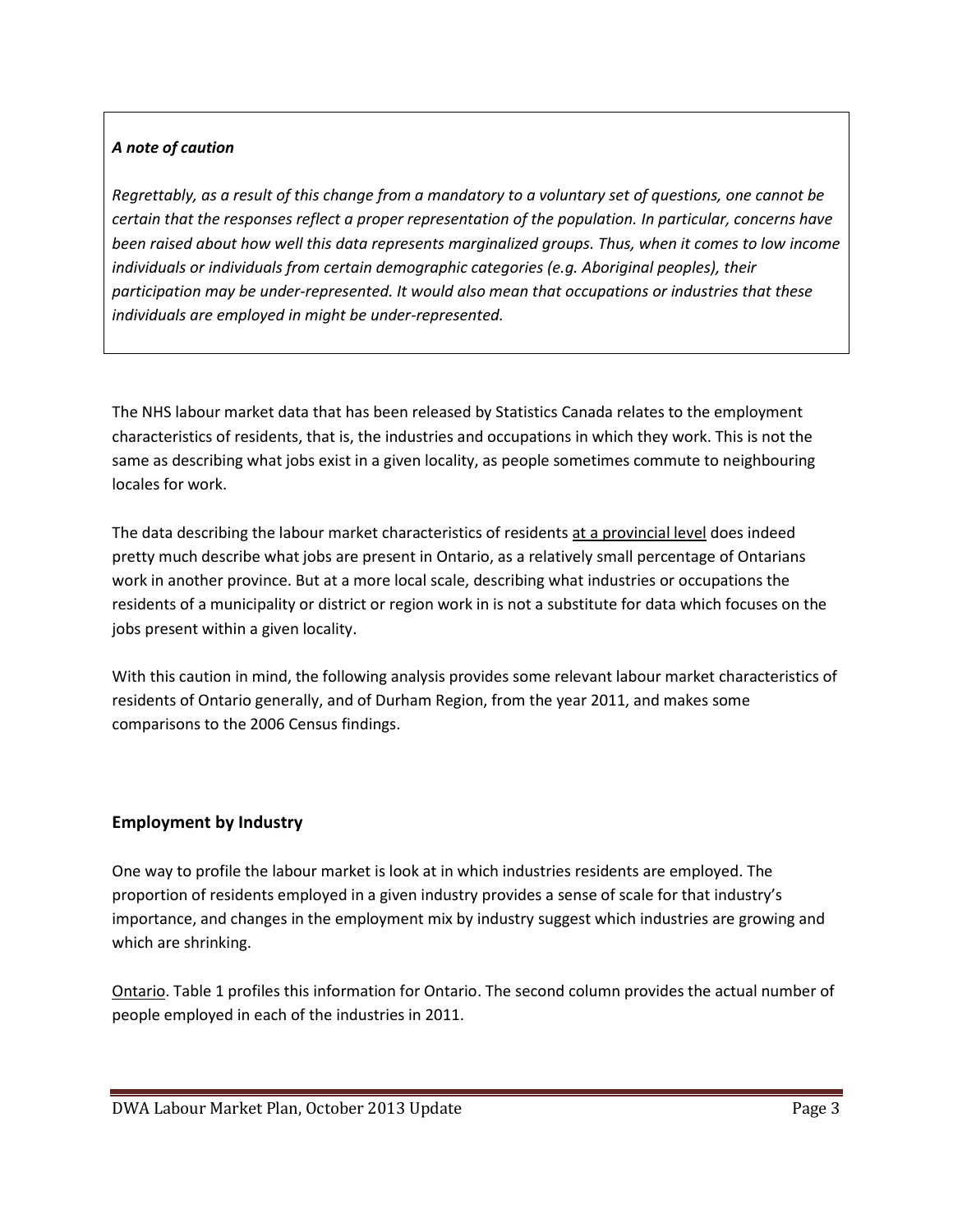The third and fourth columns show the percentage change in the number of employed individuals, from 2001 to 2006, and from 2006 to 2011. Despite an overall growth in the employment numbers, the rate of growth and of decline varies considerably by industry. And compared to 2001 to 2006, the period between 2006 and 2011 saw many more industries showing employment losses.

|                                            | <b>Number</b> |         | % Change |  |       | % Distribution |       |
|--------------------------------------------|---------------|---------|----------|--|-------|----------------|-------|
|                                            | 2011          | 01-06   | 06-11    |  | 2001  | 2006           | 2011  |
| <b>ALL INDUSTRIES</b>                      | 6,297,000     | 7.9%    | 2.2%     |  | 100%  | 100%           | 100%  |
| Agriculture, forestry, fishing, farming    | 95,220        | $-7.1%$ | $-12.6%$ |  | 2.1%  | 1.8%           | 1.5%  |
| Mining and oil and gas extraction          | 28,190        | 21.9%   | 16.3%    |  | 0.3%  | 0.4%           | 0.4%  |
| <b>Utilities</b>                           | 55,215        | 8.3%    | 13.5%    |  | 0.8%  | 0.8%           | 0.9%  |
| <b>Construction</b>                        | 382,570       | 15.7%   | 5.6%     |  | 5.5%  | 5.9%           | 6.1%  |
| <b>Manufacturing</b>                       | 657,625       | $-8.3%$ | $-23.0%$ |  | 16.3% | 13.9%          | 10.4% |
| <b>Wholesale trade</b>                     | 291,215       | 10.1%   | $-1.4%$  |  | 4.7%  | 4.8%           | 4.6%  |
| <b>Retail trade</b>                        | 701,300       | 6.5%    | 3.2%     |  | 11.2% | 11.0%          | 11.1% |
| <b>Transportation and warehousing</b>      | 294,020       | 10.2%   | $-1.1%$  |  | 4.7%  | 4.8%           | 4.7%  |
| <b>Information and cultural industries</b> | 169,540       | 0.7%    | 3.2%     |  | 2.9%  | 2.7%           | 2.7%  |
| <b>Finance and insurance</b>               | 353,230       | 8.2%    | 15.0%    |  | 5.0%  | 5.0%           | 5.6%  |
| Real estate and rental and leasing         | 128,355       | 16.1%   | 4.9%     |  | 1.8%  | 2.0%           | 2.0%  |
| Professional, scientific, technical        | 486,775       | 10.3%   | 7.5%     |  | 7.2%  | 7.3%           | 7.7%  |
| <b>Management of companies</b>             | 6,230         | 5.6%    | $-23.2%$ |  | 0.1%  | 0.1%           | 0.1%  |
| <b>Administrative and support</b>          | 277,785       | 21.2%   | $-3.2%$  |  | 4.1%  | 4.7%           | 4.4%  |
| <b>Educational services</b>                | 474,205       | 16.1%   | 13.8%    |  | 6.3%  | 6.8%           | 7.5%  |
| <b>Health care and social assistance</b>   | 668,435       | 14.8%   | 12.6%    |  | 9.1%  | 9.6%           | 10.6% |
| Arts, entertainment and recreation         | 128,705       | 14.4%   | $-1.3%$  |  | 2.0%  | 2.1%           | 2.0%  |
| <b>Accommodation and food services</b>     | 377,605       | 8.3%    | $-1.1%$  |  | 6.2%  | 6.2%           | 6.0%  |
| <b>Other services</b>                      | 279,405       | 10.8%   | $-3.5%$  |  | 4.6%  | 4.7%           | 4.4%  |
| <b>Public administration</b>               | 441,370       | 13.5%   | 30.2%    |  | 5.2%  | 5.5%           | 7.0%  |

**Table 1: Employment by Industry; Comparisons between 2001, 2006 and 2011; Ontario**

Two industries registered a decline in employment over both periods. Manufacturing had major losses, especially between 2006 and 2011. The losses represented 77,695 jobs between 2001 and 2006, and 196,755 jobs between 2006 and 2011. Agriculture, Forestry, Fishing and Faming also posted large percentage decreases, but with a smaller employment base the losses were smaller (8,300 jobs lost between 2001 and 2006, and 13,710 between 2006 and 2011).

A number of industries saw strong increases over both five-year periods; among the larger employers: Construction; Finance & Insurance; Professional, Scientific & Technical Services; Educational Services; Health Care & Social Assistance; and Public Administration.

DWA Labour Market Plan, October 2013 Update **Page 4** Page 4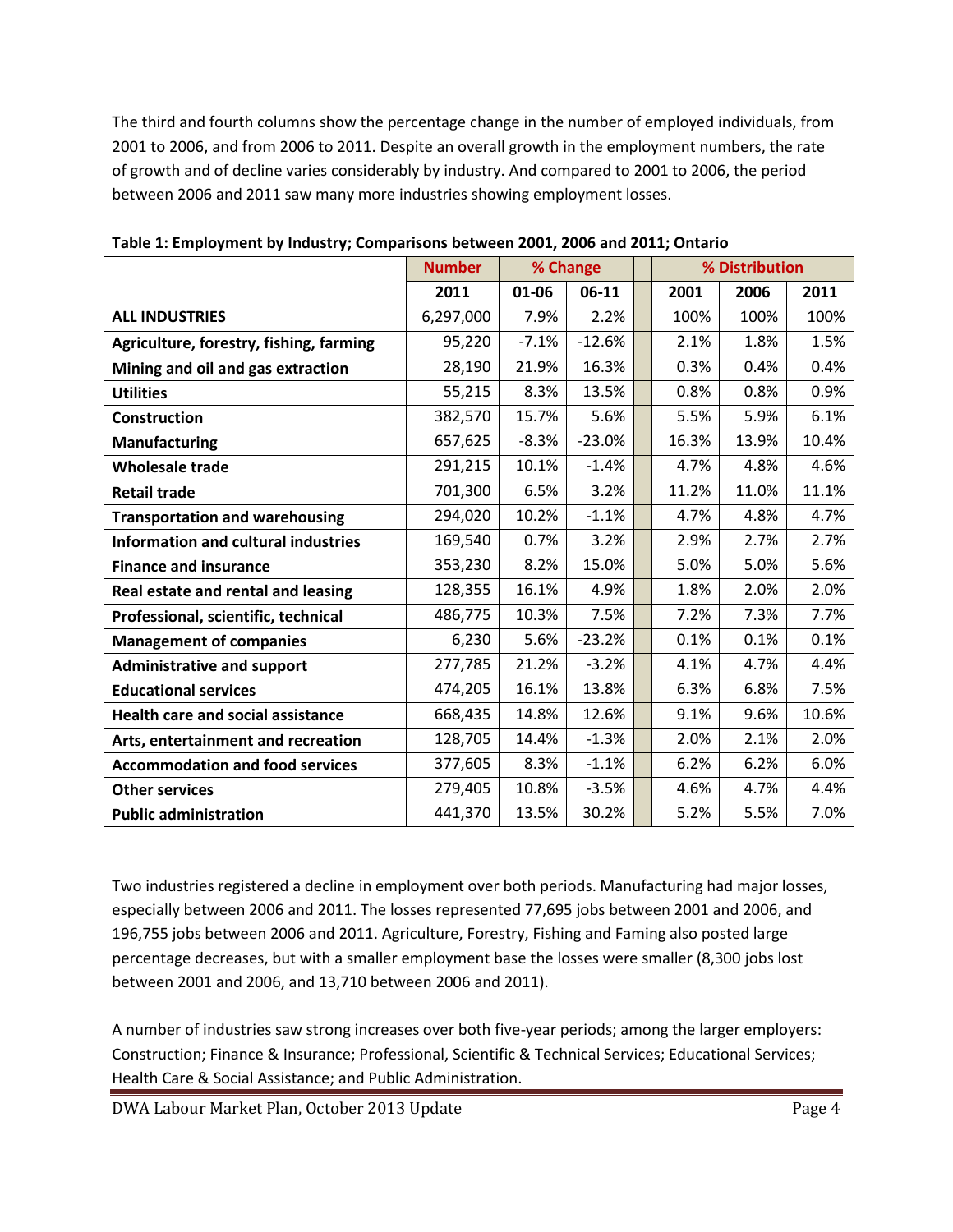Several industries experienced small losses between 2006 and 2011, after posting gains between 2001 and 2006; among the larger employers: Wholesale Trade; Transportation & Warehousing; Administrative & Support, Waste Management & Remediation Services; Arts, Entertainment & Recreation; Accommodation & Food Services; and Other Services.

The last three columns show the percentage distribution of employed residents by industry in Ontario for each of 2001, 2006 and 2011. Many industries have maintained a relatively consistent share of the total employed labour force over this ten-year period. By far the biggest change has been the decline in the share of persons employed in the Manufacturing sector, dropping from 16.3% in 2001 to 13.9% in 2006, then to 10.4% in 2011, falling from the largest industry in 2001 and 2006 to third place in 2011.

Several industries have seen a steady increase over the past 10 years: Educational Services (from 6.3% share to 7.5%); Health Care and Social Assistance (from 9.1% to 10.6%); and Public Administration (from 5.2% to 7.0%). Meanwhile, Retail Trade, by maintaining the same share, now represents the largest proportion of employed persons in Ontario, followed by Health Care and Social Assistance.

Durham Region. Tables 2 provides the industry employment numbers for 2011, with comparisons to 2006, for the Durham Region. Given the high levels of commuting between regions in the Greater Toronto Area, it bears emphasizing again that this data represents in what industries Durham residents are employed, not the actual jobs that are present in Durham.

The downturn in Manufacturing was felt hard by Durham residents, with a loss of 9,705 jobs, 60% of them in auto and auto parts manufacturing. There were also spillovers in related industries: Administrative and Support includes employment services (temp agencies) which lost 545 jobs, some of which may have been related to business lost in the manufacturing sector: wholesale distributors in motor vehicles and parts also lost 285 jobs.

On the other hand, many larger industries increased their hiring of Durham residents by a significant degree:

- Health Care and Social Assistance, 5,380 jobs (+19.8%), all in health care, led by hospitals, nursing homes and offices of health care practitioners other than physicians and dentists;
- Public Administration, 4,690 jobs (30.0%), two-thirds in regional and local governments;
- Finance and Insurance, 3,400 jobs (+19.0%), half among banks and another 1000 in the insurance industry; and
- Educational Services, 3,105 jobs (+15.7%), 1,785 among elementary and secondary schools, and 1,185 among community colleges and universities.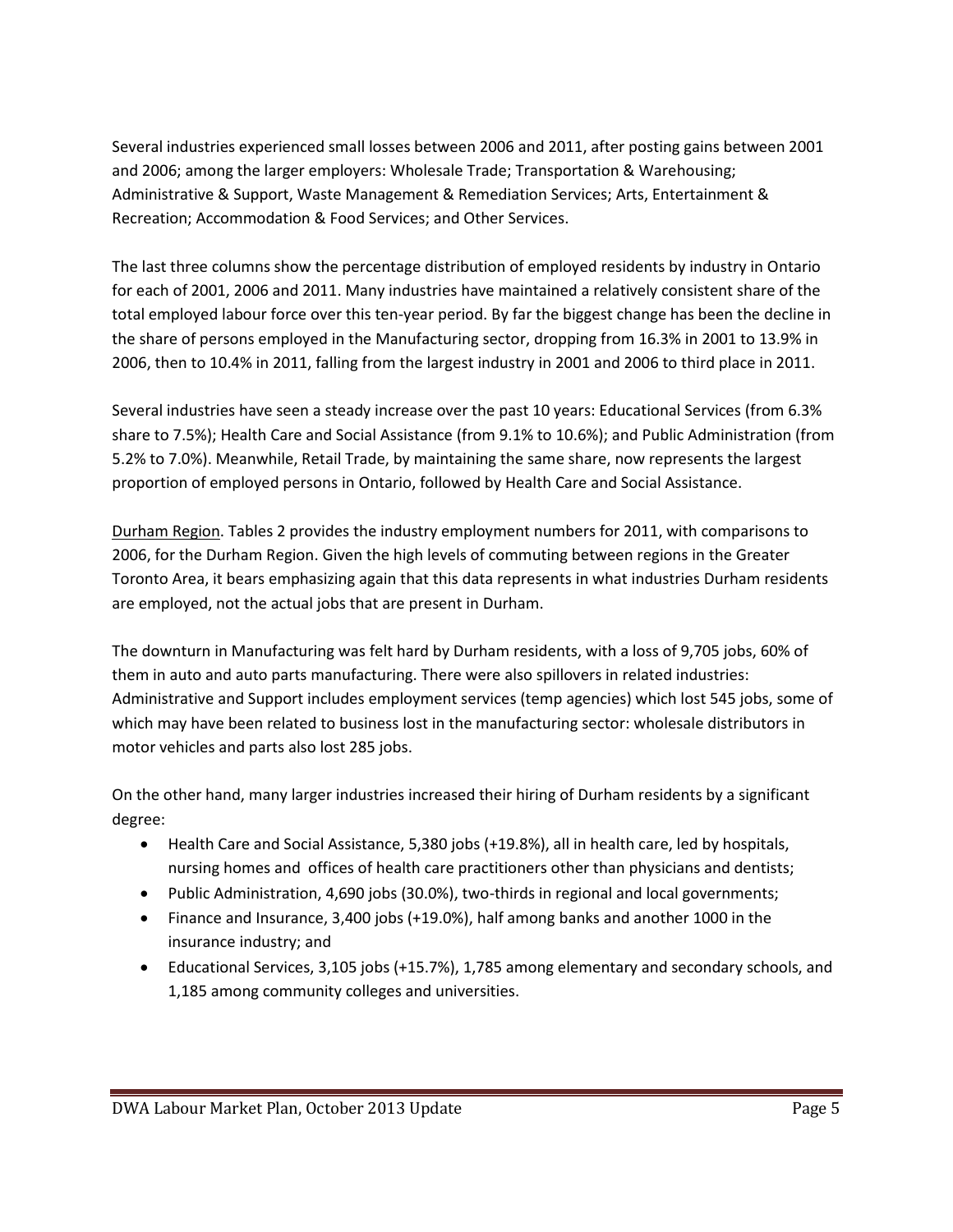As a result of these changes, Manufacturing has gone from being the top employer in 2006 of Durham residents to third place with 9.3% of employed residents. Retail Trade held its share steady at 11.7% and moved into the top spot. Health Care and Social Assistance grew to be the second largest employer.

|                                            | <b>Number</b> | % Change |        | % Distribution |
|--------------------------------------------|---------------|----------|--------|----------------|
|                                            | 2011          | 06-11    | 2006   | 2011           |
| <b>ALL INDUSTRIES</b>                      | 308,860       | 5.0%     | 100.0% | 100.0%         |
| Agriculture, forestry, fishing, farming    | 2,725         | $-5.1%$  | 1.0%   | 0.9%           |
| Mining and oil and gas extraction          | 445           | 3.5%     | 0.1%   | 0.1%           |
| <b>Utilities</b>                           | 8,765         | 20.4%    | 2.5%   | 2.8%           |
| <b>Construction</b>                        | 19,965        | 2.2%     | 6.6%   | 6.5%           |
| <b>Manufacturing</b>                       | 28,655        | $-25.3%$ | 13.0%  | 9.3%           |
| <b>Wholesale trade</b>                     | 15,845        | 2.4%     | 5.3%   | 5.1%           |
| <b>Retail trade</b>                        | 36,060        | 4.7%     | 11.7%  | 11.7%          |
| <b>Transportation and warehousing</b>      | 14,045        | 4.7%     | 4.6%   | 4.5%           |
| <b>Information and cultural industries</b> | 10,140        | 13.9%    | 3.0%   | 3.3%           |
| <b>Finance and insurance</b>               | 21,335        | 19.0%    | 6.1%   | 6.9%           |
| Real estate and rental and leasing         | 6,095         | $-0.3%$  | 2.1%   | 2.0%           |
| Professional, scientific, technical        | 20,745        | 9.0%     | 6.5%   | 6.7%           |
| <b>Management of companies</b>             | 270           | $-23.9%$ | 0.1%   | 0.1%           |
| <b>Administrative and support</b>          | 13,880        | $-2.7%$  | 4.8%   | 4.5%           |
| <b>Educational services</b>                | 22,840        | 15.7%    | 6.7%   | 7.4%           |
| <b>Health care and social assistance</b>   | 32,605        | 19.8%    | 9.3%   | 10.6%          |
| Arts, entertainment and recreation         | 6,120         | 9.5%     | 1.9%   | 2.0%           |
| <b>Accommodation and food services</b>     | 15,735        | 6.2%     | 5.0%   | 5.1%           |
| <b>Other services</b>                      | 12,290        | $-4.0%$  | 4.4%   | 4.0%           |
| <b>Public administration</b>               | 20,305        | 30.0%    | 5.3%   | 6.6%           |

**Table 2: Employment by Industry; Comparisons between 2006 and 2011; Durham Region**

## **Employment by Occupation**

Between 2006 and 2011, the classification system for occupations has changed, and so a straight comparison between 2006 and 2011 is not easily done. Instead, a comparison of the distribution of occupations will be provided. Durham Region will be compared to the general Greater Toronto Area (Peel, Halton, Toronto, Durham and York) and to Ontario minus these GTA figures, because there are significant differences between these two geographies that warrant unpacking.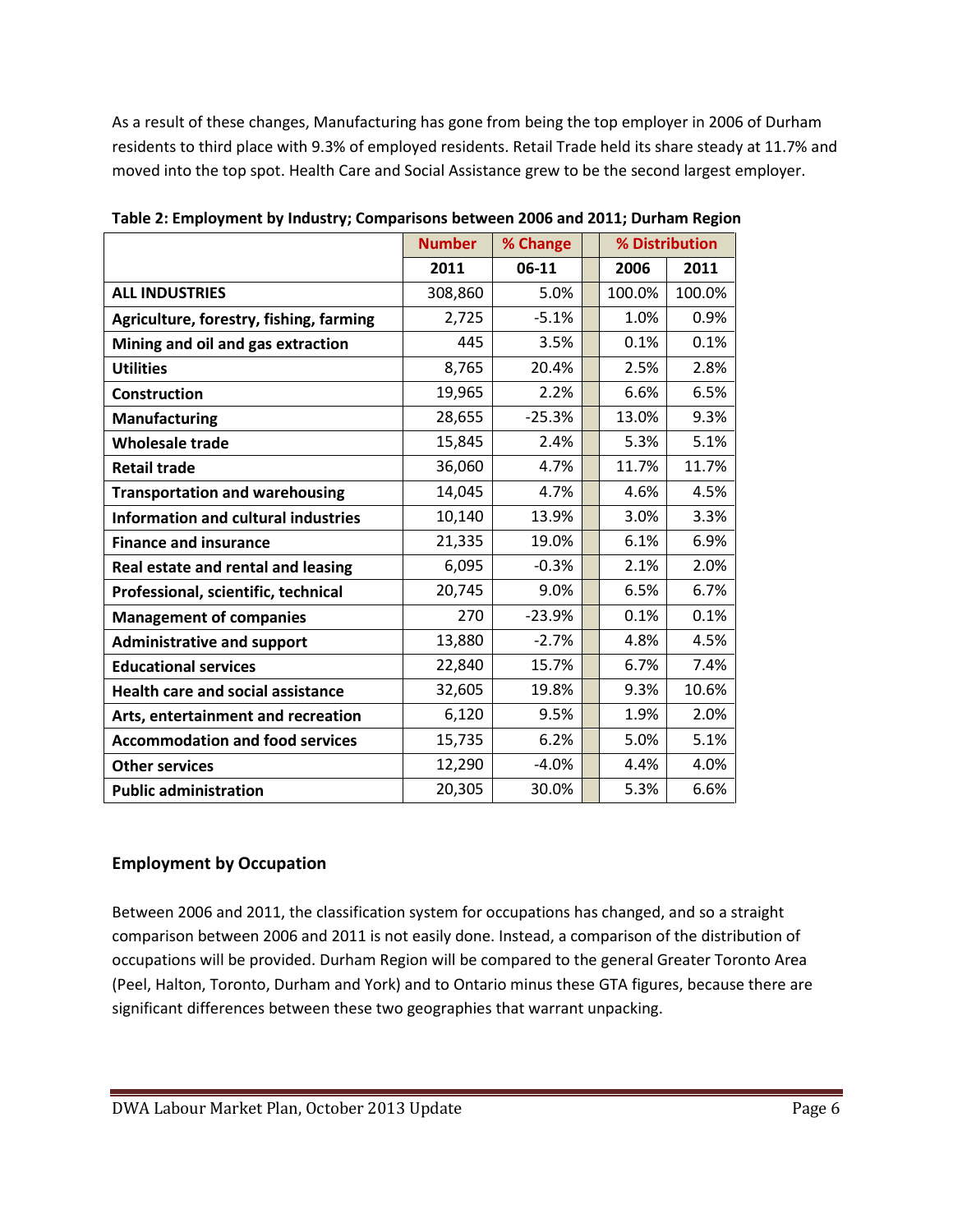|                                        | <b>Number</b> |               | <b>Distribution of occupations</b> |                |
|----------------------------------------|---------------|---------------|------------------------------------|----------------|
|                                        | in 2011       | <b>Durham</b> | <b>GTA</b>                         | <b>Ont-GTA</b> |
| <b>ALL OCCUPATIONS</b>                 | 308,865       | 100.0%        | 100.0%                             | 100.0%         |
| Management occupations                 | 39,735        | 12.9%         | 12.6%                              | 11.2%          |
| Business, finance, administration      | 56,120        | 18.2%         | 19.3%                              | 15.3%          |
| Natural and applied sciences           | 20,700        | 6.7%          | 8.6%                               | 6.6%           |
| <b>Health occupations</b>              | 17,725        | 5.7%          | 5.2%                               | 6.8%           |
| Education, law, social, government     | 37,605        | 12.2%         | 11.6%                              | 12.7%          |
| Art, culture, recreation and sport     | 8,045         | 2.6%          | 3.7%                               | 2.4%           |
| Sales and service occupations          | 68,635        | 22.2%         | 22.6%                              | 22.9%          |
| Trades, transport, equipment operators | 42,005        | 13.6%         | 10.8%                              | 14.6%          |
| Natural resources, agriculture         | 4,250         | 1.4%          | 0.8%                               | 2.2%           |
| Manufacturing + utilities occupations  | 14,050        | 4.5%          | 4.8%                               | 5.4%           |

*For this table, GTA refers to Peel, Halton, Toronto, York and Durham. Ont-GTA means figures for Ontario minus the GTA numbers.*

Durham Region. The distribution of occupations among employed Durham residents falls somewhere between that of the GTA and the rest of Ontario minus the GTA: for certain occupations, it closely follows the GTA numbers, such as in Management Occupations or Business, Finance and Administrative Occupations. But in most other instances, its proportions are more similar to the rest of the province, such as: Trades, Transport and Equipment Operators and Related Occupations; Natural and Applied Sciences Occupations; and Occupations in Art, Culture, Recreation and Sport. In other cases it falls between the two: Occupations in Education, Law and Social, Community and Government Services; Health Occupations; and Natural Resources, Agriculture and Related Production Occupations.

The most prominent occupation category among Durham residents is Sales and Service Occupations, making up 22.2% of Peel residents' jobs, almost exactly equal to the share in the GTA and the rest of the province.

## **Educational attainment**

Education is regularly cited as a necessary prerequisite to labour market success. Between 2006 and 2011, residents of Ontario, and of Durham, upped their game. Across all age categories, there was advancement in the levels of educational attainment (Table 4).

Among 15-24 year olds, there were fewer individuals with no certificate, and a larger proportion of youth with high school degrees and with university degrees, compared to 2006.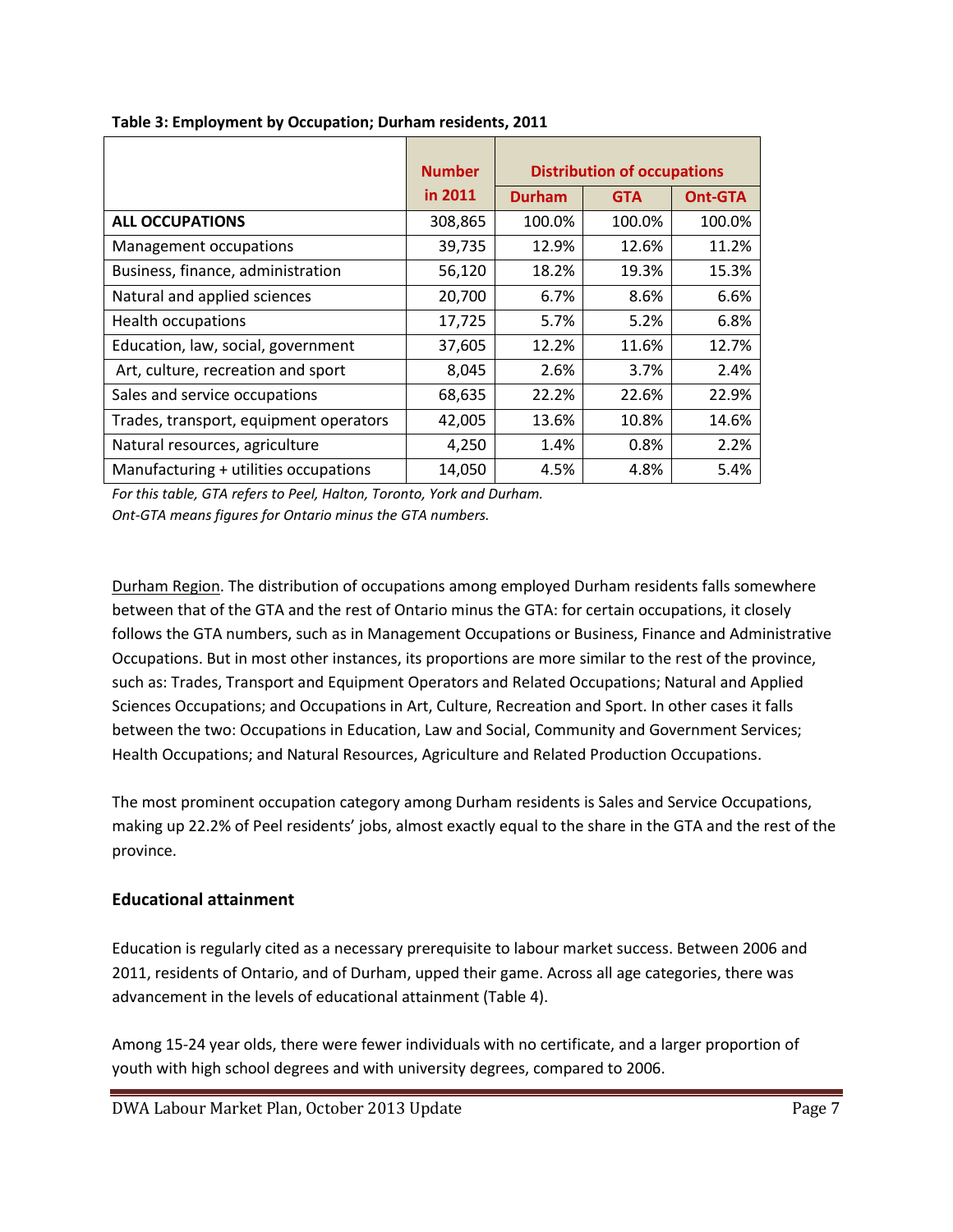Among 25-44 year olds, there were fewer individuals with no certificate or with a high school diploma, and more residents with a college or university diploma or degree. However, there were also slightly fewer individuals with an apprenticeship or trade certificate.

Among 45 to 64 year olds, there were fewer individuals with no certificate and about the same with a high school diploma. Across this age group there were more residents with a college or university diploma or degree. Once again, there were also slightly fewer individuals with an apprenticeship or trade certificate.

The biggest gains in education, in Ontario and in Durham Region, were registered by the 25-44 year olds, the prime working-age population.

| 2006    |        |                                           | 2011           |        |
|---------|--------|-------------------------------------------|----------------|--------|
| Ontario | Durham |                                           | <b>Ontario</b> | Durham |
|         |        | 15 to 24 year olds                        |                |        |
| 40%     | 44%    | No certificate, diploma or degree         | 35%            | 36%    |
| 39%     | 37%    | High school certificate or equivalent     | 41%            | 41%    |
| 2%      | 2%     | Apprenticeship certificate or equivalent  | 2%             | 2%     |
| 10%     | 11%    | College certificate or diploma            | 10%            | 11%    |
| 9%      | 7%     | University certificate, diploma or degree | 12%            | 9%     |
|         |        | 25 to 44 year olds                        |                |        |
| 10%     | 9%     | No certificate, diploma or degree         | 8%             | 7%     |
| 24%     | 27%    | High school certificate or equivalent     | 22%            | 24%    |
| 8%      | 9%     | Apprenticeship certificate or equivalent  | 6%             | 7%     |
| 24%     | 31%    | College certificate or diploma            | 25%            | 32%    |
| 35%     | 26%    | University certificate, diploma or degree | 39%            | 31%    |
|         |        | 45 to 64 year olds                        |                |        |
| 18%     | 15%    | No certificate, diploma or degree         | 14%            | 11%    |
| 26%     | 30%    | High school certificate or equivalent     | 27%            | 30%    |
| 10%     | 11%    | Apprenticeship certificate or equivalent  | 9%             | 9%     |
| 20%     | 24%    | College certificate or diploma            | 22%            | 27%    |
| 26%     | 20%    | University certificate, diploma or degree | 28%            | 22%    |

**Table 4: Level of educational attainment, all residents, Durham and Ontario, 2006 and 2011**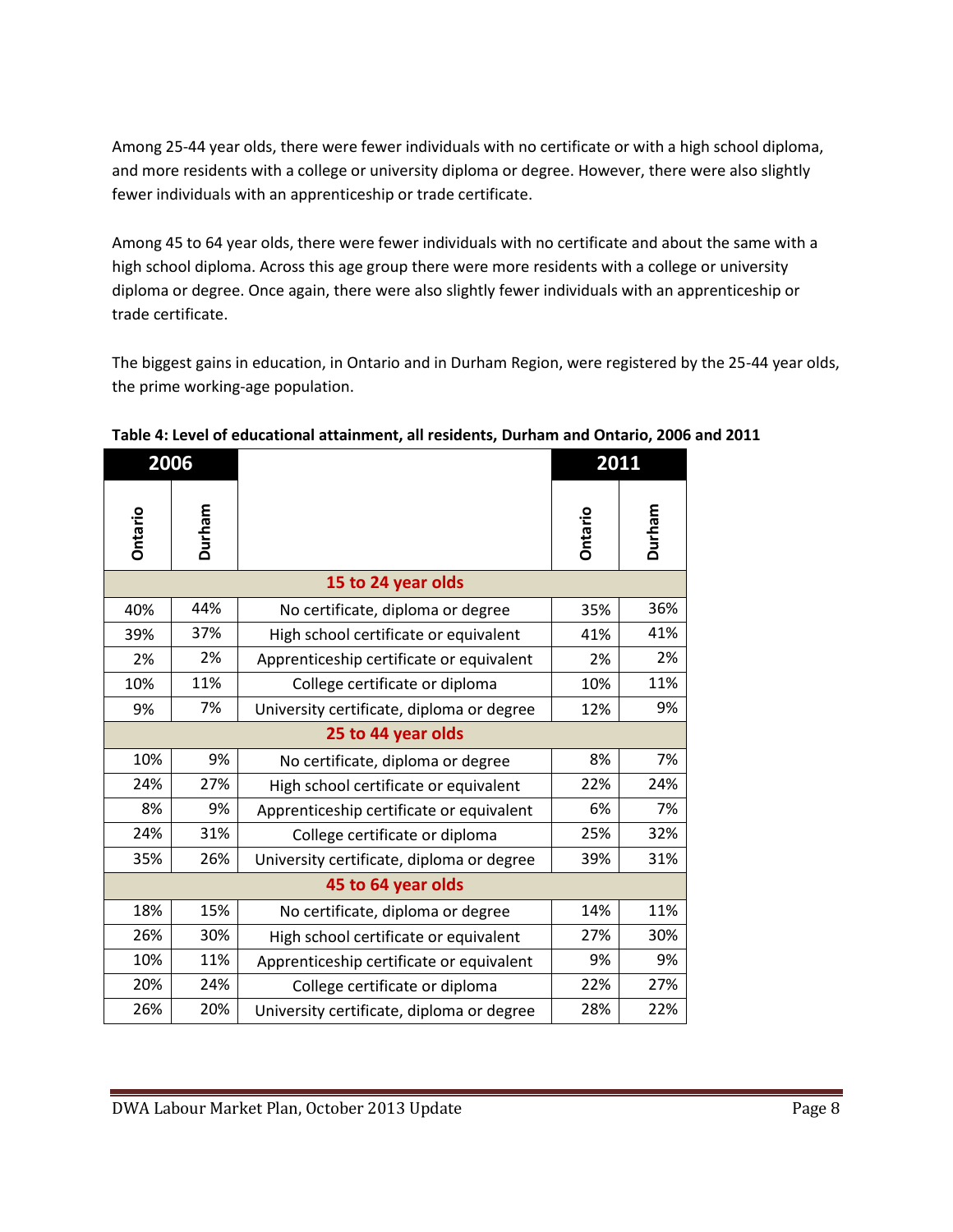# CANADIAN BUSINESS PATTERNS – LABOUR MARKET INDICATORS

Table 5 provides the number of employers present in Durham Region in June 2013, and breaks down the figures by industry and by employee size ranges (each area is represented by a separate table). The highlighted cells identity the three industries with the largest number of firms for each employee size category column.

Durham Region. The broad generalizations that applied last year still hold; indeed, there has been very little change in the patterns associated with employers by industry and size:

- *Number of small firms*: Businesses are by far made up of small establishments. 58% of the firms in Durham Region have no employees, $^1$  and another 23% have 1-4 employees; this almost exactly matches the pattern for Ontario as a whole;
- *Highest number of firms by industry*: The second to last column provides the percentage distribution of all firms by industry. Professional, Scientific and Technical Services is the largest industry by number of employers, accounting for 15.8%, very close to the provincial average of 15.1%; Construction comes second with 14.5%, considerably higher than the provincial average of 11.2%. Retail Trade; Real Estate and Rental & Leasing; and Other Services round out the top five, which remain unchanged from last year;
- *Highest number of firms by size and industry*: The three largest industries by each employee size category have also been highlighted. These are not changed at all from last year, except for one cell: Health Care & Social Assistance reached the top three in the 5-9 employee category, displacing Other Services. The table demonstrates how the large number of firms in the smaller size categories drives the total numbers (for example, in Construction; Real Estate and Rental & Leasing; and Professional, Scientific & Technical Services). In the mid-size and large ranges, Manufacturing; Retail Trade; Health Care & Social Assistance; and Accommodation & Food Services come to the fore.

 $\overline{a}$  $^1$  This actually undercounts the number of self-employed individuals. The Statistics Canada's Canadian Business Patterns database does not include unincorporated businesses that are owner-operated (have no payroll employees) and that earn less than \$30,000 in a given year.

DWA Labour Market Plan, October 2013 Update Page 9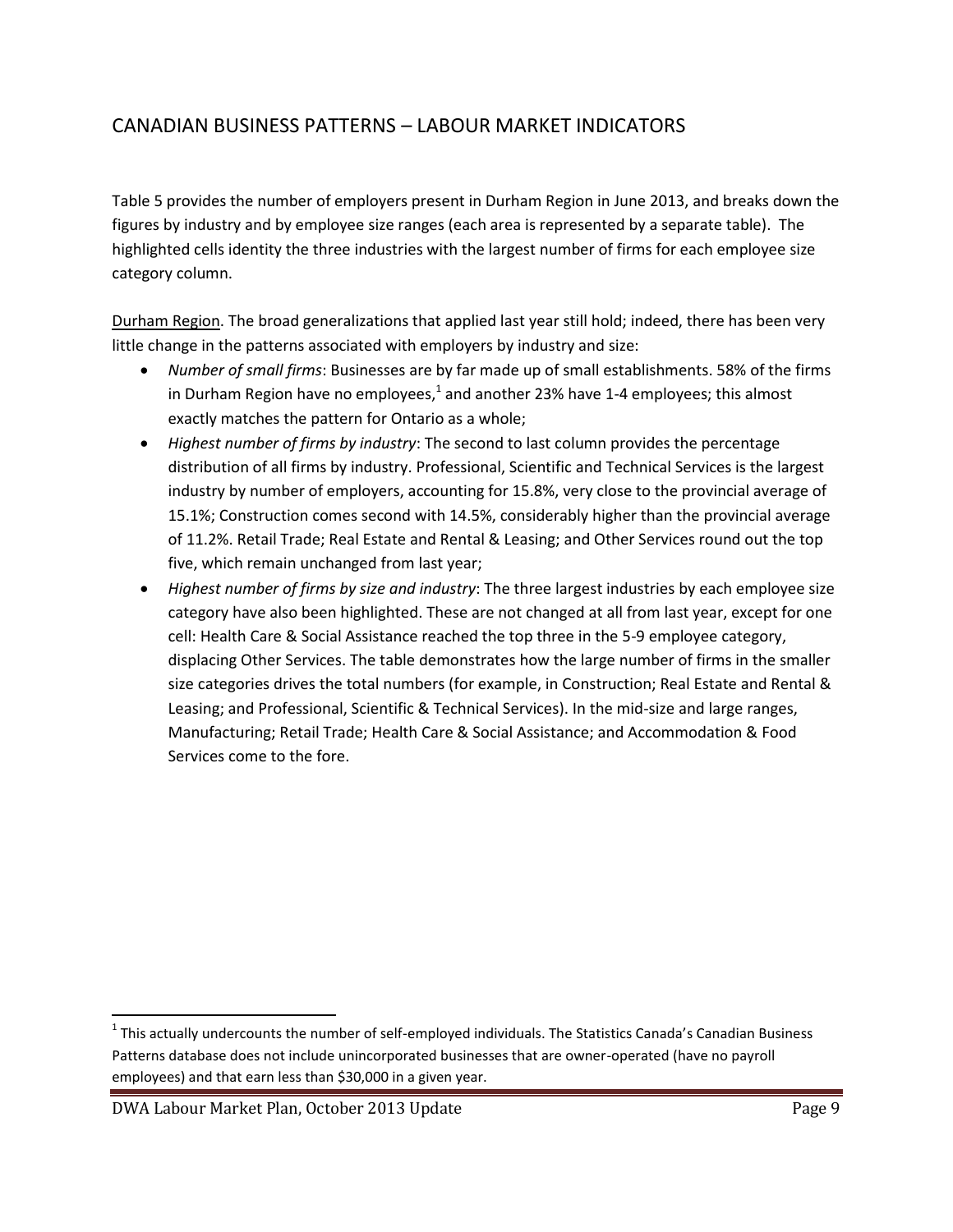| <b>TABLE 5: DURHAM</b><br>NUMBER OF EMPLOYERS BY EMPLOYEE SIZE RANGE<br><b>JUNE 2013</b> |          |                  |             |                |                            |                |              |              |                |                         |
|------------------------------------------------------------------------------------------|----------|------------------|-------------|----------------|----------------------------|----------------|--------------|--------------|----------------|-------------------------|
| <b>INDUSTRY SECTOR</b>                                                                   |          |                  |             |                | <b>NUMBER OF EMPLOYERS</b> |                |              |              | $\%$           | <b>RANK</b>             |
| <b>2-DIGIT NAICS</b>                                                                     | $\bf{0}$ | $1 - 4$          | $5-9$       | $10-19$        | 20-49                      | 50-99          | $100+$       | <b>TOTAL</b> |                |                         |
| 11 Agriculture                                                                           | 555      | 165              | 44          | 18             | 15                         | 4              | 3            | 804          | 3              | 14                      |
| 21 Mining                                                                                | 11       | 8                | 3           | $\overline{7}$ | 2                          | $\Omega$       | 0            | 31           | 0              | 19                      |
| 22 Utilities                                                                             | 19       | 3                | $\Omega$    | 2              | 3                          | $\overline{2}$ | 3            | 32           | 0              | 18                      |
| 23 Construction                                                                          | 3060     | 1021             | 343         | 152            | 69                         | 23             | 5            | 4673         | 15             | $\overline{2}$          |
| 31-33 Manufacturing                                                                      | 482      | 256              | 132         | 108            | 94                         | 41             | 31           | 1144         | 4              | 12                      |
| 41 Wholesale Trade                                                                       | 554      | 270              | 142         | 114            | 66                         | 16             | 12           | 1174         | 4              | 11                      |
| 44-45 Retail Trade                                                                       | 1258     | 787              | 541         | 380            | 176                        | 73             | 65           | 3280         | 10             | $\overline{\mathbf{3}}$ |
| 48-49 Transportation/Warehousing                                                         | 1121     | 304              | 57          | 36             | 31                         | 11             | 16           | 1576         | 5              | 8                       |
| 51 Information and Cultural                                                              | 261      | 96               | 19          | 9              | 14                         | 5              | 3            | 407          | $\mathbf{1}$   | 16                      |
| 52 Finance and Insurance                                                                 | 1010     | 298              | 88          | 57             | 100                        | 4              | 3            | 1560         | 5              | 9                       |
| 53 Real Estate                                                                           | 2538     | 384              | 77          | 43             | 13                         | 5              | $\mathbf{1}$ | 3061         | 10             | 4                       |
| 54 Professional Scientific Tech                                                          | 3389     | 1398             | 167         | 57             | 48                         | 10             | 5            | 5074         | 16             | $\mathbf{1}$            |
| 55 Management of Companies                                                               | 817      | 80               | 16          | 11             | 9                          | 4              | 4            | 941          | 3              | 13                      |
| 56 Administrative Support                                                                | 960      | 415              | 168         | 76             | 50                         | 16             | 15           | 1700         | 5              | $\overline{7}$          |
| <b>61 Educational Services</b>                                                           | 202      | 76               | 32          | 21             | 20                         | 6              | 5            | 362          | $\mathbf{1}$   | 17                      |
| 62 Health Care & Social Assist                                                           | 558      | 719              | 305         | 223            | 79                         | 25             | 24           | 1933         | 6              | 6                       |
| 71 Arts, Entertainment & Rec                                                             | 322      | 98               | 35          | 38             | 35                         | $\overline{7}$ | 11           | 546          | $\overline{2}$ | 15                      |
| 72 Accommodation & Food                                                                  | 324      | 264              | 227         | 224            | 163                        | 73             | 18           | 1293         | 4              | 10                      |
| 81 Other Services                                                                        | 1259     | 881              | 301         | 117            | 29                         | 11             | 4            | 2602         | 8              | 5                       |
| 91 Public Administration                                                                 | 4        | $\boldsymbol{0}$ | $\mathbf 0$ | 0              | 3                          | 3              | 8            | 18           | 0              | 20                      |
| <b>TOTAL</b>                                                                             | 18704    | 7523             | 2697        | 1693           | 1019                       | 339            | 236          | 32211        |                |                         |
| Percentage of all employers                                                              | 58%      | 23%              | 8%          | 5%             | 3%                         | 1%             | 1%           | 100%         |                |                         |
| Cumulative percentage                                                                    | 58%      | 81%              | 90%         | 95%            | 98%                        | 99%            | 100%         |              |                |                         |

DWA Labour Market Plan, October 2013 Update Page 10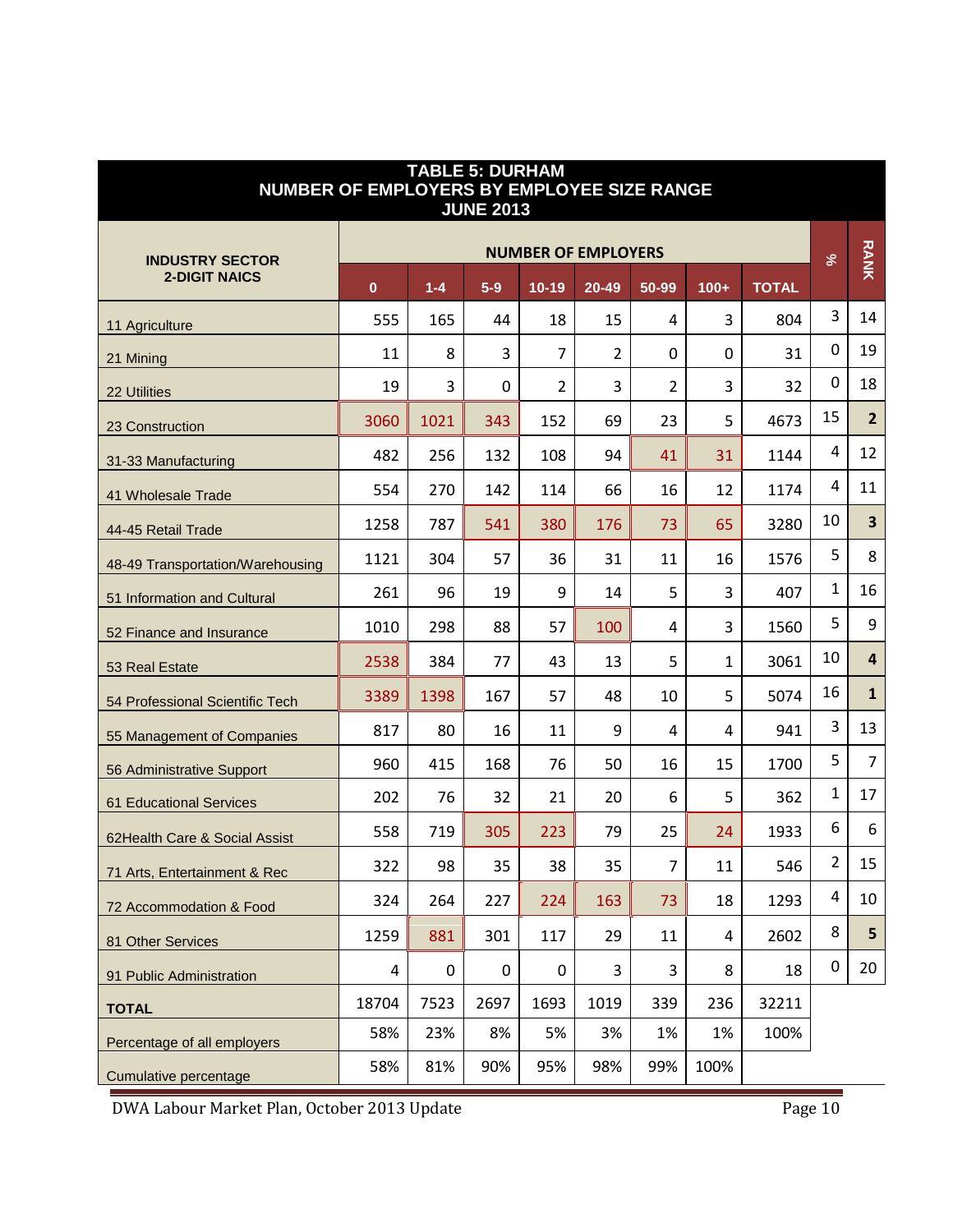| ONTARIO percentage of all | 57% | 24% | 8% | 5% | 4% | 1% | 1% |  |
|---------------------------|-----|-----|----|----|----|----|----|--|
| employers                 |     |     |    |    |    |    |    |  |

Source: Statistics Canada, Canadian Business Patterns

### **Change in the number of employers by size of firm**

One indicator of local economic activity and employment trends is the number of employers, including the size of their firms, present in the local community. Table 6 provides the numbers of employers aggregated by several size categories for Durham Region:

- "0" Zero employees (in most instances, self-employed employers, or no employees
- 1-19 Small firms
- 20-99 Medium-sized firms
- 100+ Large firms

| <b>TABLE 6: DURHAM</b><br><b>NUMBER OF FIRMS BY EMPLOYEE SIZE</b><br>DECEMBER 2008 TO JUNE 2013 |        |          |       |        |  |  |
|-------------------------------------------------------------------------------------------------|--------|----------|-------|--------|--|--|
|                                                                                                 | 0      | $1 - 19$ | 20-99 | $100+$ |  |  |
| December 2008                                                                                   | 17,289 | 10,775   | 1,231 | 251    |  |  |
| <b>June 2009</b>                                                                                | 16,786 | 10,799   | 1,230 | 253    |  |  |
| <b>June 2010</b>                                                                                | 16,809 | 11,147   | 1,228 | 231    |  |  |
| December 2010                                                                                   | 17,724 | 11,237   | 1,267 | 227    |  |  |
| <b>June 2011</b>                                                                                | 17,528 | 11,178   | 1,253 | 223    |  |  |
| <b>June 2012</b>                                                                                | 17,003 | 11,346   | 1,285 | 234    |  |  |
| <b>June 2013</b>                                                                                | 18.704 | 11,913   | 1,358 | 236    |  |  |

Statistics Canada, *Canadian Business Patterns*

Chart xx makes evident the trends in the changing number of employers by employee size. The chart uses the figures for December 2008 as the baseline, assigning a value of 100. Each subsequent number is expressed in relation to the December 2008. This makes it easier to visualize changes across numbers with different orders of magnitude for these categories.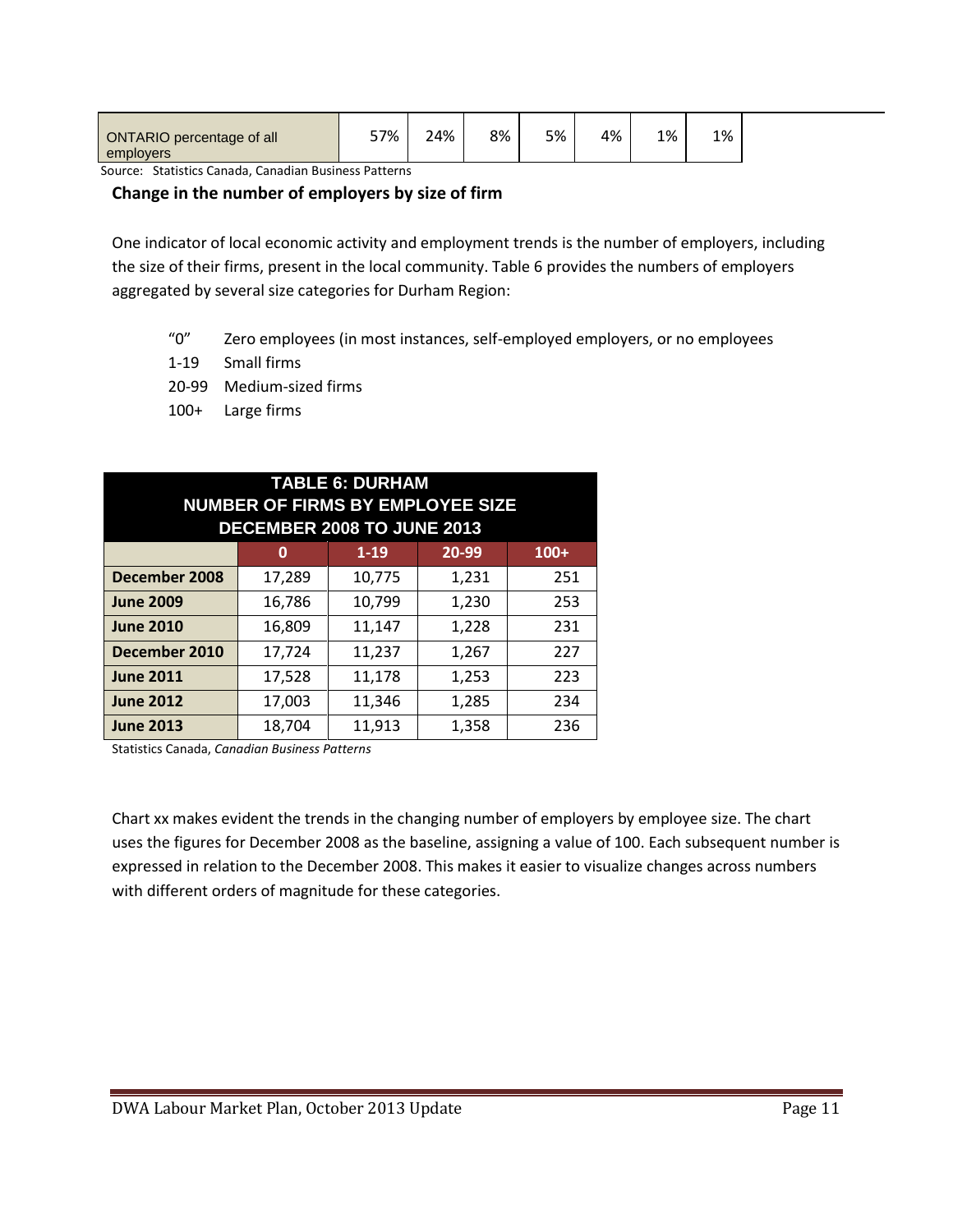

**Chart xx: Change in the number of employers by size of firm, December 2008 to June 2013, Durham Region (December 2008 = 100)**

There appear to be three distinct patterns in the change in the number of firms. Following the recession of 2008, there was a considerable decline in the number of firms with 100 or more employees. There has been a slight turn-around in the trend starting in 2012, but the number of firms with 100 or more employees has not returned to its 2008 figure.

The number of firms with no employees (typically self-employed, often consultants) seemed to change in the opposite direction from that of very large firms. With a small increase in the number of large firms in 2009, there was a slight decline in firms with no employees. As large firms declined, firms with no employees rose. Then as large firms recovered, the number of solo firms declined again. Only in 2013 were there increases in both, perhaps signalling some positive news.

For firms with 1-19 and 20-99 employees, there has been a steady increase in such establishments across this timeframe.

**Change in the number of firms by industry, June 2012 to June 2013**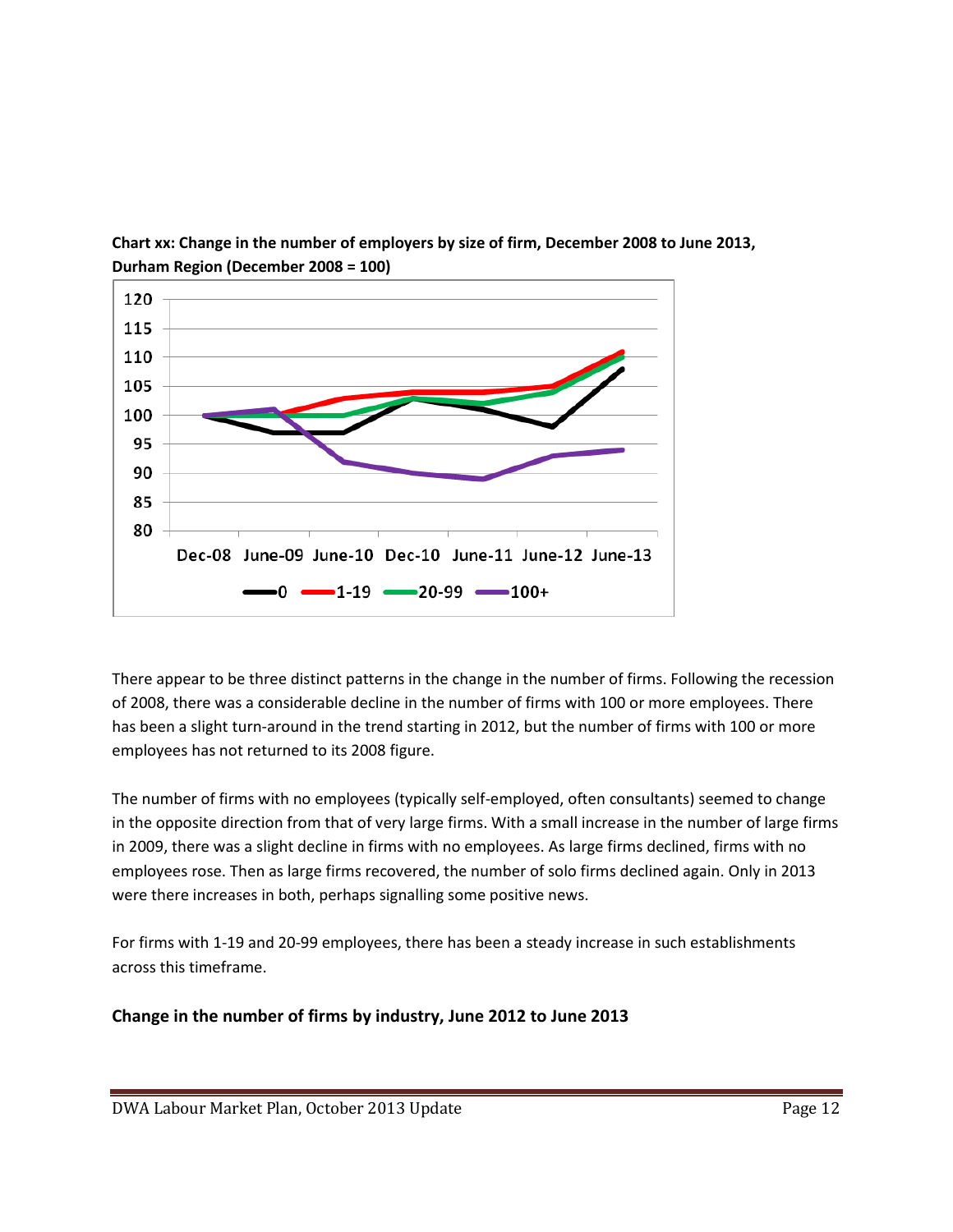Changes in the number of employers are experienced differently across the various industries. Table 7 highlights the change in the number of firms by industry and by employee size between June 2012 and June 2013 for Durham Region. The tables also list the total number of firms in each industry in June 2013, to provide a context.

The colour-coding of the table (green where there is an increase, red where there is a decrease) helps to illustrate any pattern. Note that these changes do not only represent the emergence of new firms or the shutting down of firms; an establishment can change categories, adding or losing sufficient workers to push them from one size category to another.

| <b>TABLE 7: DURHAM</b><br><b>CHANGE IN THE NUMBER OF EMPLOYERS,</b> |             |          |                       |                |              |                |
|---------------------------------------------------------------------|-------------|----------|-----------------------|----------------|--------------|----------------|
| BY INDUSTRY AND BY FIRM SIZE, JUNE 2012 TO JUNE 2013                |             |          |                       |                |              |                |
|                                                                     |             |          | <b>Firm size</b>      |                |              | <b>Total</b>   |
|                                                                     |             |          | (number of employees) |                |              | number         |
|                                                                     | $\mathbf 0$ | $1 - 19$ | 20-99                 | $100+$         | <b>Total</b> | of firms       |
| <b>INDUSTRY</b>                                                     |             |          |                       |                |              | <b>June-13</b> |
| Agriculture, forestry, fishing and farming                          | 28          | 8        | $-1$                  | $\mathbf 0$    | 35           | 804            |
| Mining and oil and gas extraction                                   | $\mathbf 0$ | 3        | $\mathbf 0$           | $\mathbf 0$    | 3            | 31             |
| <b>Utilities</b>                                                    | 5           | $-3$     | $-1$                  | $\Omega$       | $\mathbf{1}$ | 32             |
| Construction                                                        | 244         | 70       | $\overline{2}$        | $-1$           | 315          | 4673           |
| <b>Manufacturing</b>                                                | 89          | 23       | 6                     | $\overline{2}$ | 120          | 1144           |
| <b>Wholesale trade</b>                                              | $-59$       | $-10$    | 3                     | $\mathbf{1}$   | $-65$        | 1174           |
| <b>Retail trade</b>                                                 | 175         | 86       | 6                     | $\Omega$       | 267          | 3280           |
| <b>Transportation and warehousing</b>                               | 134         | 80       | 5                     | $\overline{2}$ | 221          | 1576           |
| <b>Information and cultural industries</b>                          | 57          | 18       | 3                     | $-2$           | 76           | 407            |
| <b>Finance and insurance</b>                                        | 76          | 37       | $\overline{0}$        | $\mathbf{1}$   | 114          | 1560           |
| Real estate and rental and leasing                                  | 267         | 105      | 1                     | $-2$           | 371          | 3061           |
| Professional, scientific and technical services                     | 305         | 115      | 11                    | $\Omega$       | 431          | 5074           |
| <b>Management of companies and enterprises</b>                      | $-16$       | $-14$    | $\Omega$              | $\overline{2}$ | $-28$        | 941            |
| <b>Administrative and support</b>                                   | 108         | $-4$     | 10                    | $\mathbf 0$    | 114          | 1700           |
| <b>Educational services</b>                                         | 14          | $-1$     | $-1$                  | $-2$           | 10           | 362            |
| <b>Health care and social assistance</b>                            | 130         | 113      | $\mathbf{1}$          | $-1$           | 243          | 1933           |
| Arts, entertainment and recreation                                  | 26          | 9        | 3                     | $\mathbf{1}$   | 39           | 546            |
| <b>Accommodation and food services</b>                              | 19          | 57       | 33                    | $\overline{2}$ | 111          | 1293           |
| <b>Other services</b>                                               | 96          | $-122$   | $-8$                  | $\Omega$       | $-34$        | 2602           |
| <b>Public administration</b>                                        | 3           | $-3$     | $\Omega$              | $-1$           | $-1$         | 18             |
| <b>TOTAL</b>                                                        | 1701        | 567      | 73                    | $\overline{2}$ | 2343         | 32211          |

Statistics Canada, Canadian Business Patterns, June 2012 and June 2013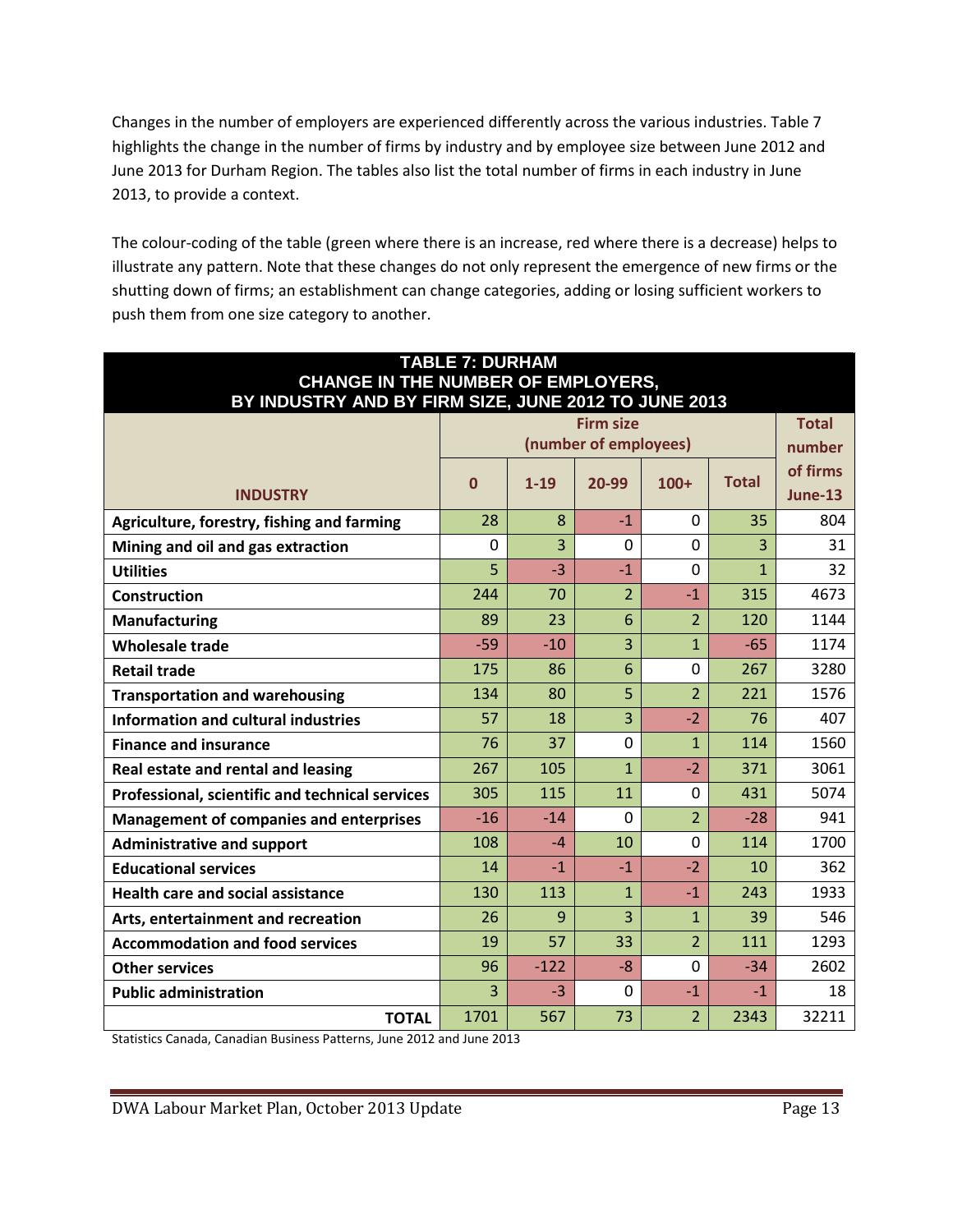Overall, the trends are quite positive, with growth occurring across industries and across firm sizes. That being said, some of the negative figures warrant a closer look.

Among Educational Services and Public Administration, there have been declines, including among establishements with more than 100 employees, without a corresponding increase in the 20-99 employee category (where an organization may lose a few staff, and slips from 102 to 98 employees).

Among Other Services there has been considerable decline. All the loss in the 1-19 employee size category comes from a decrease of 162 firms the "private household" subsector, which represents private households employing staff on their premises (such as gardeners, cooks and butlers). This appears as an unusual occurrence and could possibly involve a re-classification of certain activities or firms. The decrease in the 20-99 employee category is entirely due to fewer firms in the personal and laundry services subsector.

There were several other instances of losses in the 100+ employee category, given the otherwise strong, positive trends in the other size categories, namely: Information & Cultural Industries; Real Estate and Rental & Leasing; and Health Care & Social Assistance.

In terms of growth, some industries saw increases in all four size categories: Manufacturing; Transportation & Warehousing; Arts, Entertainment & Recreation; and Accommodation & Food Services. Two others experienced large growth in three of the categories: Retail Trade; and Professional, Scientific & Technical Services.

# **Employment Ontario Data**

## **Background to the data**

For the first time, Ontario's Workforce Planning Boards were provided by the Ministry of Training, Colleges and Universities (MTCU) with specially compiled data that has program statistics related to Apprenticeship, Employment Service, Literacy and Basic Skills and Second Career for the 2012-13 fiscal years.

## **Background to the data analysis**

The data released offered broad, demographic descriptions of the clients of these services and in a few instances some information about outcomes. The data provided to each Local Board consisted of three sets of data: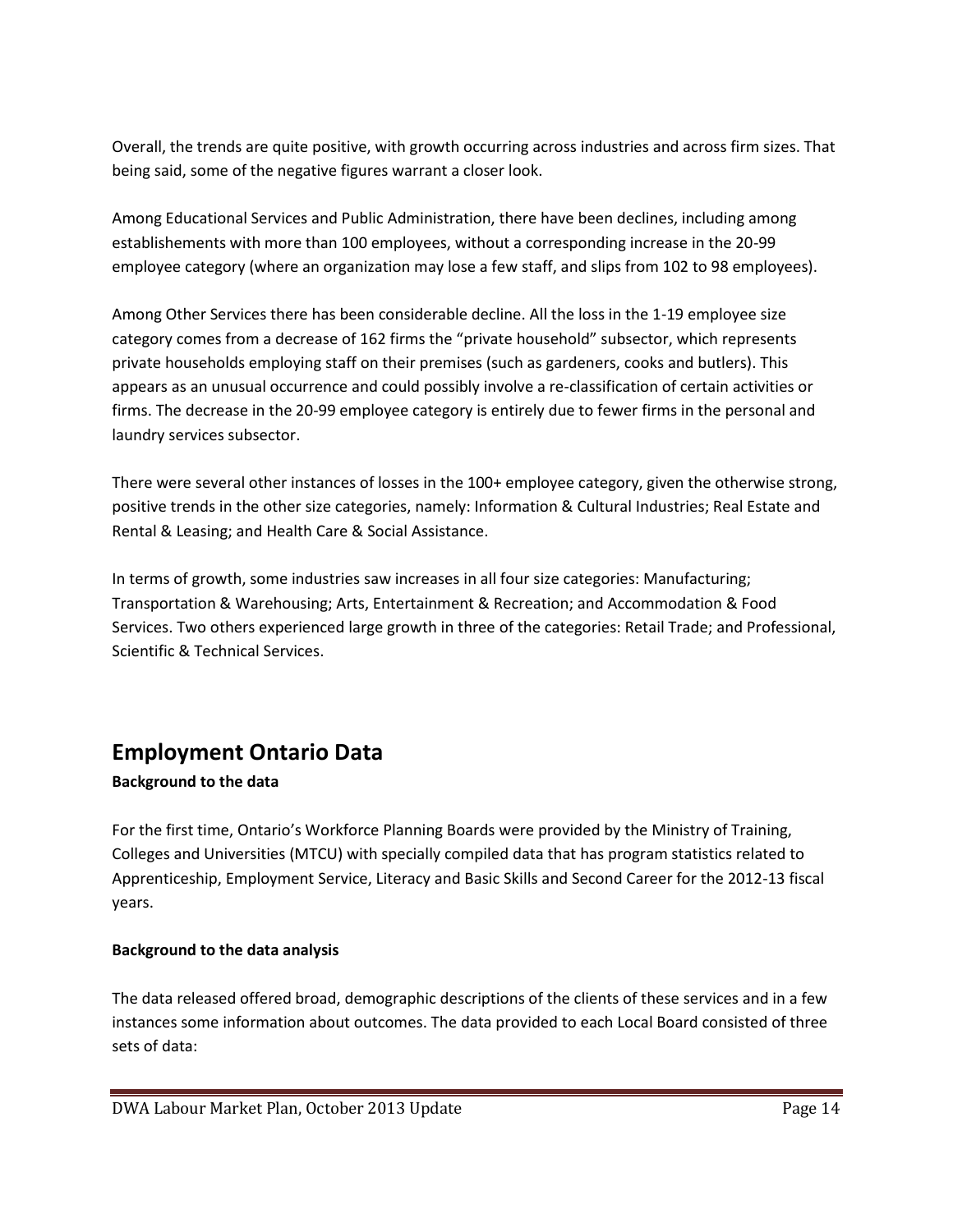- Data at the Local Board level (in the case of the Durham Workforce Authority, the geography covers Durham Region);
- Data at the regional level (in this case, the Central Region, which consists of Peel, Halton, Toronto, Durham, York, Simcoe and Muskoka); and
- Data at the provincial level.

Raw numbers by themselves offer little insight. Data requires a context or a comparison for interpretation. The analysis which follows offers that context. In some cases, the comparison is simply between the data at the local board, regional and provincial levels. In other instances, these numbers are compared to other available data, such as labour market data from the National Household Survey (2011) or Labour Force Survey data.

The categories that follow are in the order of the data items that were prepared by MTCU. There are four program categories (Employment Service, Apprenticeship, Literacy and Basic Skills, and Second Career). The number of data sub-categories for each of these programs varies considerably.

## **EMPLOYMENT SERVICE**

## **ES clients**

|                                            | <b>Board</b> | <b>Central</b> | <b>Ontario</b> |  |  |  |  |
|--------------------------------------------|--------------|----------------|----------------|--|--|--|--|
| <b>ES CLIENTS</b>                          |              |                |                |  |  |  |  |
| <b>Number</b>                              | 8,403        | 86,826         | 184,947        |  |  |  |  |
| <b>As % of Ontario</b>                     | 4.5%         | 46.9%          | 100%           |  |  |  |  |
| <b>TOTAL POPULATION</b>                    |              |                |                |  |  |  |  |
| <b>Number</b>                              | 608,124      | 6,558,301      | 12,851,821     |  |  |  |  |
| As % of Ontario                            | 4.7%         | 51.0%          | 100%           |  |  |  |  |
| <b>TOTAL UNEMPLOYED</b>                    |              |                |                |  |  |  |  |
| <b>Number</b>                              | 27,800       | 309,400        | 573,000        |  |  |  |  |
| As % of Ontario                            | 4.9%         | 54.0%          | 100%           |  |  |  |  |
| <b>ES CLIENTS AS A % OF ALL UNEMPLOYED</b> |              |                |                |  |  |  |  |
|                                            | 30%          | 28%            | 32%            |  |  |  |  |

## **Table 1: ES Clients, Number and Percent of all ES Clients; Compared to Total Population**

Population figures from StatCan 2011 Census. Unemployed figures from Labour Force Survey, 2012; Central Region is based on sum of Peel, Halton, Toronto, Durham, York Census Division figures, and Barrie CMA. Board figures are based on Durham Census Division numbers.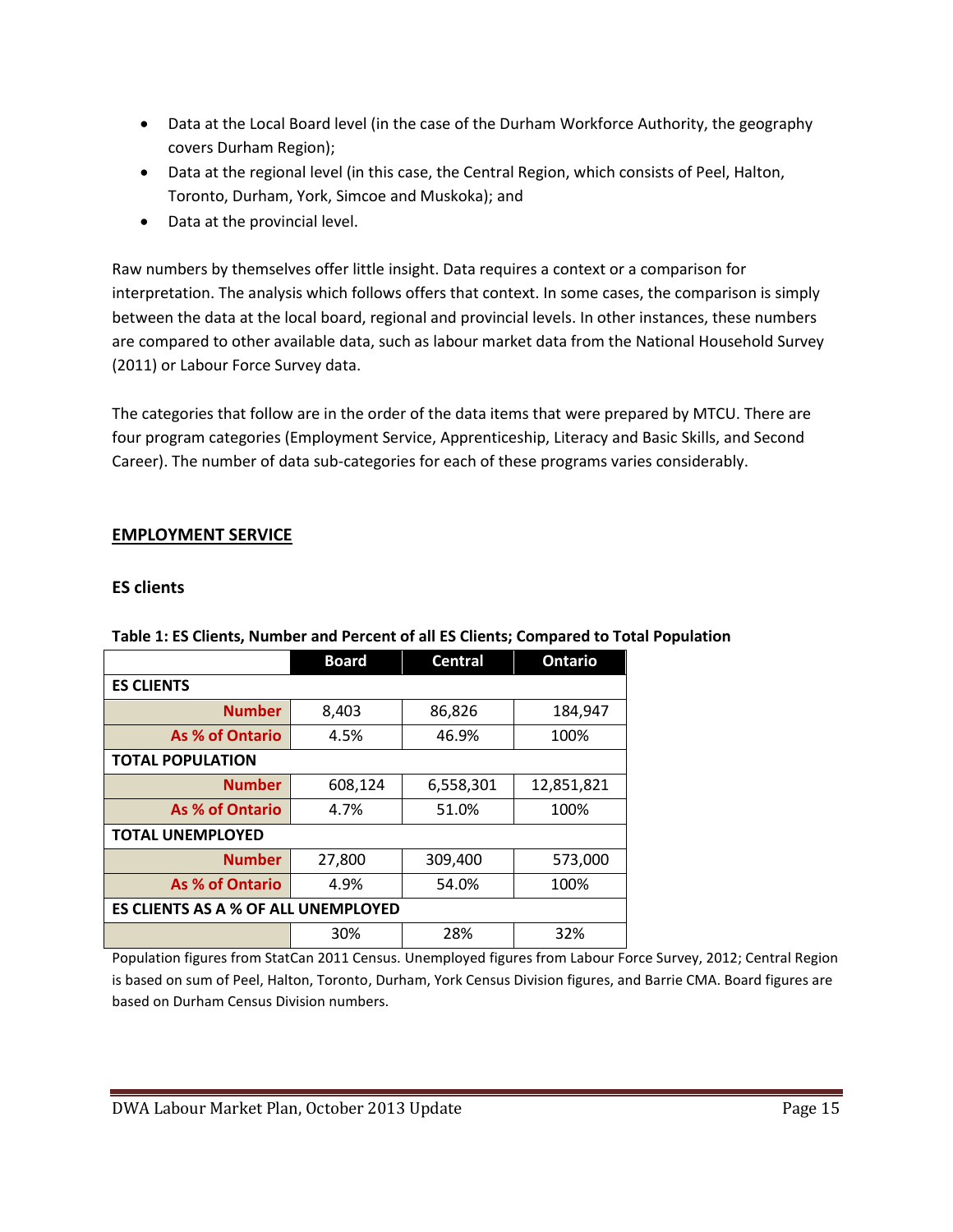The share of total ES clients served in the DWA area closely approximates its share of Ontario's population as well as of Ontario's unemployed population, far more so than is the case for the Central Region as a whole. In the case of the Central Region, the estimate of the number of unemployed actually undercounts the total number of unemployed, because Simcoe and Muskoka are only represented by Barrie CMA figures.

The comparison of ES Clients as a percentage of all unemployed is a rough calculation, as the ES client figures cover the fiscal year (April 1, 2012 to March 31, 2013) while the figure for the unemployed covers the calendar year (January 1 to December 31, 2012). Nevertheless, it provides a useful approximate comparison. It appears that the percentage of unemployed utilizing ES services (30%) is closer to the provincial average (32%) than the figure for the Central Region (28%).

## **Clients by Age Group**

The following tables compare the proportions of ES clients by age range to the proportion of unemployed for the three geographies.

|                    | <b>ES CLIENTS</b> |        |                | <b>ALL UNEMPLOYED</b> |        |         |  |
|--------------------|-------------------|--------|----------------|-----------------------|--------|---------|--|
| Age range          | <b>Board</b>      | Region | <b>Ontario</b> | <b>Board</b>          | Region | Ontario |  |
| 15-24 years        | 23.7%             | 18.6%  | 21.1%          | 43.2%                 | 29.0%  | 31.7%   |  |
| <b>25-44 years</b> | 42.6%             | 50.0%  | 47.5%          |                       |        | 37.0%   |  |
| 45-64 years        | 33.0%             | 30.6%  | 30.6%          |                       |        | 29.4%   |  |
| over 65 years      | $0.7\%$           | 0.8%   | $0.8\%$        |                       |        | 1.8%    |  |

### **Table 2: Distribution by age of ES clients and unemployed, DWA, Central Region and Ontario**

The figures for the unemployed in Ontario are from the Labour Force Survey for Ontario, 2012, StatCan CANSIM Table 282-0002; figures for the unemployed for the Region and the Board area are from StatCan Labour force estimate by age group, Canada, Province, CMA/CA/CD, 2012.

Region estimated unemployed figure is from data for Peel, Halton, Toronto, Durham, York and Barrie CMA. Board estimate is from Durham Census Division data.

Comparing the Ontario figures first, one can see that youth are under-represented among ES clients, compared to their share of the unemployed population (21.1% compared to 31.7%). Similarly, adults aged 25-44 years are over-represented among ES clients, by almost exactly the same percentage points (47.5% compared to 37.0%). The 45-64 years and 65 years and over adult categories are almost equally represented among ES clients and the total unemployed population.

Focusing on the figures at the Region and Board levels, the only comparison that can be made is for the youth category, given the data that is available at the local level. However, this is probably sufficient, seeing as this is where the great variance takes place when comparing ES clients and the unemployed.

DWA Labour Market Plan, October 2013 Update Page 16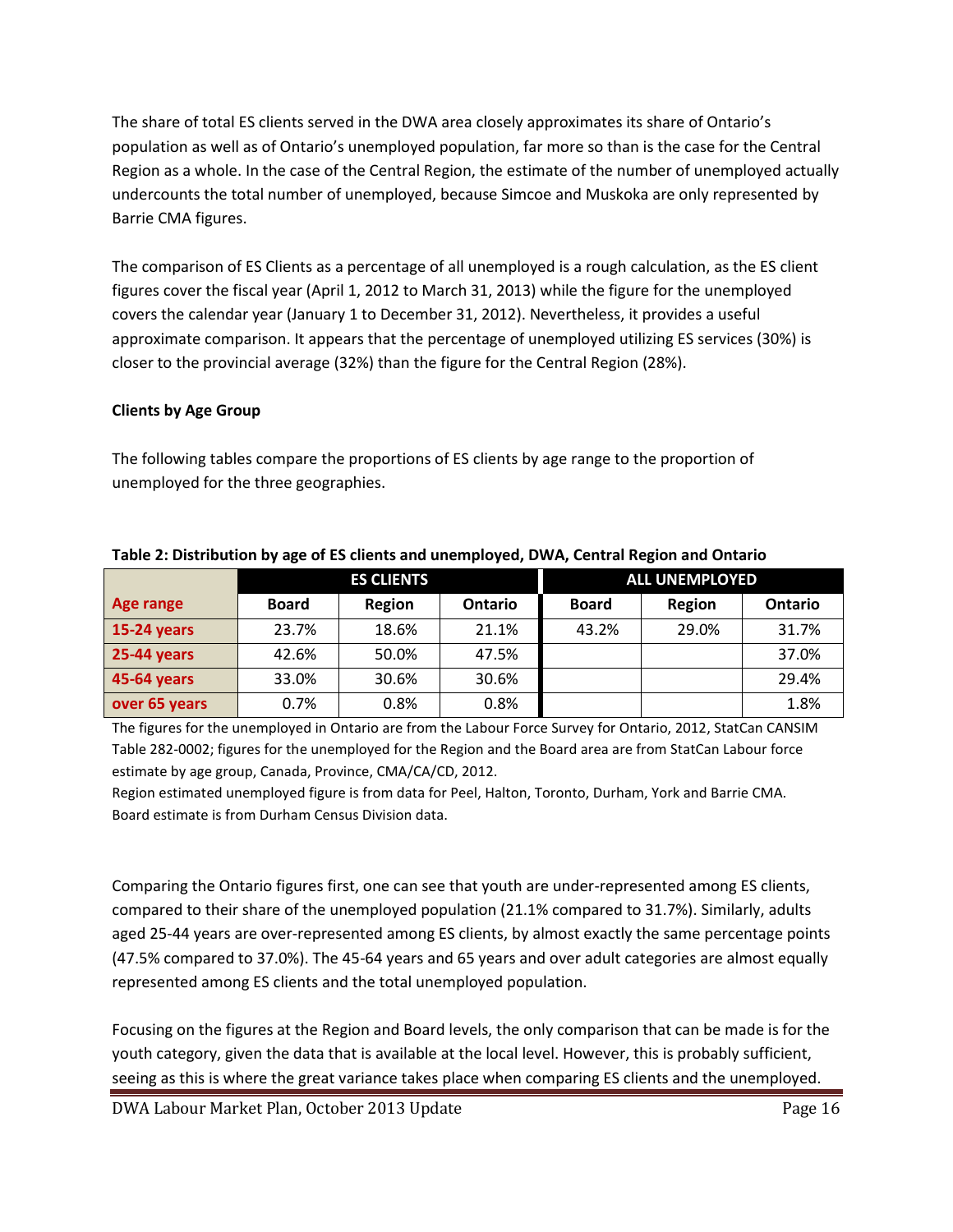What is striking is the very high proportion of the unemployed population who are youth in Durham Region. Even though youth make up a slightly larger share of ES clients in the DWA area compared to the provincial average, it does not make up for their far greater share of the unemployed.

## **Gender**

There are variations by geography in the gender split of ES clients, as well as differences when comparing that split to the gender split among the unemployed.

Table 3 provides the comparison of the gender split for both ES clients and all unemployed for Durham, the Central Region and all Ontario. The basic pattern is that while men make up a greater proportion of all unemployed (usually around 55%), they make up a somewhat smaller share of ES clients (around 48- 50%), particularly at the Central Region level.

| <b>ONTARIO</b>                                   |       |  |  |  |  |  |
|--------------------------------------------------|-------|--|--|--|--|--|
| <b>Unemployed</b>                                |       |  |  |  |  |  |
| 55.2%                                            | 44.8% |  |  |  |  |  |
| <b>ES Clients</b>                                |       |  |  |  |  |  |
| 50.8%                                            | 49.2% |  |  |  |  |  |
| <b>REGION</b>                                    |       |  |  |  |  |  |
| Unemployed - Toronto CMA, Oshawa CMA, Barrie CMA |       |  |  |  |  |  |
| 54.9%                                            | 45.1% |  |  |  |  |  |
| <b>ES Clients</b>                                |       |  |  |  |  |  |
| 47.9%                                            | 52.1% |  |  |  |  |  |
| <b>BOARD</b>                                     |       |  |  |  |  |  |
| <b>Unemployed - Oshawa CMA</b>                   |       |  |  |  |  |  |
| 44.3%<br>55.7%                                   |       |  |  |  |  |  |
| <b>ES Clients</b>                                |       |  |  |  |  |  |
| 49.5%                                            | 50.5% |  |  |  |  |  |
|                                                  |       |  |  |  |  |  |

**Table 3: Distribution by gender of unemployed and ES clients, Board, Region and Ontario**

The calculation for the unemployed in Ontario is derived from the Labour Force Survey for Ontario, 2012, StatCan CANSIM 282-0004. The calculation for the unemployed in the Central Region is an estimate derived from the Labour Force Survey for the Barrie, Oshawa and Toronto CMAs. The calculation for the unemployed in the Durham area is derived from the Labour Force Survey for the Oshawa CMA. ES client data is 2012-13. Unemployed data is 2012.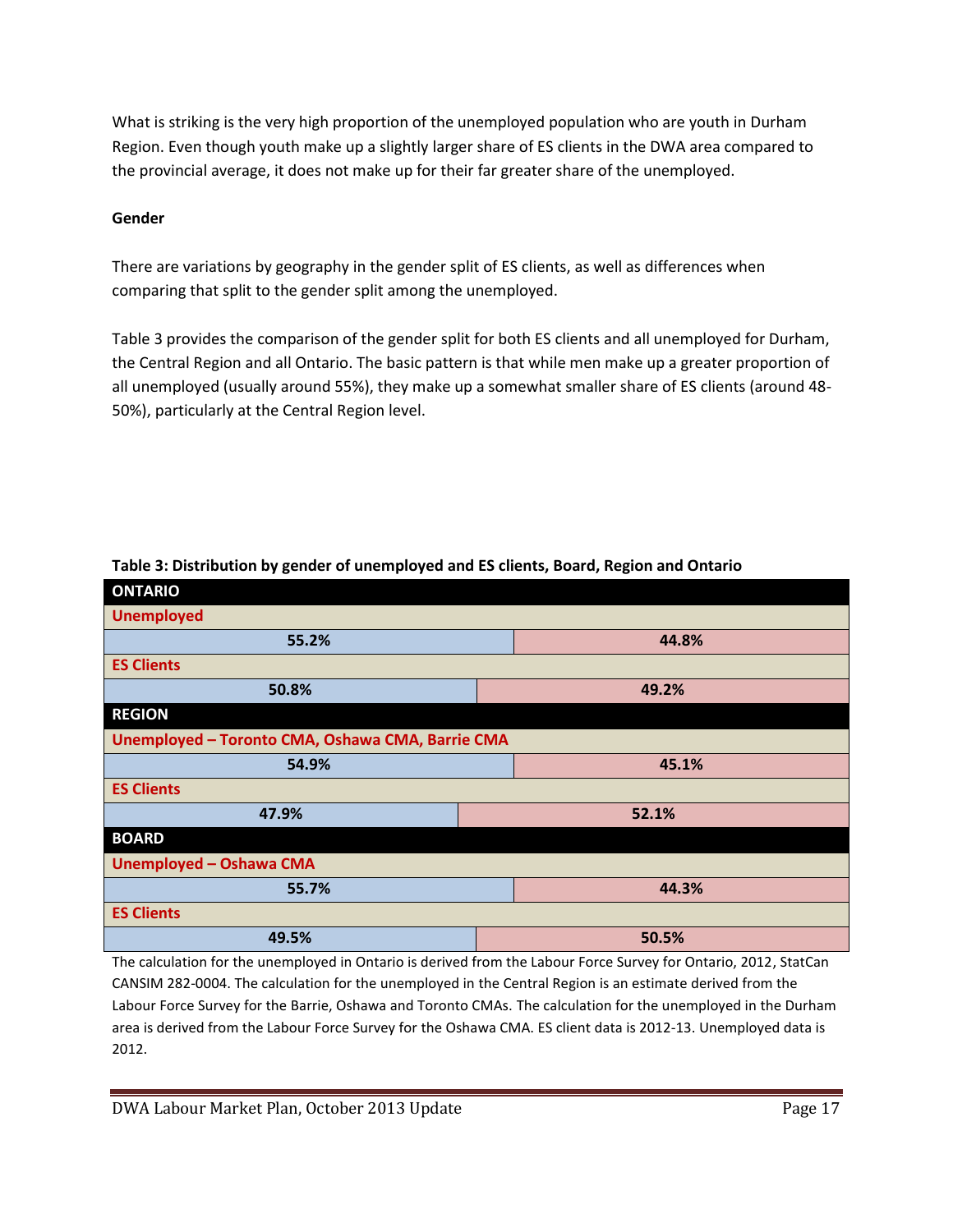## **Designated Groups**

The ES client data collects information on designated groups, namely: newcomers, visible minorities, persons with disabilities, and members of Aboriginal groups. This information is self-reported.

Table 4 provides the data for the Board, Region and Ontario levels, and calculates the percentage of each group, based on the total number of clients. It is not evident how many individuals declined to answer this question, and so to analyze these figures requires an appropriate comparison.

| <b>Designated group</b>    | <b>NUMBER</b> |        |                | <b>PERCENTAGE</b> |        |                |  |
|----------------------------|---------------|--------|----------------|-------------------|--------|----------------|--|
|                            | <b>Board</b>  | Region | <b>Ontario</b> | <b>Board</b>      | Region | <b>Ontario</b> |  |
| <b>Newcomer</b>            | 306           | 11,393 | 15,918         | 3.6%              | 13.1%  | 8.6%           |  |
| <b>Visible minority</b>    | 904           | 13,220 | 17,833         | 10.8%             | 15.2%  | 9.6%           |  |
| <b>Person w/disability</b> | 458           | 2,875  | 7,906          | 5.4%              | 3.3%   | 4.3%           |  |
| <b>Aboriginal group</b>    | 56            | 817    | 4,536          | 0.7%              | 0.9%   | 2.5%           |  |

**Table 4: Distribution of designated groups among ES clients, Board, Region and Ontario**

To provide that context, one can compare these numbers to the National Household Survey. While the survey reflects 2011 data, there is no reason to believe that the actual proportions of different designated groups and their labour market outcomes would have changed all that much. The Survey proportions can provide a useful point of reference (there is, however, no labour market outcome data for persons with disabilities).

| Table 5: Comparison of share of designated groups among 21012 ES clients and unemployed in 2011 |
|-------------------------------------------------------------------------------------------------|
| (National Household Survey), Board, Region and Ontario                                          |

| <b>Designated group</b> | <b>ES CLIENTS</b> |        | <b>UNEMPLOYED in 2011</b> |              |        |                |
|-------------------------|-------------------|--------|---------------------------|--------------|--------|----------------|
|                         | <b>Board</b>      | Region | <b>Ontario</b>            | <b>Board</b> | Region | <b>Ontario</b> |
| <b>Newcomer</b>         | 3.6%              | 13.1%  | 8.6%                      | 1.9%         | 10.2%  | 6.7%           |
| <b>Visible minority</b> | 10.8%             | 15.2%  | 9.6%                      | 13.4%        | 49.4%  | 31.5%          |
| <b>Aboriginal group</b> | 0.7%              | 0.9%   | 2.5%                      | 2.5%         | 1.2%   | 3.4%           |

Unemployed data for newcomers and visible minorities is from National Household Survey Cat. No. 99-012- X2011038, and for Aboriginal peoples from National Household Survey Cat. No. 99-012-X2011039. Central Region data represents Oshawa, Toronto, Barrie, Collingwood, Orillia and Midland CMAs. Board data represents Collingwood, Barrie, Orillia and Midland CMA figures.

From Table 5, it would appear that at the Central Region level, newcomers use ES services is slightly greater proportions than their share of the unemployed, while Aboriginal people are almost equally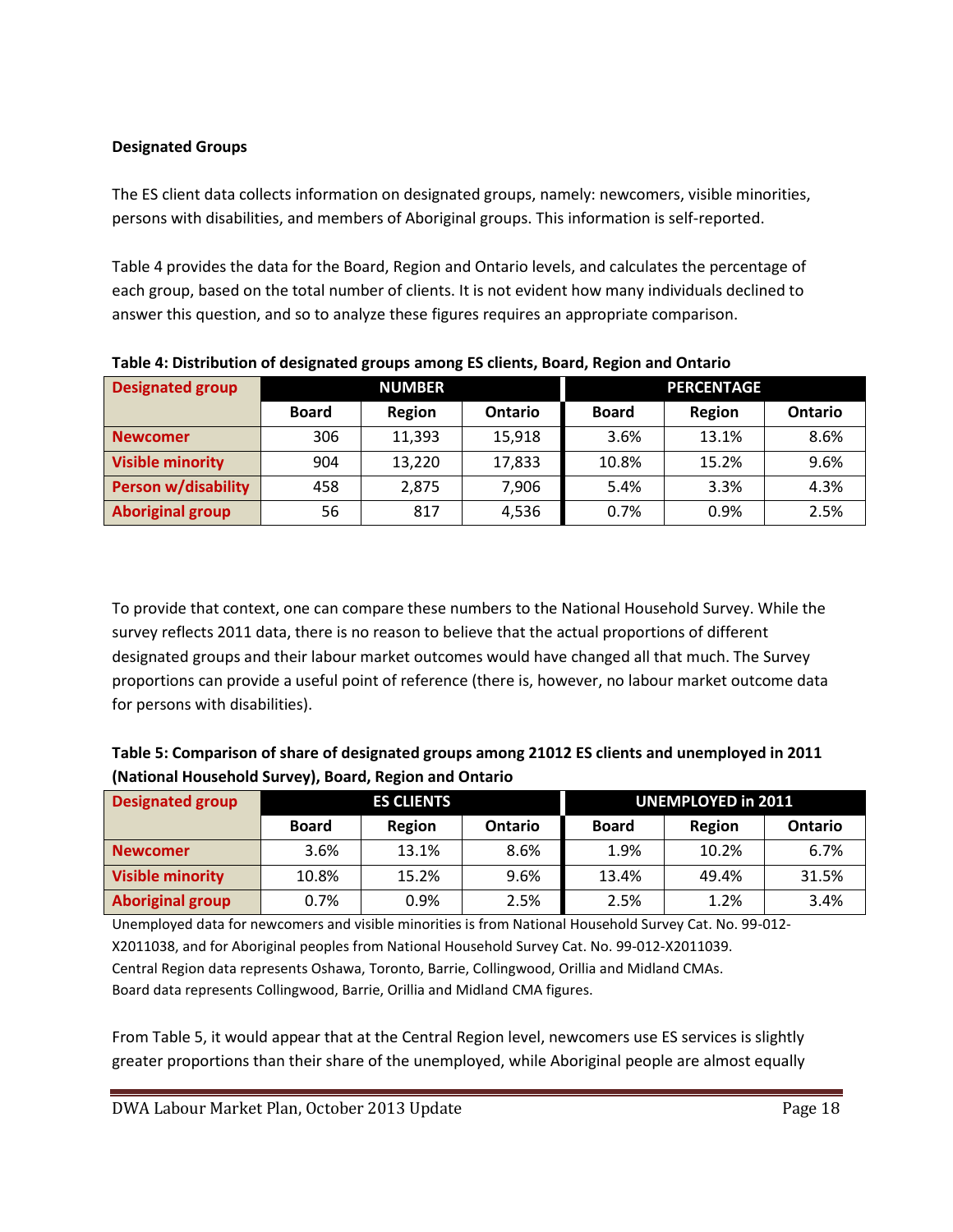represented among ES clients and the unemployed. The figure for visible minorities is so disproportionate (only 15.2% of ES clients while 49.4% of unemployed) that one has to conclude that this ES client data does not reflect the true profile of the client population.

### **Internationally trained professionals**

The ES data indicates how many ES clients served are classified as Internationally Trained Professionals. This includes not only newcomers but all immigrants who have education or training in a profession overseas. Table 6 below offers a comparison between Durham and the other four boards in the Central Region, as well as with the Ontario numbers.

## **Table 6: Number and percentage of Internationally Trained Professionals among ES clients, Central Region boards**

|                                    | <b>DURHAM</b> | <b>PEEL-</b>  | <b>TORONTO</b> | <b>YORK</b> | SIMCOE-        | ONTARIO |
|------------------------------------|---------------|---------------|----------------|-------------|----------------|---------|
|                                    |               | <b>HALTON</b> |                |             | <b>MUSKOKA</b> |         |
| <b>Number of ITPs</b>              | 819           | 6.811         | 14.464         | 3,066       | 326            | 35.239  |
| <b>ITPs as % of all ES clients</b> | 9.7%          | 37.8%         | 33.9%          | 23.3%       | 5.6%           | 19.1%   |

Just as the Durham ES agencies serve a relatively smaller proportion of newcomers, so is it the case with ITPs as well.

### **Educational attainment**

The ES data profiles the ES clients by educational attainment levels at intake. Table 7 compares the distribution of educational attainment levels among ES clients at the provincial level with two data sets, the Labour Force Survey statistics for 2012 and the National Household Survey data for 2011. There is not a complete match-up in terms of all the categories, but it is close enough for the sake of comparison.

| Table 7: Comparison of educational attainment levels, ES clients (2011-2012), LFS (2012), NHS (2011), |  |
|-------------------------------------------------------------------------------------------------------|--|
| Ontario                                                                                               |  |

| ES clients 2011-12                                                                                                                              |                | LFS unemployed 2012            |                 | NHS unemployed 2011 |       |
|-------------------------------------------------------------------------------------------------------------------------------------------------|----------------|--------------------------------|-----------------|---------------------|-------|
| $\le$ Grade 8                                                                                                                                   | 1.2%           | 0-8 years                      | 2.2%            |                     |       |
| <grade 12<="" th=""><th>13.4%<br/>12.2%</th><th>Some high<br/>school</th><th>120.4%<br/>18.2%</th><th>No certificate</th><th>17.9%</th></grade> | 13.4%<br>12.2% | Some high<br>school            | 120.4%<br>18.2% | No certificate      | 17.9% |
| <b>Secondary</b><br>completion                                                                                                                  | 29.6%          | <b>High school</b><br>graduate | 23.2%           | <b>High school</b>  | 34.7% |

DWA Labour Market Plan, October 2013 Update **Page 19** Page 19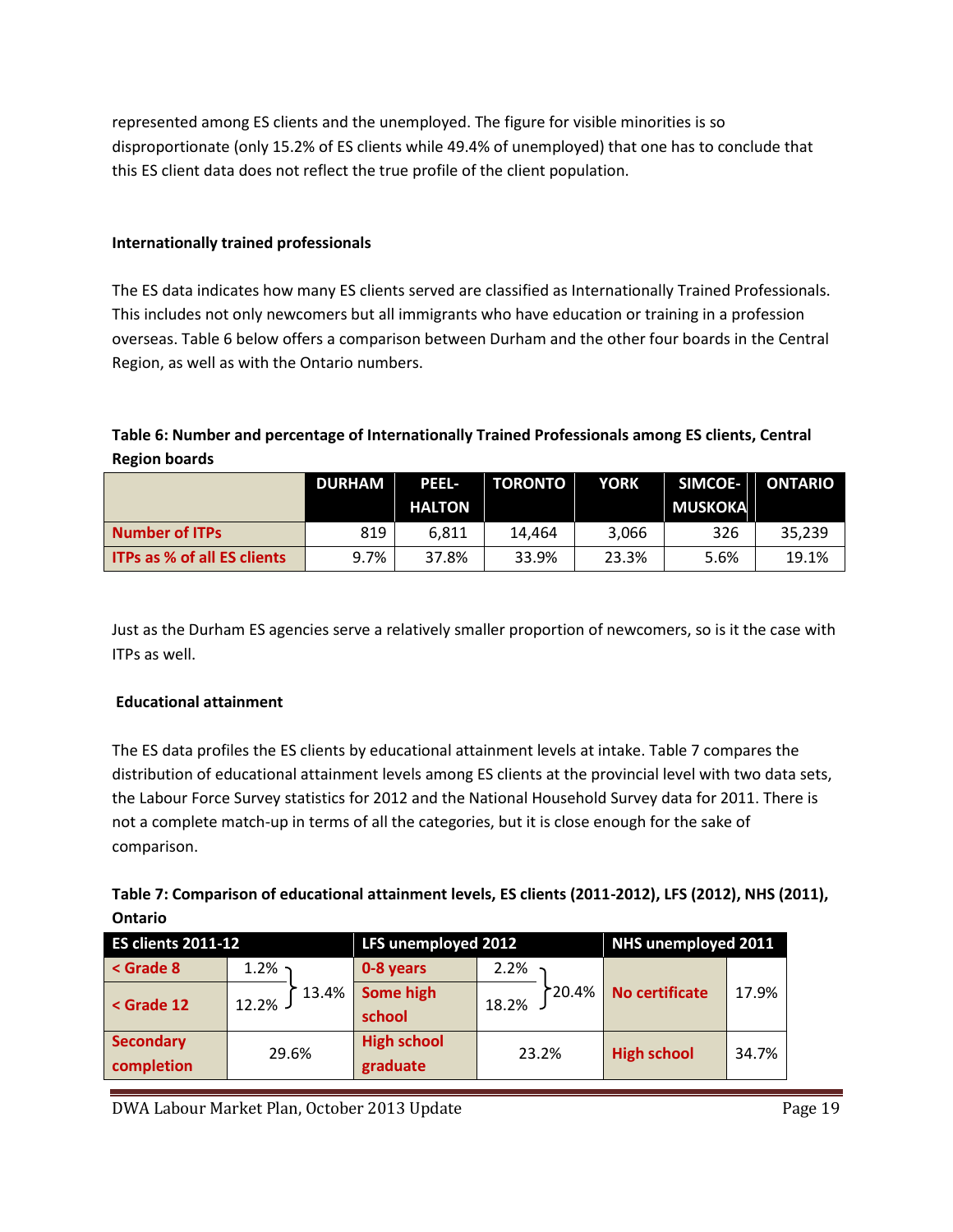| <b>Other</b>                    | 7.2%  | Some post-<br>secondary         | 9.3%  | <b>Below</b><br><b>Bachelor</b> | 3.8%  |
|---------------------------------|-------|---------------------------------|-------|---------------------------------|-------|
| <b>College</b><br>completion    | 27.1% | <b>Postsecondary</b><br>diploma | 25.5% | <b>College</b>                  | 24.0% |
| <b>University</b><br>completion | 22.6% | <b>University</b><br>degree     | 21.5% | <b>University</b>               | 19.6% |

Comparing the ES client numbers to the Labour Force Survey data, it would appear that unemployed individuals with less than a high school diploma are less likely to use ES services (they make up 20.4% of the unemployed while only 13.4% of ES clients), while high school graduates are more likely to use the services (23.2% of unemployed yet 29.6% of ES clients). Individuals with either college diplomas or university degrees are slightly more likely to use ES services.

The NHS data is presented in order to illustrate that it roughly matches the LFS profile, particularly with respect to individuals with less than a high school diploma, or with a college diploma or university degree. The major discrepancy occurs when comparing the figure for those with a high school diploma. With that variance in mind, we will use the NHS data to compare the educational attainment figures for the Board and Region level, as we do not have LFS data for educational attainment levels at that geography.

As Table 8 shows, there is a notable difference between the educational attainment levels for the unemployed in the Central Region versus that for the Board area (represented here by Oshawa CMA figures), in particular in terms of the much lower proportion of university graduates among the unemployed in the Durham Workforce Authority area (10.1% in the DWA area, 24.8% in the Central Region). These number no doubts undercounts the actual proportion, given that it does not include the communities of Pickering and Ajax. But it is noteworthy that this lower figure for university grads is also reflected in the ES client numbers, where only 14.4% of ES clients have a university degree, compared to 32.9% among ES clients in the Central Region.

That being said, ES clients with a post-secondary degree (college or university) still make up a slightly higher share of all ES clients compared to their share of the unemployed.

Conversely, those with less than a Grade 12 education represent 12.1% of ES clients, significantly less than their 18.8% share of all unemployed in the Oshawa CMA.

## **Table 8: Comparison of educational attainment levels among 21012 ES clients and unemployed in 2011 (National Household Survey), Board, Region and Ontario**

|                        |       | <b>ES CLIENTS</b> | <b>UNEMPLOYED in 2011</b> |              |        |         |
|------------------------|-------|-------------------|---------------------------|--------------|--------|---------|
| <b>EDUCATION LEVEL</b> | Board | Region            | Ontario                   | <b>Board</b> | Region | Ontario |

DWA Labour Market Plan, October 2013 Update **Page 20** Page 20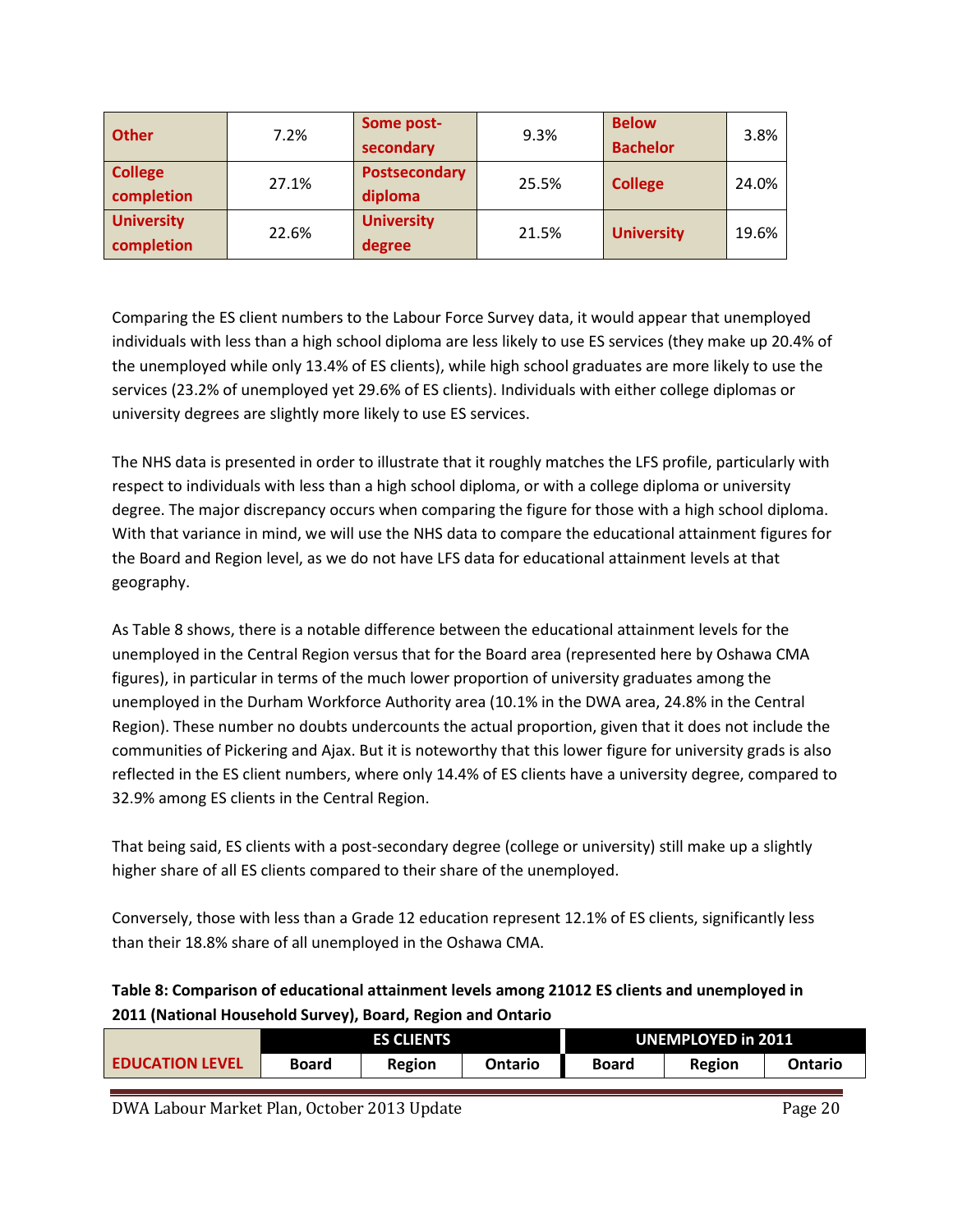| No certificate     | 12.1% | 9.0%  | 13.4% | 18.8% | 15.1% | 17.9% |
|--------------------|-------|-------|-------|-------|-------|-------|
| <b>High school</b> | 34.2% | 24.8% | 29.6% | 38.8% | 33.5% | 34.7% |
| "Other"            | 8.4%  | 7.2%  | 7.2%  | 2.9%  | 5.0%  | 3.8%  |
| <b>College</b>     | 32.0% | 26.1% | 27.1% | 29.4% | 21.6% | 24.0% |
| <b>University</b>  | 13.4% | 32.9% | 22.6% | 10.1% | 24.8% | 19.6% |

"Other" under Unemployed in 2011 refers to those with a university diploma less than a Bachelor's degree. Central Region unemployed data represents Oshawa, Toronto, Barrie, Collingwood, Orillia and Midland CMAs. Board unemployed data represents Oshawa CMA figures.

#### **Source of income**

The ES data provides the source of data of clients at the time of intake. Table 9 compares the Durham area's results with those for the Central Region and Ontario.

|                                           | <b>Board</b> | Region | <b>Ontario</b> |
|-------------------------------------------|--------------|--------|----------------|
| <b>Employment Insurance</b>               | 25%          | 20%    | 23%            |
| <b>Ontario Works</b>                      | 8%           | 10%    | 13%            |
| <b>Ontario Disability Support Program</b> | 2%           | 1%     | 2%             |
| <b>No Source of Income</b>                | 43%          | 45%    | 38%            |
| <b>Other</b>                              | 23%          | 24%    | 24%            |

#### **Table 9: Percentage distribution of source of income of ES clients, Board, Region and Ontario**

The Durham area has a higher proportion of ES clients who indicate that they have no other source of income. At the same time, it also has a much lower proportion of its clients who are recipients of Ontario Works.

### **Length of time out of employment/training**

The ES data identifies how long a client was out of employment or out of training at the time of intake. Table 10 compares this data for ES clients at the Board, Region and Ontario level with the length of time of all unemployed individuals in Ontario for 2012.

**Table 10: Percentage distribution by length of time out of employment/training of ES clients, Board, Region and Ontario, and unemployed individuals, Ontario, 2012**

| <b>ES CLIENTS 2012-13</b> | <b>ONTARIO</b> |
|---------------------------|----------------|
|                           |                |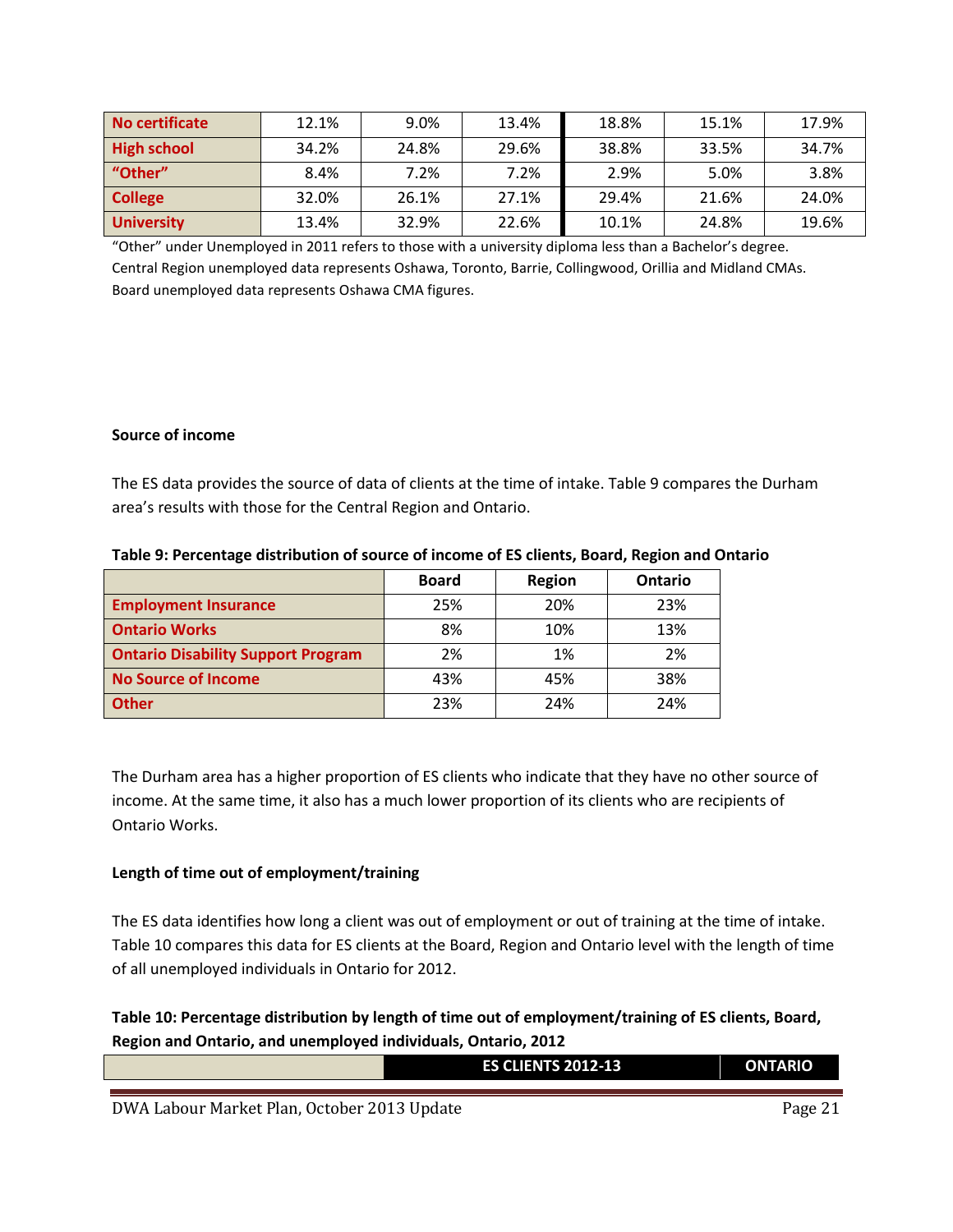|                     | <b>Board</b> | Region | <b>Ontario</b> |     |
|---------------------|--------------|--------|----------------|-----|
| Less than 3 months  | 42%          | 41%    | 44%            | 60% |
| $3 - 6$ months      | 17%          | 17%    | 17%            | 17% |
| $6 - 12$ months     | 15%          | 16%    | 15%            | 15% |
| More than 12 months | 26%          | 26%    | 24%            | 8%  |

By and large, the distribution of ES clients by length of time out of employment or training is much the same between the Board, Region and the province. There are, however, two significant differences between these ES figures and the distribution of the unemployed in Ontario:

- ES clients represent significantly fewer people who have been out of employment for less than three months; and
- ES clients represent significantly more people who have been out of employment for more than 12 months.

### **Outcomes at Exit**

The ES data indicates the outcomes at exit for clients. The following table compares the proportions in terms of these outcomes, between the Durham area, the Central Region and Ontario. The split in terms of outcomes is virtually identical across all three areas.

#### **Table 11: ES client outcomes at exit, Board, Region and Ontario**

|                 | <b>BOARD</b> | <b>REGION</b> | <b>ONTARIO</b> |
|-----------------|--------------|---------------|----------------|
| <b>Employed</b> | 64%          | 64%           | 63%            |
| <b>Training</b> | 15%          | 14%           | 15%            |
| No outcome      | 21%          | 22%           | 22%            |

### **Employment and training outcomes**

The ES data provides further details on employment and/or training outcomes. Table 12 compares the distribution of outcomes by category for the Board, Region and provincial levels.

#### **Table 12: ES client employment and training outcomes, Board, Region and Ontario**

|                                       | <b>BOARD</b> | <b>REGION</b> | <b>ONTARIO</b> |
|---------------------------------------|--------------|---------------|----------------|
| <b>Employed Full Time</b>             | 54%          | 61%           | 58%            |
| <b>Employed Part Time</b>             | 19%          | 16%           | 17%            |
| Self-employed                         | 3%           | 3%            | 3%             |
| <b>Both employed and in education</b> | 1%           | 1%            | 1%             |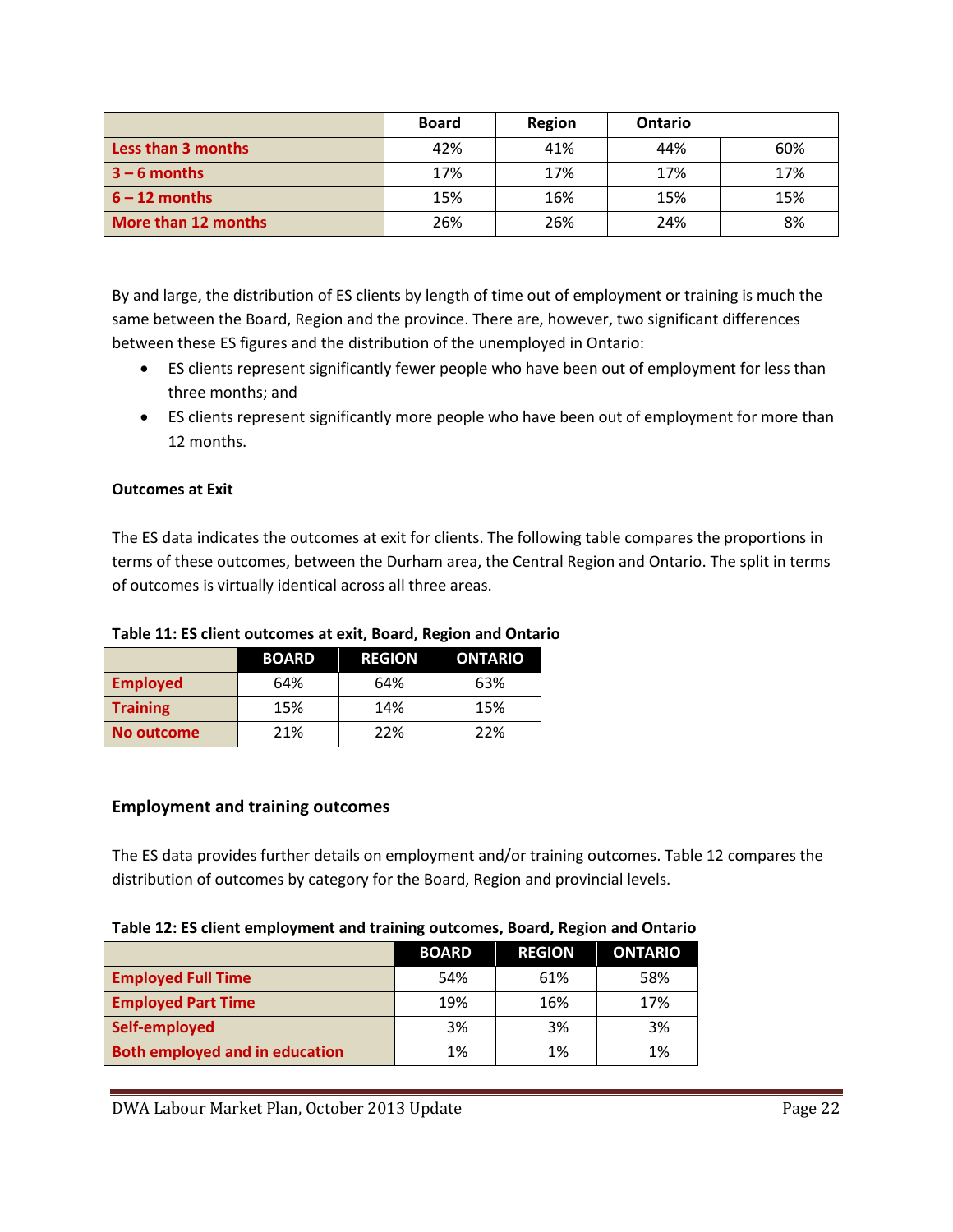| <b>Both employed and in training</b>       | 1%  | 1%  | 1%  |
|--------------------------------------------|-----|-----|-----|
| <b>Employed apprentice</b>                 | 1%  | 1%  | 1%  |
| <b>Employed in area of training/choice</b> | 15% | 11% | 13% |
| <b>Employed in a more suitable job</b>     | 2%  | 3%  | 3%  |
| <b>Employed in a prof occupation/trade</b> | 4%  | 3%  | 3%  |

As in the case of the exit outcomes, the detailed results for employment and training outcomes show a high degree of similarity between the Board, Region and Ontario figures. The Durham area has slightly lower figures for Employed Full-time, and slightly higher figures for Employed Part-time and "employed in area of training/choice."

### **Training and education outcomes**

As with the previous tables comparing employment and training outcomes, the outcomes relating to training and education have a general consistency across the categories, with a few variations. A few general observations: Second Career makes up about a third of the training and education outcomes, while apprenticeship and EO literacy training makes up only 1%. It should be emphasized that this is as a percentage of only employment and training outcomes. As a percentage of all ES clients, these figures are significantly smaller – in the case of apprenticeship and EO literacy training, around 0.1% of ES clients end up in either of these activities.

|                                | <b>BOARD</b> | <b>REGION</b> | <b>ONTARIO</b> |
|--------------------------------|--------------|---------------|----------------|
| <b>OSSD or equivalent</b>      | 3%           | 3%            | 5%             |
| <b>Postsecondary</b>           | 16%          | 15%           | 14%            |
| <b>Academic upgrading</b>      | 5%           | 5%            | 5%             |
| <b>Other education</b>         | 4%           | 7%            | 6%             |
| <b>Second Career</b>           | 28%          | 30%           | 33%            |
| <b>EO training initiatives</b> | 18%          | 13%           | 15%            |
| <b>EO literacy training</b>    | 1%           | 1%            | 1%             |
| <b>ESL/FSL</b>                 | 1%           | 5%            | 4%             |
| <b>MCI Bridge Programs</b>     | 0%           | 1%            | 1%             |
| <b>Federal</b>                 | 17%          | 6%            | 7%             |
| Apprenticeship                 | 1%           | 1%            | 1%             |
| <b>Other skills training</b>   | 7%           | 14%           | 10%            |

**Table 13: ES client training and education outcomes, Board, Region and Ontario**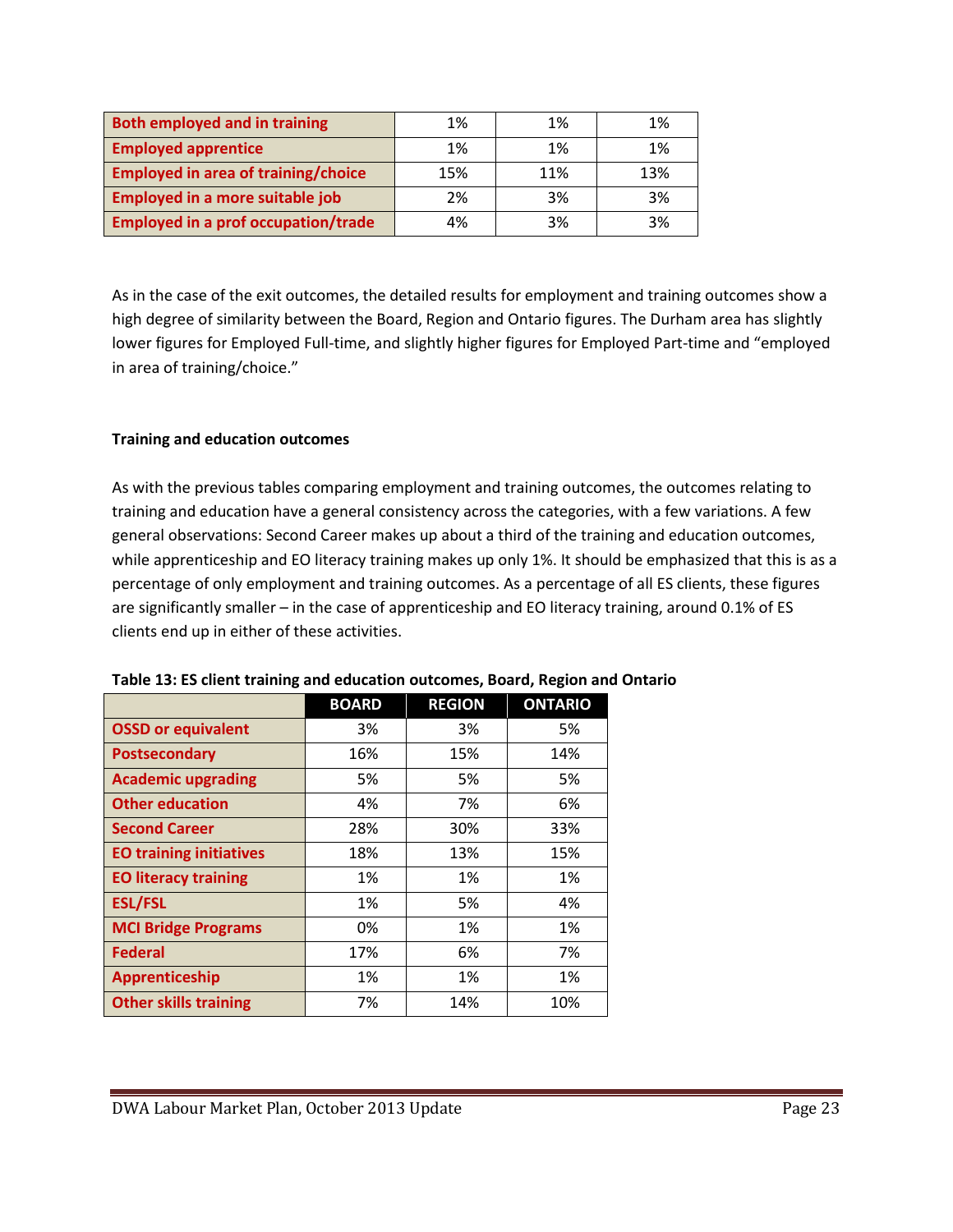As far as the Durham area goes, "Federal" activities stand out as making up a much higher proportion of these outcomes. "EO training initiatives" are slightly higher, while "Other training initiatives" are comparatively lower. Second Career also is marginally lower.

## **Employment outcomes by industry**

The Employed Outcome Industry data shows in what industry individuals finding employment got jobs. This analysis uses three comparisons to help understand these figures: one is job vacancy by industry, the second is total labour demand (which includes those employed in that industry plus the job vacancies in that industry), and the third is unemployed residents. The first highlights where the job openings are, the second shows the distribution of jobs (and vacancies) by industry, and the third shows who is looking for work.

The job vacancy numbers are obtained through questions added to StatCan's Business Payrolls Survey. Because this is a sample survey, the data becomes less reliable when broken down into sub-categories. For the sake of comparison and to obtain the most robust numbers, the annual job vacancy and labour demand figures were used. These cover the period January 1 to December 31, 2012. Reliance on monthly figures would have allowed for a precise time period match to the MTCU data (which covers April 1, 2012 to March 31, 2013), however it would have resulted in fewer industries to compare (three instead of nine), because the monthly data does not allow for reliable data for many industries. The table below compares the percentages by industry for all of Ontario for the following categories (the industries for which data is reliable make up slightly more than 60% of employment and of job vacancies):

- MTCU EO Employed Outcome by Industry
- StatCan Job Vacancy by Industry
- StatCan Labour Demand by Industry (include both jobs AND vacancies)

|                                       | <b>Employe</b><br><b>Outcome</b><br>EO | Job Vacancy | Demand<br>unoqer |  |  |  |  |
|---------------------------------------|----------------------------------------|-------------|------------------|--|--|--|--|
| <b>Manufacturing</b>                  | 11%                                    | 8%          | 12%              |  |  |  |  |
| <b>Wholesale trade</b>                | 2%                                     | 5%          | 6%               |  |  |  |  |
| <b>Retail trade</b>                   | 16%                                    | 12%         | 12%              |  |  |  |  |
| <b>Transportation and warehousing</b> | 5%                                     | 6%          | 5%               |  |  |  |  |
| <b>Finance and insurance</b>          | 2%                                     | 6%          | 6%               |  |  |  |  |
| <b>Administrative and support</b>     | 12%                                    | 8%          | 6%               |  |  |  |  |

# **Table 14: Ontario Data: MTCU EO Employed Outcome (2012-13); StatCan Job Vacancy (2012); and StatCan Labour Demand (2012)**

DWA Labour Market Plan, October 2013 Update Page 24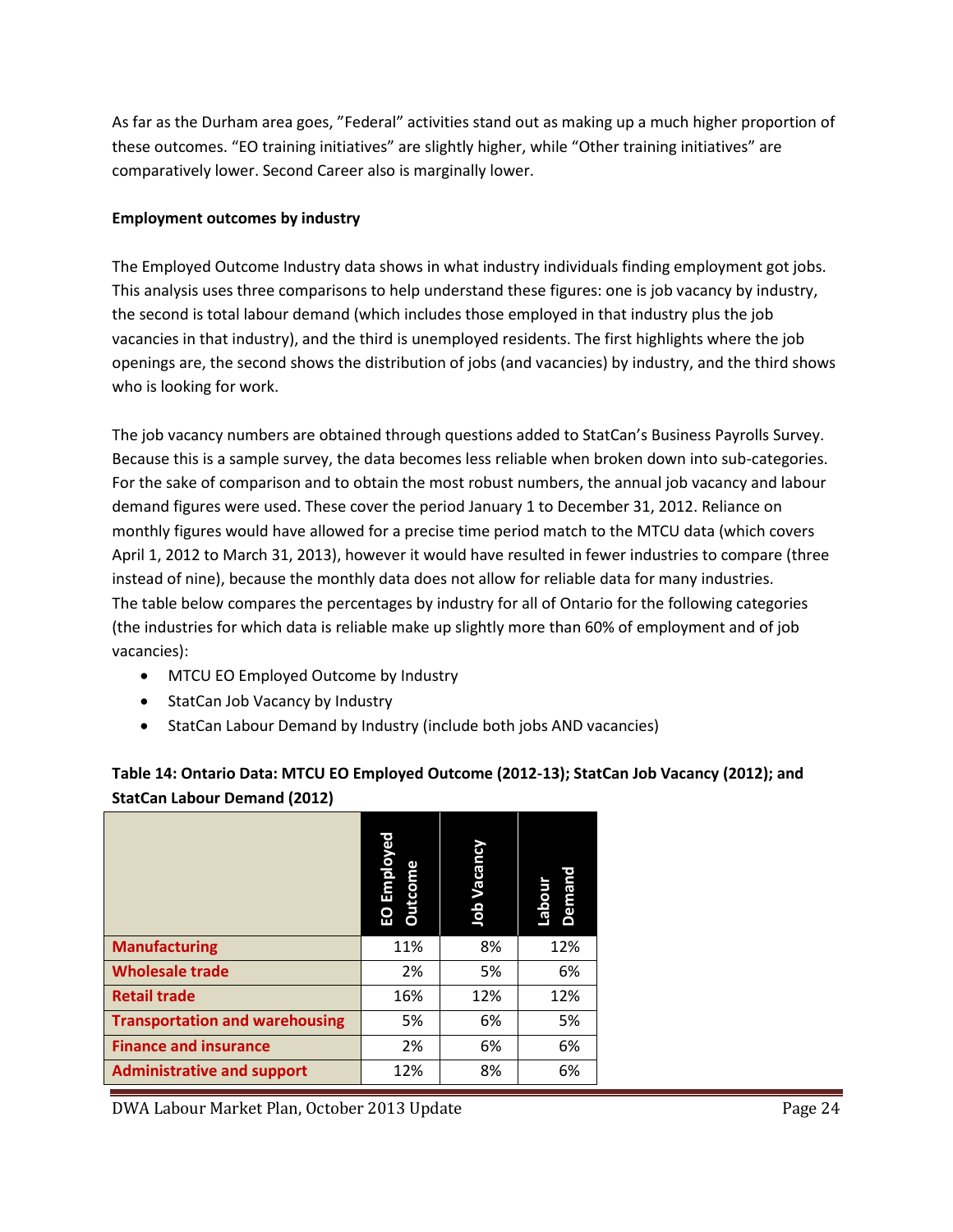| <b>Health care and social assistance</b>    | 9% | 15% | 11% |
|---------------------------------------------|----|-----|-----|
| <b>Arts, entertainment &amp; recreation</b> | 3% | 2%  | 2%  |
| <b>Public administration</b>                | 2% | 3%  | 3%  |

In a number of industries, there is a fair degree of equivalence in the proportion of the total which that industry represents across all three data sets. This includes Transportation and Warehousing; Arts, Entertainment & Recreation; and Public Administration.

However, in six large industries, there are noticeable variations:

- In Manufacturing, the proportion of Employed Outcomes matches the Labour Demand, but it is quite larger than the Job Vacancy proportion;
- In Retail Trade, the proportion of Employed Outcomes is considerably larger than the proportion for Job Vacancy or Labour Demand;
- In Wholesale Trade as well as in Finance and Insurance, the proportion of Employed Outcomes is considerably smaller than the proportion for Job Vacancy or Labour Demand;
- In Administrative and Support (which includes employment in temp agencies), the proportion of Employed Outcomes is considerably larger than the proportion for Job Vacancy, and very considerably larger than the proportion for Labour Demand;
- In Health Care and Social Assistance, the proportion of Employed Outcomes is considerably smaller than the proportion for Job Vacancy, and slightly smaller than the proportion for Labour Demand.

The third comparison (Table 15) looks at the distribution of EO Employed Outcomes by industry for the Durham area, the Central Region area (Peel, Halton, Toronto, Durham, York, Simcoe and Muskoka) and Ontario and compares it to the distribution of employed residents for these areas (figures derived from the 2011 National Household Survey), as well as to the distribution of unemployed residents by the industry they are associated with (figures only available at the Ontario level).

Several observations about the data:

- The Retail Trade; Management & Administrative Support; Other Services; and Accommodation & Food categories account for a notably higher proportion of EO employed outcomes than their share of local employed residents or those unemployed at the provincial level;
- Wholesale Trade; Finance & Insurance; Professional, Scientific & Technical Services; Educational Services; and Public Administration account for a considerably lower share of EO employed outcomes than their share of local employed residents or those unemployed at the provincial level.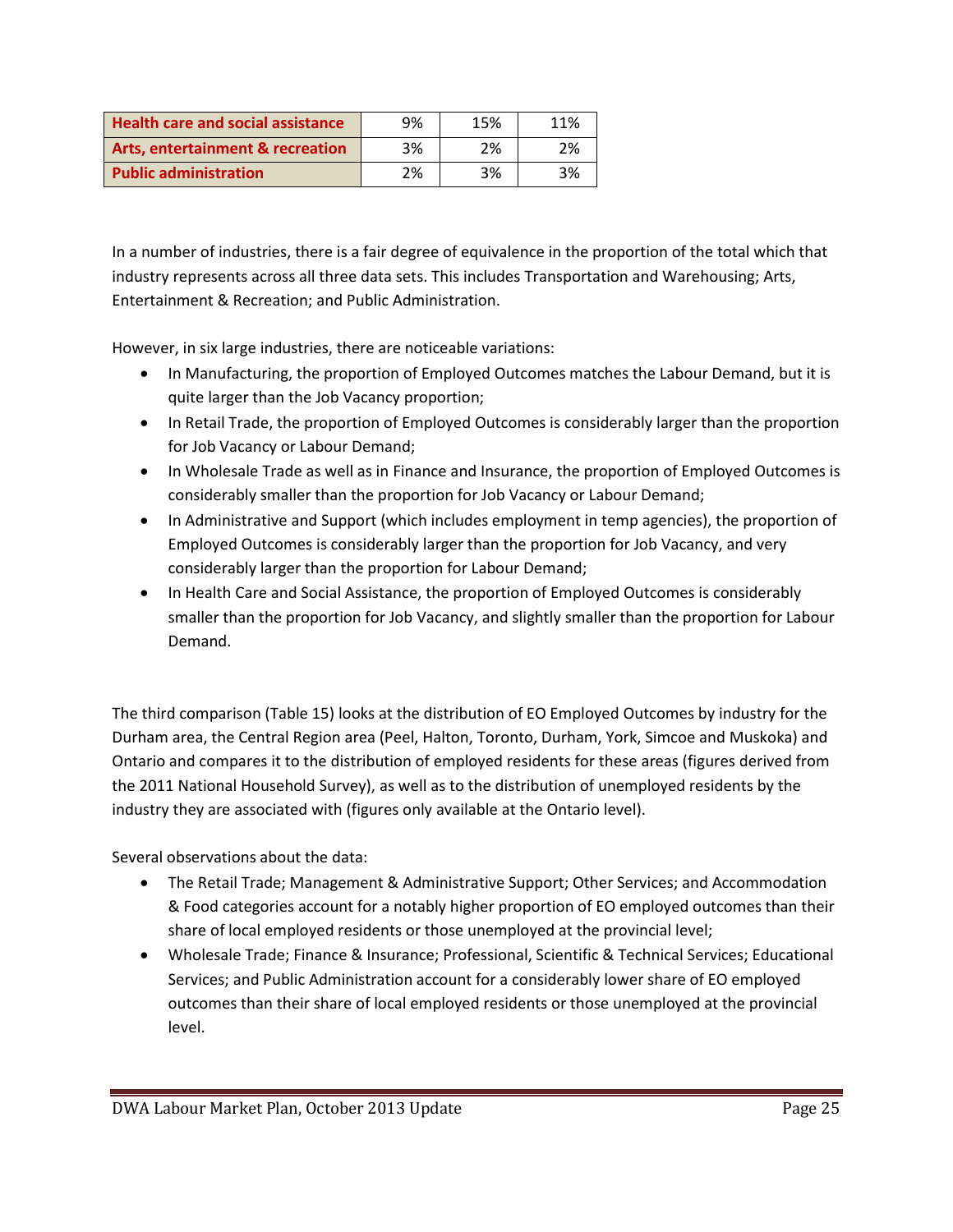|                                               |                         | <b>BOARD</b>          | <b>REGION</b>           |                       | <b>ONTARIO</b>          |                       |                         |
|-----------------------------------------------|-------------------------|-----------------------|-------------------------|-----------------------|-------------------------|-----------------------|-------------------------|
|                                               | EO employed<br>putcomes | Employed<br>residents | EO employed<br>outcomes | Employed<br>residents | EO employed<br>putcomes | Employed<br>residents | Unemployed<br>residents |
| Agriculture, forestry, fishing, mining        | 0.2%                    | 1.0%                  | 0.4%                    | 0.6%                  | 2.1%                    | 2.0%                  | 2.5%                    |
| <b>Utilities</b>                              | 0.4%                    | 2.8%                  | 0.3%                    | 0.8%                  | 0.3%                    | 0.9%                  | 0.5%                    |
| <b>Construction</b>                           | 6.5%                    | 6.5%                  | 5.2%                    | 5.7%                  | 7.2%                    | 6.1%                  | 10.1%                   |
| <b>Manufacturing</b>                          | 10.5%                   | 9.3%                  | 9.9%                    | 10.0%                 | 11.1%                   | 10.4%                 | 12.3%                   |
| <b>Wholesale trade</b>                        | 1.9%                    | 5.1%                  | 2.3%                    | 5.6%                  | 2.1%                    | 4.6%                  | 3.2%                    |
| <b>Retail trade</b>                           | 15.4%                   | 11.7%                 | 15.8%                   | 10.9%                 | 15.5%                   | 11.1%                 | 12.6%                   |
| <b>Transportation and warehousing</b>         | 3.6%                    | 4.5%                  | 4.2%                    | 5.0%                  | 4.5%                    | 4.7%                  | 4.1%                    |
| <b>Finance and insurance</b>                  | 1.4%                    | 6.9%                  | 2.6%                    | 2.6%                  | 1.8%                    | 5.6%                  | 3.1%                    |
| <b>Real estate and leasing</b>                | 1.4%                    | 2.0%                  | 1.5%                    | 1.5%                  | 1.3%                    | 2.0%                  | 1.4%                    |
| <b>Professional, scientific and technical</b> | 3.9%                    | 6.7%                  | 6.8%                    | 6.5%                  | 5.0%                    | 7.7%                  | 6.1%                    |
| Management, administrative support            | 13.7%                   | 4.6%                  | 13.4%                   | 4.8%                  | 12.1%                   | 4.5%                  | 9.6%                    |
| <b>Educational services</b>                   | 4.1%                    | 7.4%                  | 4.5%                    | 7.1%                  | 3.8%                    | 7.5%                  | 6.8%                    |
| <b>Health care and social assistance</b>      | 10.0%                   | 10.6%                 | 10.0%                   | 9.3%                  | 9.2%                    | 10.6%                 | 4.2%                    |
| Information, culture and recreation           | 5.6%                    | 5.3%                  | 5.0%                    | 5.6%                  | 4.3%                    | 4.7%                  | 6.3%                    |
| <b>Accommodation and food services</b>        | 12.0%                   | 5.1%                  | 9.9%                    | 5.7%                  | 11.6%                   | 6.0%                  | 10.0%                   |
| <b>Other services</b>                         | 8.1%                    | 4.0%                  | 6.7%                    | 4.4%                  | 6.4%                    | 4.4%                  | 3.9%                    |
| <b>Public administration</b>                  | 1.2%                    | 6.6%                  | 1.5%                    | 4.9%                  | 1.9%                    | 7.0%                  | 3.3%                    |

**Table 15: Comparison by industry of distribution of EO Employed Outcomes to employed residents, Board, Region and Ontario, and unemployed residents by industry for Ontario**

Notes:

 *Agriculture, forestry, fishing, mining* combines two industry sectors: *Agriculture, forestry, fishing and hunting* and *Mining, quarrying, and oil and gas extraction*

- *Management, administrative support* combines two industry sectors: *Management of companies and enterprises* and *Administrative and support, waste management and remediation services*
- *Information, culture and recreation* combines two industries: *Information and cultural industries* and *Arts, entertainment and recreation*
- The major industry employment categories under *Management, administrative support* are: *Services to buildings and dwellings* (cleaning, landscaping); *Business support services* (call centres, copy shops); and *Employment services* (temp agencies)

## **ES Recommendations**

### **ES Data**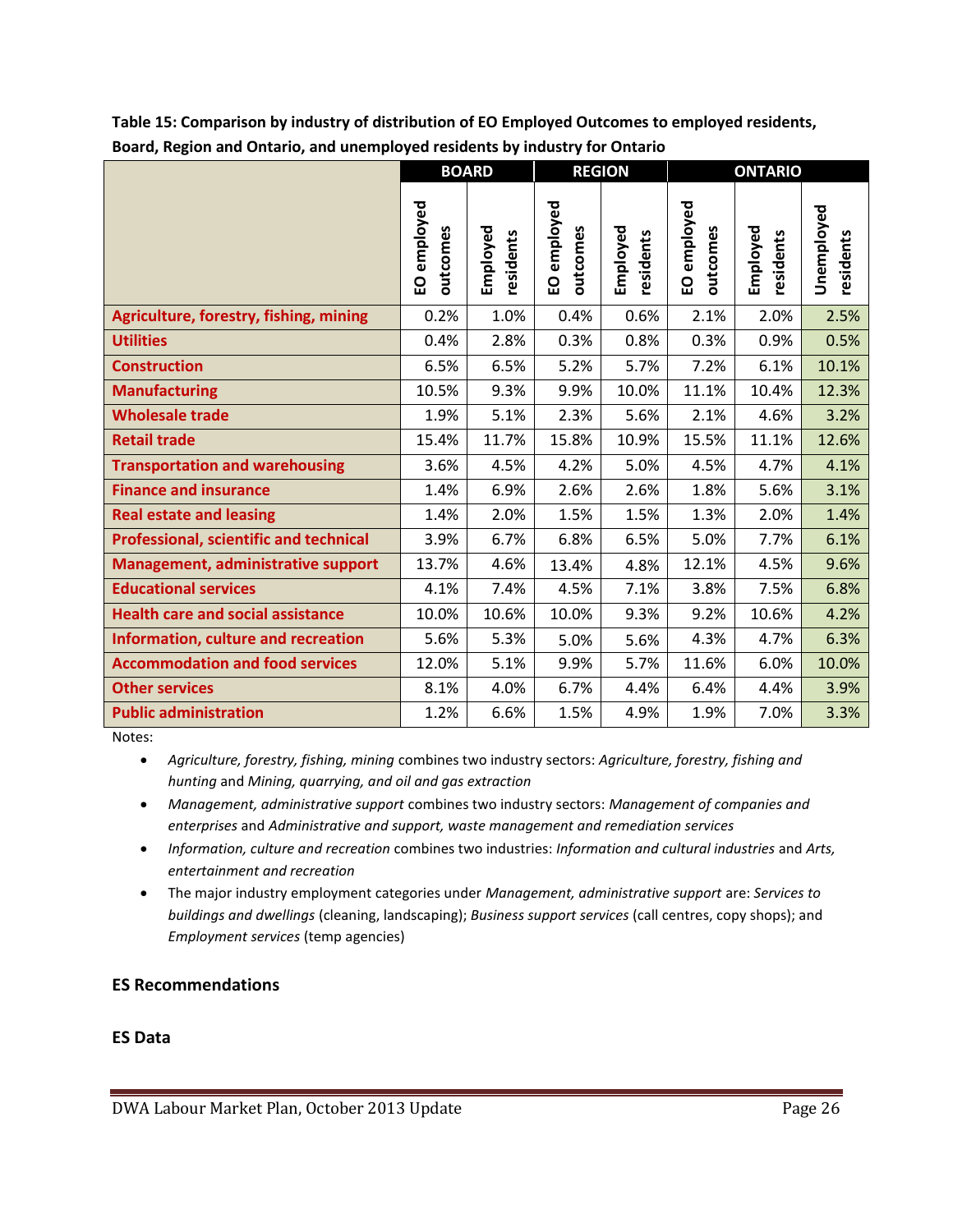The ES data on its own is not sufficient to determine service gaps or overlaps. Future meetings of the Employment Ontario Service Providers Team need to focus more toward the discussion of service overlap and the priority of service integration.

Moreover, the MTCU provided data is was received as a flat PDF and to conduct research and create real recommendations, the data should be provided in a format that allows it to be manipulated and analyzed.

### **Interventions for Vulnerable Populations**

Comparing the ES client numbers to the Labour Force Survey data, it would appear that unemployed individuals with less than a high school diploma are less likely to use ES services (they make up 20.4% of the unemployed while only 13.4% of ES clients), while high school graduates are more likely to use the services (23.2% of unemployed yet 29.6% of ES clients). Individuals with either college diplomas or university degrees are slightly more likely to use ES services.

This indicates that additional work needs to be done to outreach to individuals without a high school diploma and that consideration needs to be given to creation of specialized programs that would meet the needs of this target group. More research should be done in partnership with the Literacy Network of Durham to determine literacy interventions to assist those without high school diplomas. Considering that ES managers highlighted a trend toward providing additional service and referrals outside of traditional Employment Ontario supports; that consideration may need to include service coordination with other community agencies and that Durham Region should re-visit 'Wrap Around' programing that is customized to precarious clients currently in the system or those who desire service but have difficulty accessing service.

#### **Youth**

The DWA discovered in early summer that Durham had the dubious distinction of the highest youth unemployment rate in the country. A community consultation was held in July with broad participation from community partners from service providers, police, innovation centres and youth serving organizations. The ES data indicates that youth make up a slightly larger share of ES clients in the DWA area compared to the provincial average, it does not make up for their far greater share of the unemployed. The ES data demonstrates that youth are under-represented among ES clients, compared to their share of the unemployed population (21.1% compared to 31.7%).

As a result of the consultation and in response to the data, the DWA is currently conducting a youth survey; a report will be released in late October 20123.

During a recent consultation, ES managers felt that government should prioritize and invest in programs that support youth, aligning post-secondary education to the labour market and additional localized labour market information. It is very encouraging that the province has released \$295 million in specialized program funding for youth. This funding and its resulting local interventions will help youth enter the labour market.

#### **Training and Programs**

ES mangers noted some emerging training needs in Durham:

DWA Labour Market Plan, October 2013 Update Page 27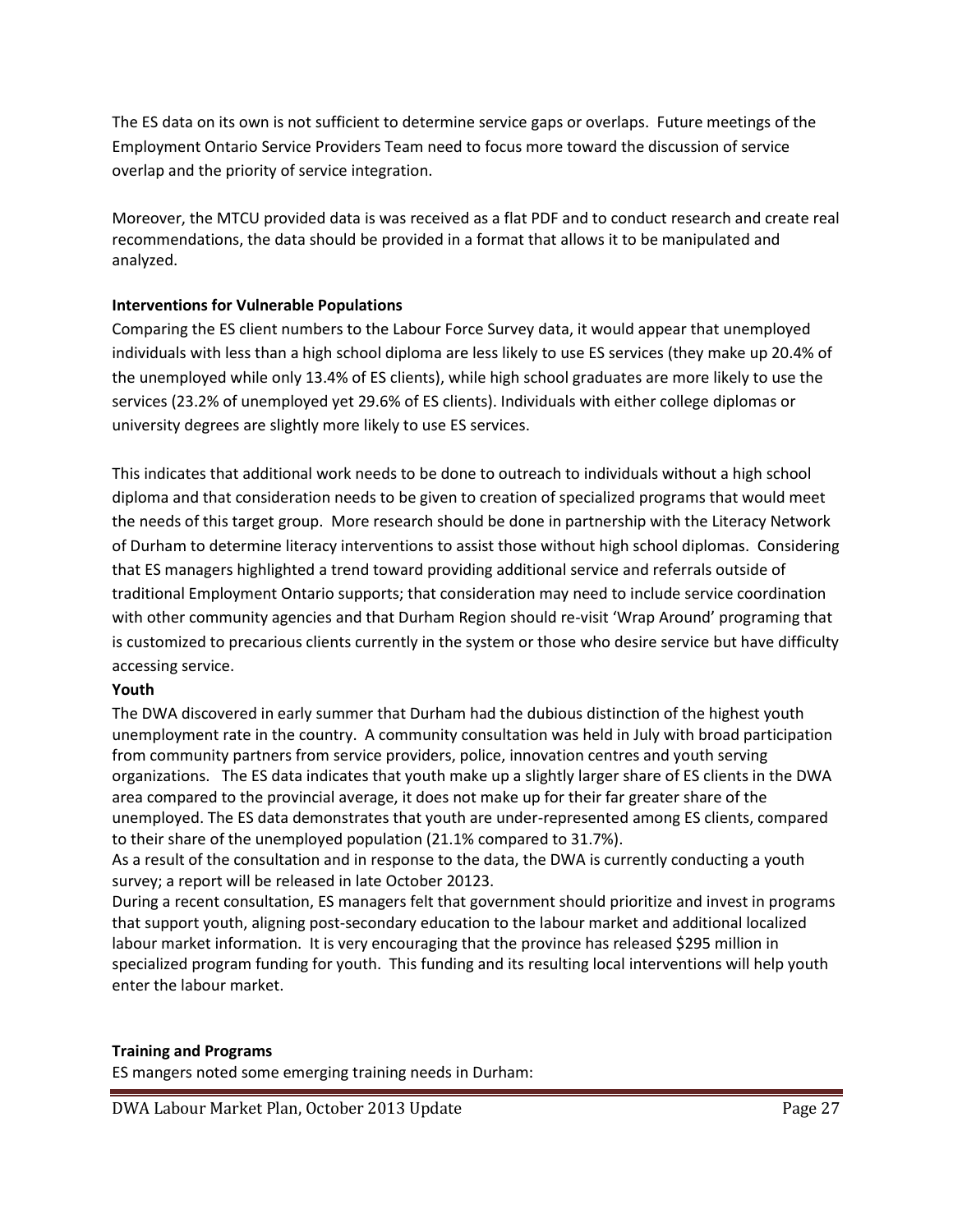- Skilled Trades journey people
- Accounting
- Bilingual
- Fast order cooks but are concern the rate of pay is too low
- Customer Service for certain retail outlets & restaurants (customer training obvious with upselling – likely commission environment)
- How to hold on to a job and manage expectation

Essential Communications, the organization responsible for the Ontario Self Employment Benefit Program (OSEB) in Durham Region, reported the following self-employment training, trends within the following categories: Home renovation, social media marketing, home health care, catering and food services specializing in meeting the needs of our busy lifestyles and various nutritional needs, and personal fitness.

ES managers noted that the Targeted Initiative For Older Workers program was successful and would consider offering this program again to long term unemployed workers especially those displaced & requiring a career change should funding be available.

### **OSEB**

OSEB training does meets the need for specialized training as more and more individuals are looking to self-employment over traditional employment, considering the economic importance of small and medium sized enterprises on the local economy and that provincial economy; some consideration for expanding the program should be a priority. In Durham Region, businesses are by far made up of small establishments. A stunning 58% of the firms in Durham Region have no employees, and another 23% have 1-4 employees.

OSEB noted that apprenticeable trade graduates often end up self-employed and that specialized assistance for the trades graduates where they can receive business training should be a program priority. Durham's Self Employment Benefit provider recommended the creation of a seven week post apprenticeship program for service trades to provide entrepreneurship training.

LITERACY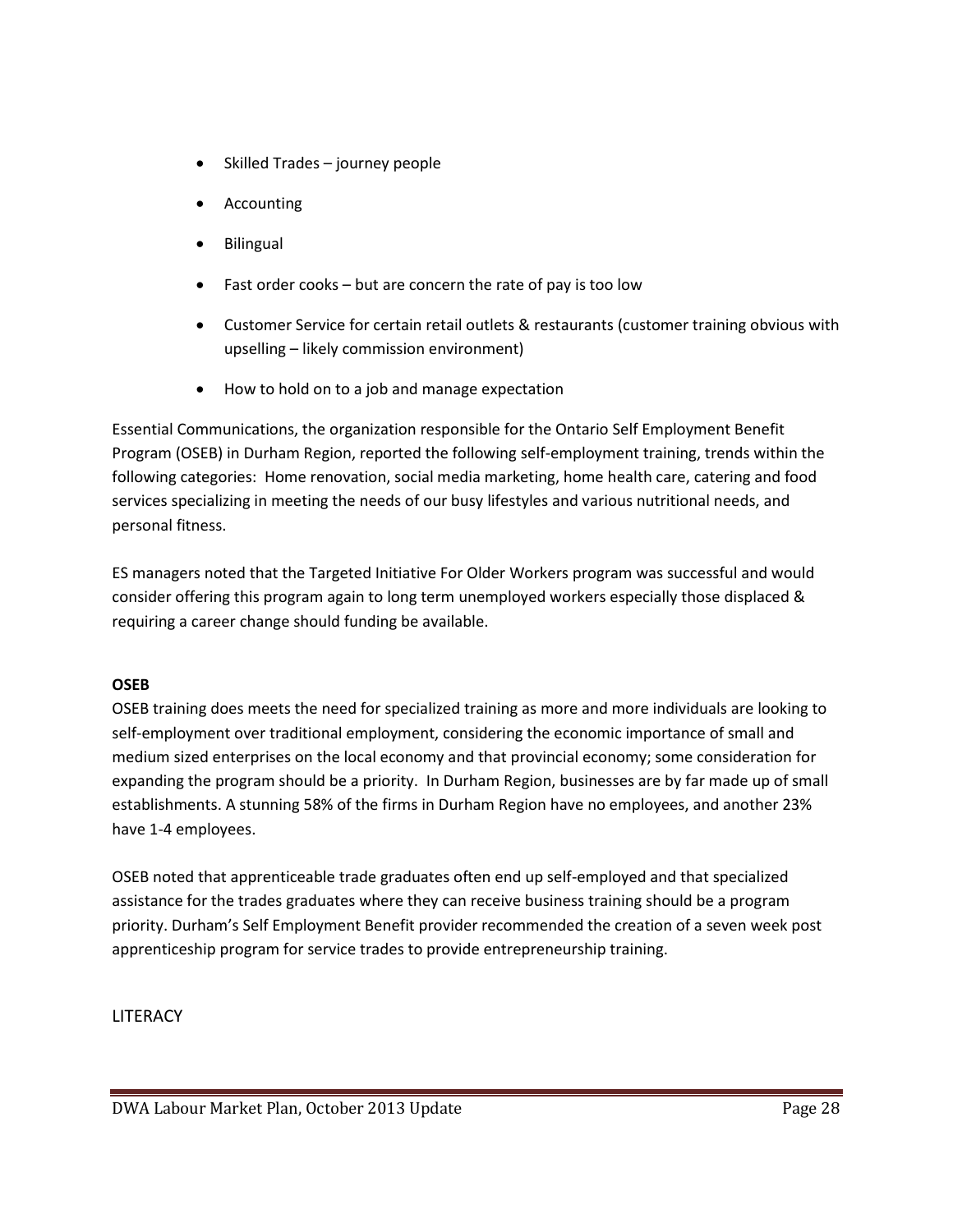Literacy and Basic Skills programs in Ontario have faced adversity over the past decade due to flatlined funding mechanisms and the almost constant transformation of services (Ontario Adult Literacy Curriculum Framework, Performance Standards, EOIS CaMS). The LBS sector represents - both client volume and funding base - an exceptionally small representation of the overall Employment Ontario network. This being said, literacy and essential skills represent the training foundation of the EO network.

Increased service coordination amongst LBS and ES services has taken place in Durham Region since 2012 with both the Literacy Network of Durham Region and Durham Workforce Authority partnering to bring employment and literacy providers together regularly. In addition, LiNDR and DWA have facilitated service planning meetings with ES managers monthly. This has resulted in numerous benefits including enhanced referral tools, better coordination of client services and ongoing discussion for innovation and partnership. This being said, this service coordination is unfunded and presents a burden of work not currently aligned with either organization's budgetary constraints.

In order for LBs and ES programs to improve referral outcomes between sectors, enhanced service coordination, regular staff training and ongoing support is required to ensure a smooth flow of clients. Increased funds for local service coordination and LBS delivery should be earmarked by MTCU to support it's own self-identified training foundation.

As noted in this document regarding exit outcomes and ES, apprenticeship and EO literacy training makes up only 1%. As a percentage of all ES clients, these figures are significantly smaller – in the case of apprenticeship and EO literacy training, around 0.1% of ES clients end up in either of these activities. In order to increase the numbers of clients exiting to apprenticeship and LBS, it is critical that enhanced and continued service coordination be supported. Also, LBS must be empowered to flexibly expand their services in the community beyond the current level that it delivers. Agile, responsive programming and partnership are key to increasing the training at exit outcome numbers for Durham.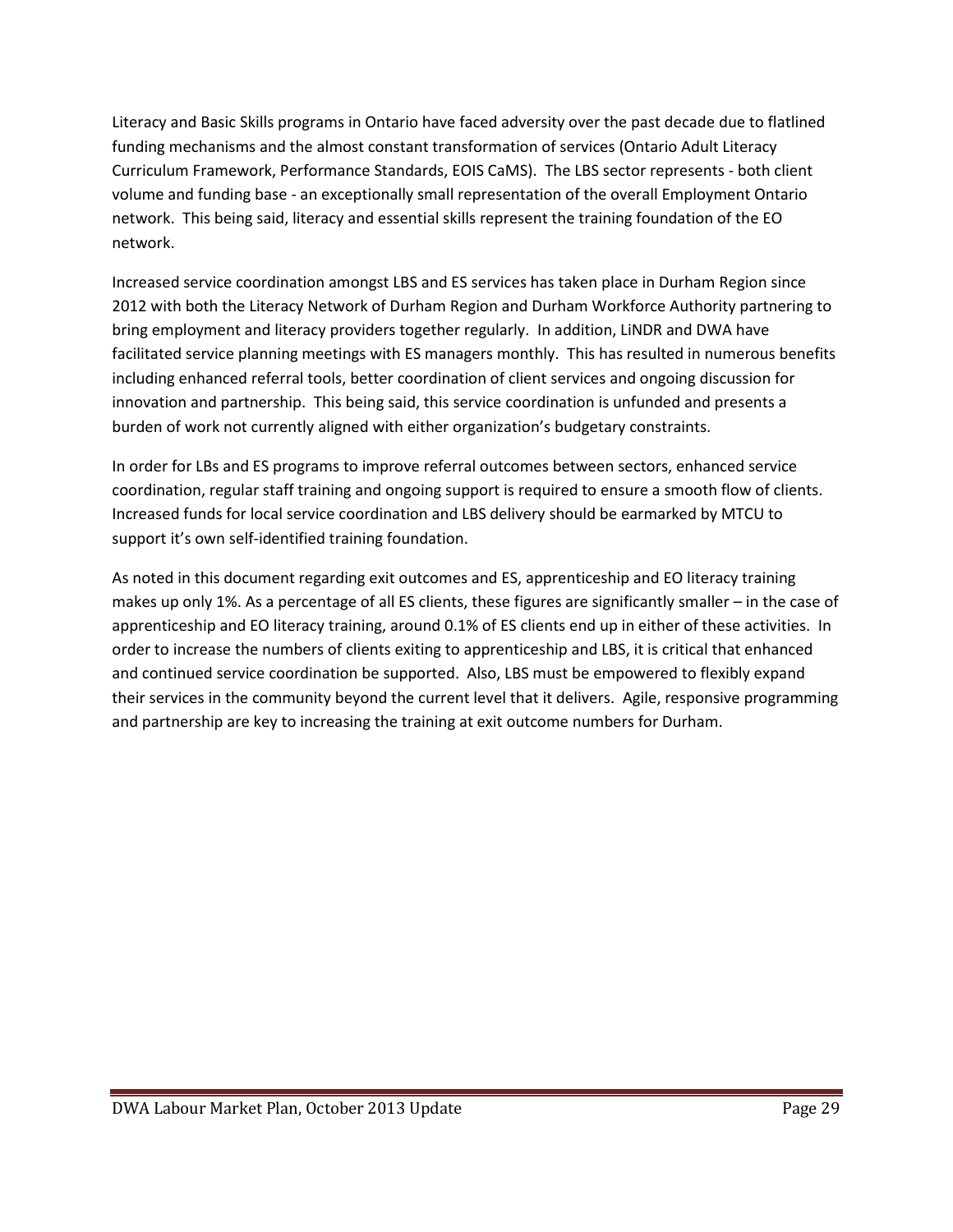### **Section three Action Plan**

The DWA action plan follows three themes: *to inform, to attract and retain, and to develop.* 

Each action is placed within one of the three themes and seeks to address key labour market issues in the region with proposed timelines for completion.

The labour market plan has been created as a rolling three-year plan therefore not all of the recommended actions will be implemented immediately.

#### **To Inform**

There is a distinct need for more localized, sub CMA information and the broad sharing of information.

### **Labour Shed**

It was recommended that DWA keep an up-to-date inventory of data that is more 'just in time' data. The Statistics Canada and census date is often 5-7 years old and is not drilled down to Durham's sub CMA data to allow for distinct community planning. Data that is useful for industry attraction is difficult to acquire and seldom collected. The DWA has plans to undertake a multi-phased Labourshed survey to be conducted on our behalf by the University of Ontario Institute of Technology to collect local data and continue to explore our assets within the creative economy, the service class and sector studies to provide value-added labour market information.

#### **Labourshed Study**

A Labourshed study is a tool to understand the local labour market through the collection and description of labour force data such as worker availability, current employment status, current/desired wage rates, job qualifications and skills, residence/work location, age cohorts, distances willing to travel for employment, and employment requirements and obstacles. This information allows numerous groups such as economic developers, employers, and regional residents to make informed decisions about employment, facilitation of industry expansion, and recruitment.

The Durham Region Labourshed study will consist of various parts. The first component will situate Durham Region as the employment centre and determine where the region's employed workers reside. The collection and analysis of aggregate counts of employee postal codes requested from employers, will aid in determining the areas of which Durham Region draws its workers. This part of the study will shed light on commuter patterns such as inter-regional and intra-regional commuting, and highlight the various characteristics such as age, gender, skills, and education of these Labourshed workers.

The second part of the study will focus on Durham Region's residents generally. The survey will ask about employment and commuting characteristics to help determine the employment status of residents, where the majority of employed workers in Durham Region go to work, the type of work they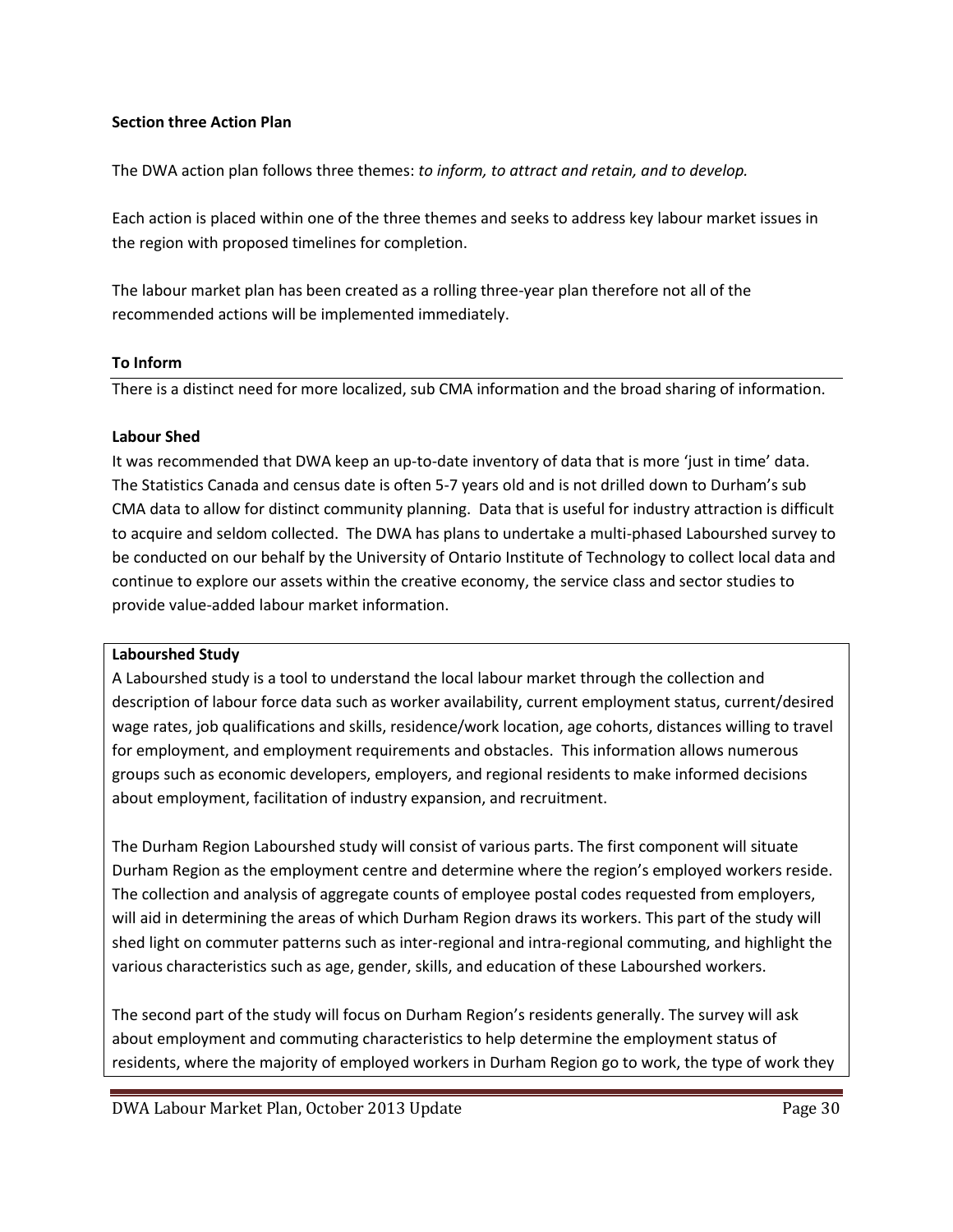execute, and their income. A telephone survey conducted on a random sample of Durham Region's residents will help determine the availability and characteristics of workers within the region.

Finally, Durham Region employers will be surveyed about their experiences and perceptions of the region. This will include questions inquiring about labour availability, worker quality, and methods used to recruit workers. This part of the survey will help in calculating future workforce demand and trends and round out recommendations and next steps to be included in the final report.

## *Status*

Initial pilot labour shed study was launched in late June 2013, in partnership with UOIT, marketing intiatives to increase response rates are ongoing, it is anticipated that a draft report will be shared with the planning community in December 2013

Sub CMA or sector Laboursheds in 2014 and 2015

## *Outcomes*

Planning committee

Labourshed Report

Work plan for future Labourshed reports

## *Partners*

Region of Durham Economic Development Department, Local Economic Development Departments, Top 20 employers in Durham Region, City and Municipal Government, UOIT, Durham College, Labour Unions

## **DWA Support for Durham's Creatvie Economy**

The DWA participated in two events with the Community Innovation Lab. The Community Innovation Lab (Co-ilab) creates experiential opportunities to enable students to apply their talent, acquire new skills, network with industry and community leaders.

## **Ignite**

Ignite grows the small to medium sized business in Durham Region and is an extension of the Art of Transition 2010 event. Small to medium sized enterprise (SMEs) received business coaching by an expert panel, the community highlighted the significant economic impact of small business to Durham's economy.

## *Status*

## Ignite

Ignite finale was held June  $25<sup>th</sup>$ , at the Regent Theatre, 400 community partners attended event. The DWA will continue to follow the progress of the 100 SMEs who participated in the original pitch event.

## Decoding Youth Unemployment and Catalyzing a game plan

An interactive forum was held in partnership with the Co-ilab July 10, when a diverse group of community leaders from service providers, educators, police and community groups attended to discuss youth unemployment in Durham Region.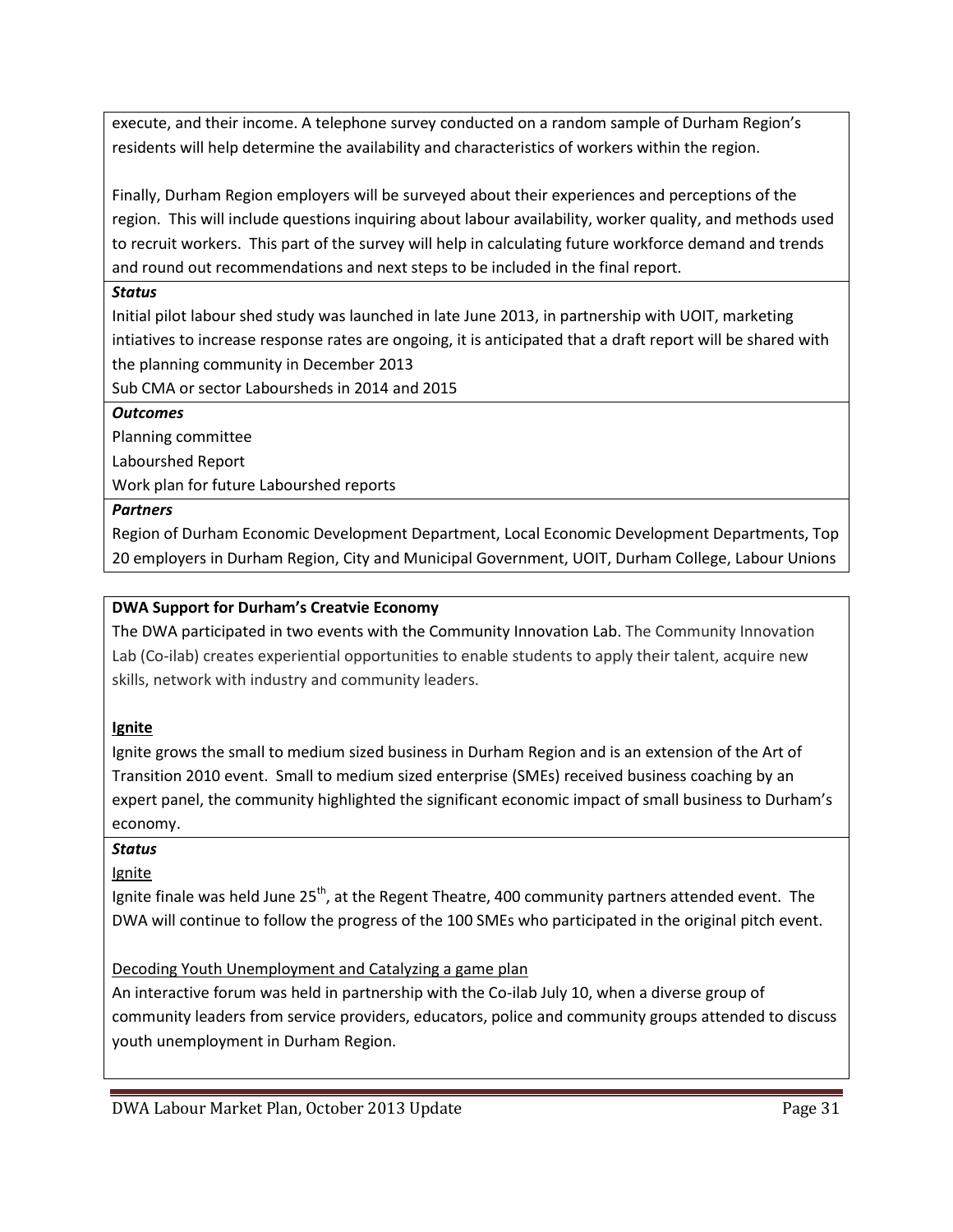Durham Ideas Den

Durham Region's first social innovation challenge invited youth to submit ideas for ventures that will benefit communities for a chance to win mentorship opportunities and more than \$16,000 in awards. The Durham Ideas Den 2013 offered post-secondary students an opportunity to bring their ideas to life by designing projects that reflect of one of the following five themes: re-thinking poverty, re-thinking transportation systems, re-thinking youth engagement, re-imagining the image of the region and rethinking climate change.

### *Outcomes*

Small to medium sized business received business coaching by an expert panel, large community event held.

Decoding Youth Unemployment event provided community partners with information to be used in community planning.

Durham Ideas Den provided mentorship coaching for three youth organizations. DWA executive director provided a labour market seminar.

### *Partners*

Region of Durham Economic Development Department , Spark, DSEA, BACD, Community Innovation Lab, Durham College, UOIT

### **Service Class Prosperity**

Data shows that the rise in creative class workers over time has been accompanied by a corresponding rise in service class workers.

### **Wage challenge**

Typically, the wage gap for creative and manufacturing is significant. In Durham, creative wages mimic those of manufacturing. The challenge is the displaced worker who expects the wage to transfer to other occupations after a disolcation from manufacturing, these displaced workers often lack the education and skills critical to creative economy occupations.

The demise of a Fordist mode of production has contributed to new interest (of researchers and policymakers) in the "rise of a creative economy" and the general importance of cities to the creative process.

According to Richard Florida's *Great Reset*, there are two kinds of jobs that are growing: higher paid knowledge, professional service class as an occupational grouping of typically low-pay service jobs. Given the shrinking size of the manufacturing sector and the increasing demand for services, manufacturing is now less important to Ontario's economy than in the past.

Given that there are stagnating numbers of unemployment in Durham Region exploring the service class as an emerging important sector for Durham should become a priority in both research and application.

*Status*

2014 – not started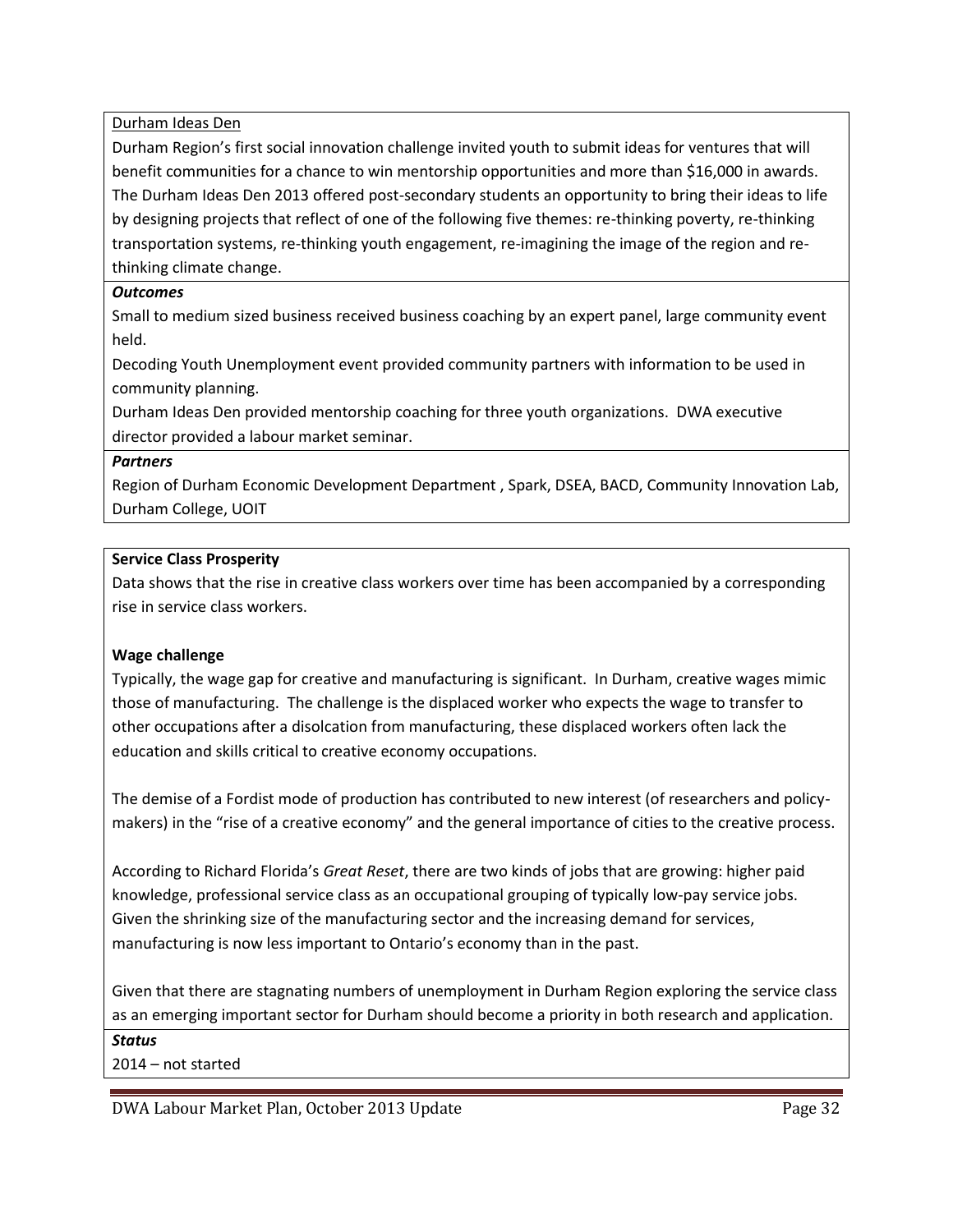#### *Outcomes*

Report and recommendations for local initiatives

#### *Partners*

Durham College, UOIT, Chambers of Commerce, Boards of Trade, Tradeability, Employment Ontario Service Providers, Search Engine People

#### **People without Jobs**

Dr. Rick Miner's ground breaking report highlighted a mis match of jobs and skills. He noted that immigration and youth will be key players in the growing economy. The DWA will explore un filled jobs in Durham and create a strategy to move workers into those occupations.

#### *Status*

2015 – not started

#### *Outcomes*

Event featuring Rick Miner and local employers

Project Steering Committee

Final Report and recommendations

#### *Partners*

Durham District School Board, Durham Catholic School Board, Durham College,UOIT

Employers in the five emerging sectors, BACD, OSEB, Employment Ontario Service Providers, Region of Durham Economic Development Department

### **Clusters/Creative/Community Adjustment and Sustainability Strategy**

Combining Labour Market Information (LMI) and a cluster approach gives local communities the tools and framework to plan ahead, coordinate activities, and assist in providing services that are aligned to the needs of their communities. Accessing accurate information and defining targeted areas of opportunities is the key to an evidence-based approach to workforce planning and development. (Organisation forCooperationandDevelopment2007).

By focusing on the needs of the five growth sectors identified in the ReThink ReNew ReTool community adjustment and sustainability strategy the DWA will organize an ongoing series of consultations with industry and union representatives and others that can project future labour requirements and assess current and future labour supply and prioritize anticipated shortages.

*Status*

2015 – not started

#### *Outcomes*

Report and recommendations

Seminar on clustering in partnership with BACD, Chambers of Commerce and Boards of Trade

#### *Partners*

BACD, Chambers of Commerce and Boards of Trade, MTCU, Region of Durham Economic Development

DWA Labour Market Plan, October 2013 Update Page 33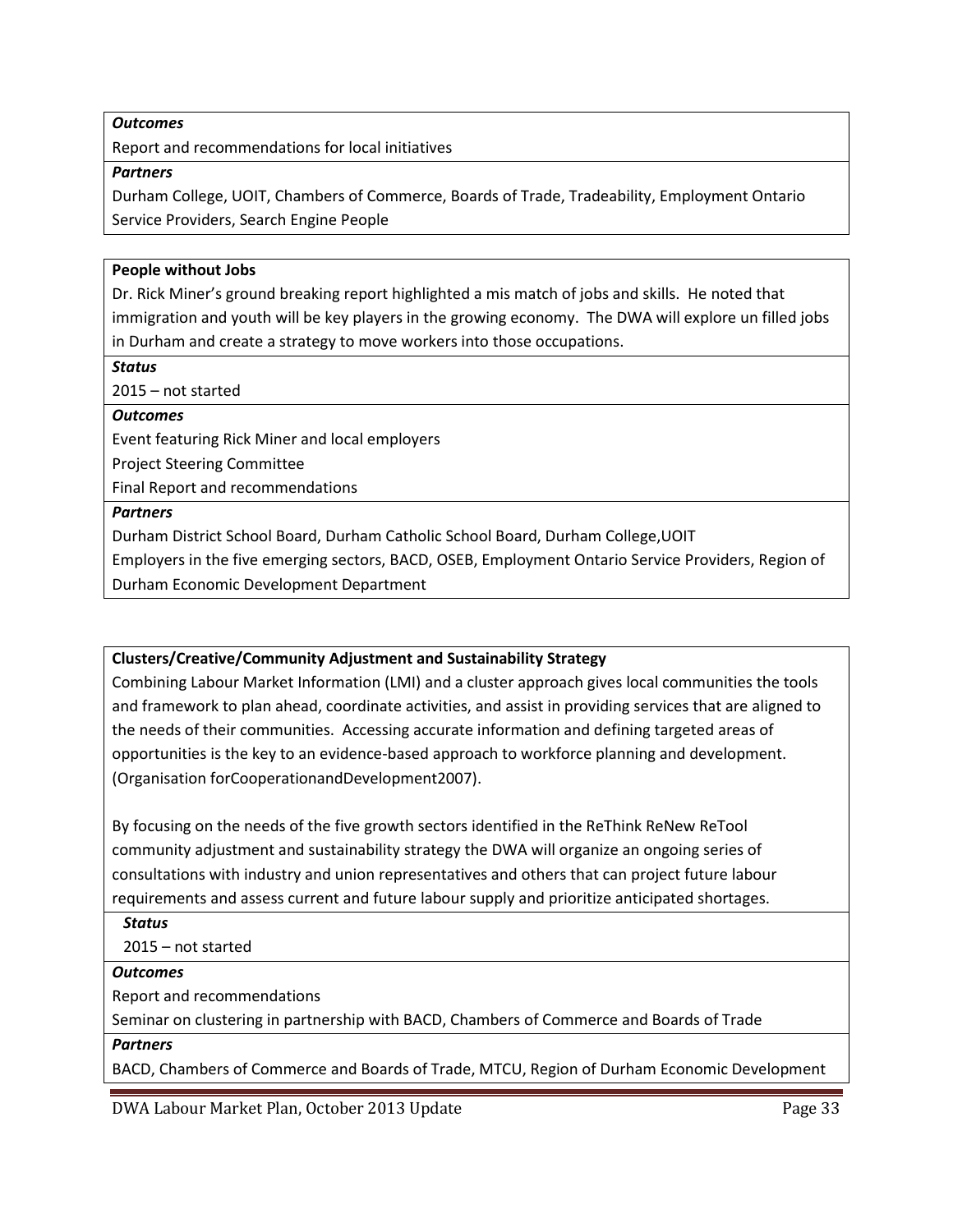#### **ES Support**

The Ministry of Training Colleges and Universities (MTCU) has made changes to the Durham Workforce Authority's (DWA) business planning requirements. As per the business planning guidelines, the DWA will focus on Employment Ontario and the broader support service network. As per the recent changes to the DWA's business planning requirements, four sessions have been planned to support the Employment Ontario Network.

The DWA will leverage the scheduled meetings of the Literacy Network of Durham (LiNDR), who also has a requirement to support the Employment Ontario Network through service coordination of literacy referrals. The DWA will provide value-added content to the planned meetings.

Workforce planning boards and regional literacy networks play a role in developing tailor-made approaches to effective workforce development.

#### *Status*

Four sessions planned with Employment Ontario Service Providers for 2013-2014 April, June, October, February

ES providers were invited to a Learning Communities seminar, specialized training at the Literacy Network of Durham's AGM sponsored by the DWA. October events were not feasible, additional LMI training is planned for February in partnership with the Literacy Network and the DWA economist.

#### *Outcomes*

Employment Ontario Service Providers, Literacy Service Providers and the broader community will better understand essential skills, labour market information, EOIS Cams data, Labourshed, and information and referral protocols.

#### *Partners*

Literacy Network of Durham, MTCU, Chambers of Commerce and Boards of Trade, DDSB, DCDSB, Durham College, Trent, UOIT

#### **CASS Report Card**

The DWA will report on the outcomes of the 2009 strategy and provide recommendations to the broader community for additional initiatives.

*Status*

2015 – not started

#### *Outcomes*

Community consultations

Report and Recommendations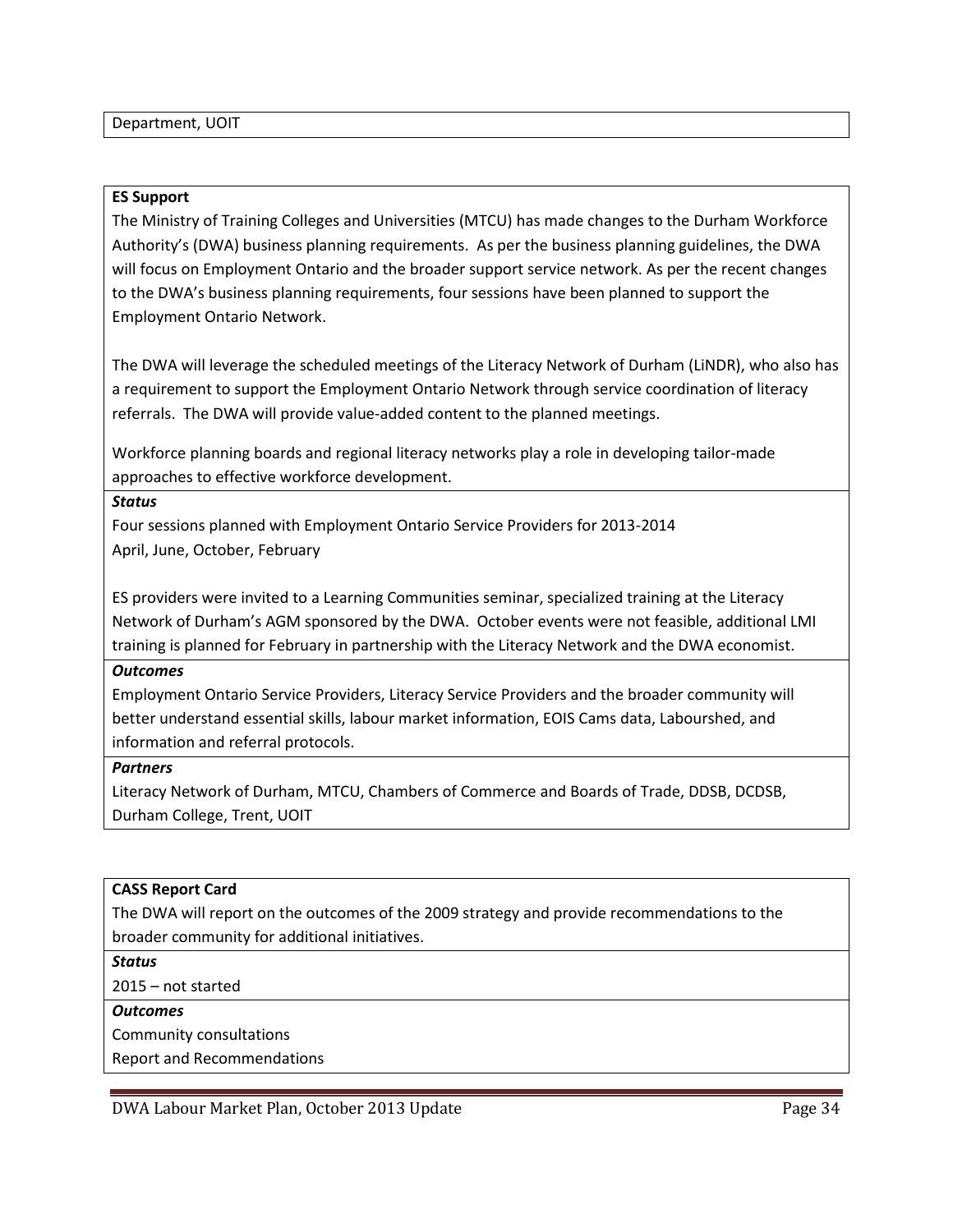### *Partners*

Durham Region Chambers of Commerce and Boards of Trade, Oshawa Public Library, Whitby Public Library, Ajax Public Library, Pickering Public Library, Durham District School Board, Durham Catholic District School Board, UOIT, Durham College, Ministry of Training, Colleges and Universities, Municipality of Durham Economic Development and Tourism, Regional Municipality of Durham Planning, Service Canada, Toronto Region Research Alliance

#### **Migration Patterns**

A review of migration characteristics and trends for Durham Region and understand how migration interrelates with adjacent communities. Additionally, understanding commuting pattern data, showing for each geography who commutes into and out of each area. Findings from this research will show what effects migration has on the labour market.

#### *Status*

November 2013

### *Outcomes*

A report highlighting migration characteristics & trends and their impact on the labour market

Understand the impact of migratory trends on population growth and decline

Understand migration characteristics; migration by age cohort and type (in-migration; out-migration; Intra-provincial; inter-provincial; international)

Understand where the jobs are based on commuting patterns

#### *Partners*

Peel Halton Workforce Development Group , Toronto Workforce Innovation Group, Durham Workforce Authority, Simcoe Muskoka Workforce Development Board, Workplace Planning Board of York Region and Bradford, West Gwillimbury

#### **Attract and Retain**

Based on knowledge as to where the supply of labour is, or is expected to be, insufficient to meet the demand, engage key stakeholders who are sources of potential supply and develop a course of action to address these needs. Develop and implement internal and external recruitment strategies to address the imbalance. Monitor and adjust the strategies based on outcomes.

#### **Agriculture Day**

The DRLTB has participated in the Annual Farm Tours with the Durham Agricultural Advisory Committee, Regional Municipality of Durham Planning Department, local Municipal Government, and the farming community for the past ten years.

The DRLTB has also partnered with DAAC and Durham Farm Connections to bring farming occupations presentations to high school students.

DWA Labour Market Plan, October 2013 Update **Page 35** Page 35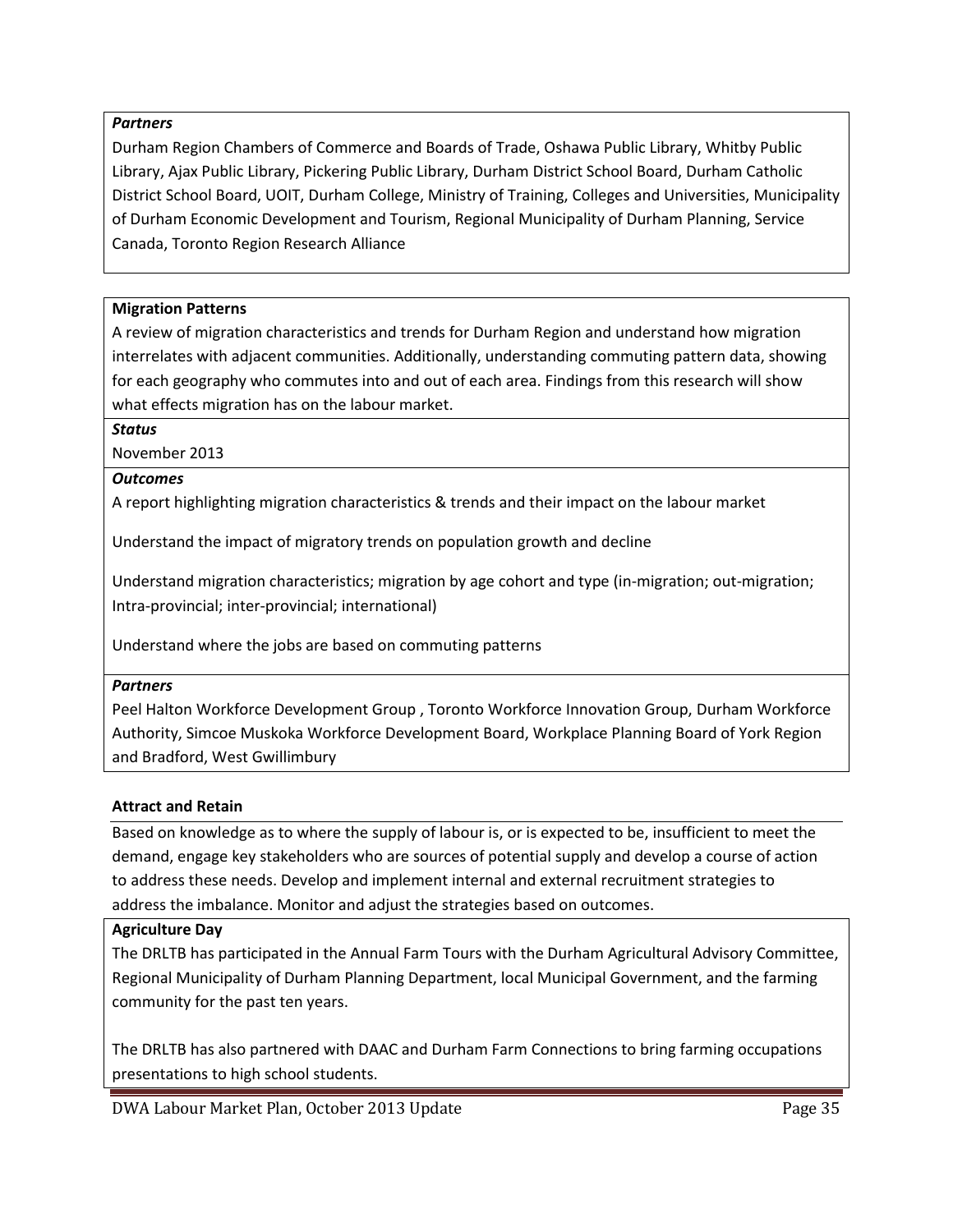The 2012 Integrated Local Labour Market Plan (ILLMP), included the following recommended action "Support the development of experiential farms, business incubators, a technology and innovation park, and other pilot projects, that will transition displaced workers into alternative forms of sustainable employment and/or introduce new approaches to our local labour market and economy. Explore opportunities to apply key findings from the Martin Prosperity Institute's "Ontario in the Creative Age" report. Host a summit conference in the region followed by one or more pilot demonstration projects. These initiatives will be dependent on completion of feasibility studies and securing of grants and program funding."

## *Status*

**2014** - In partnership with Durham District and Durham Catholic School Boards as part of both school boards professional development program, present an '*Agriculture In Durham*" arrange a tour for secondary school teachers of Durham College's Centre for Food and its renewable energy programs combined with panel presentations from Durham College, UOIT and DAAC to present agricultural education pathways available in Durham Region. A second panel presentation focused on the Region of Durham's agriculture plan combined with local industries that represent Durham's agriculture and biosciences sector who would present agriculture and bio sciences local employment opportunities.

**2015, 2016** - Work with DAAC and Region of Durham Planning Department and the Local Diversity and Immigration Partnership Council to create a feasibility study for an experimental farm in Durham Region with a focus on immigrant food. Consider options for food processing.

### *Outcomes*

This event is an opportunity to have Durham College, UOIT, Region of Durham and front line business owner speak to industry trends, future employment prospects.

## *Partners*

Region of Durham Planning Department, Region of Durham Economic Development Department, Tradeability, DDSB, DCDSB,KPDSB, KPCDSB UOIT, Durham College, Whitby Chamber of Commerce

## **Industry Tours for Educators**

Organize fourth annual tour for secondary school teachers of local industries that represent Durham's emerging growth sectors. (sustainable energy, automotive/transportation, IT, health and wellness, agriculture and biosciences) This is an opportunity to have the front line business owner speak to industry trends, future employment prospects. Curb negative out-migration of youth. 2 or more industry sectors to participate in design of ongoing communications strategy. Promise of future employment and awareness of local opportunities for youth on graduation.

## *Status*

Focus will be on Clarington in 2013, with three industries identified from advanced manufacturing, and food processing. Tour will take place in November. 2014, 2015, 2016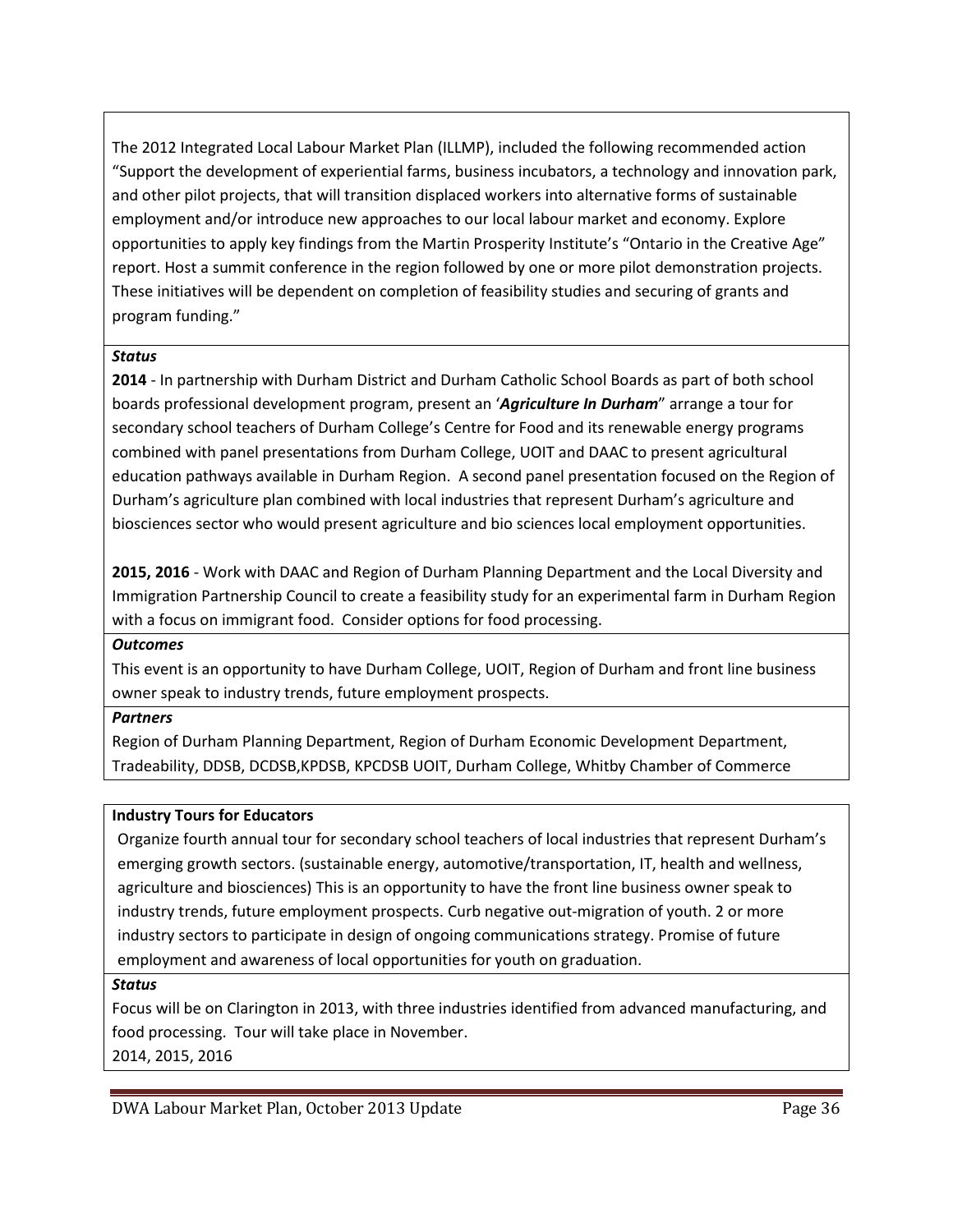#### *Outcomes*

70 teachers will understand local pathways to Durham Region employment opportunities

### *Partners*

Durham Catholic District School Board, Durham District School Board, Kawartha Pine Ridge Victoria Northumberland District School Board, Regional Municipality of Durham Economic Development and Tourism

## **Career Ladders - Demonstration Partnerships with LiNDR**

Career laddering seeks to serve employers by creating pathways for advancement based on work experience and credentialed job-related training. (Zizys, 2010) Dr. Rick Miner, in *People without Jobs, Jobs without People* indicates a looming labour shortage; career laddering may be one of the tools to address this shortage.

The DWA has partnered with the Literacy Network of Durham to move the Career Ladders pilot project forward in Durham using a community model.

### *Status*

The DWA in partnership with the Literacy Network of Durham, will lead a demonstration pilot project in a selected sector. This will create an economic case for career laddering, identify return on investment that demonstrates the case for training and workforce development, allowing for targeted and customized programs that provide on the job training with imbedded literacy training.

The environmental scan was created and submitted to Essential Skills Ontario and a steering committee has been selected. First Career Ladders committee meeting will take place October 25<sup>th</sup>.

### *Outcomes*

Demonstration pilot involving Durham Region business

### Final report

### *Partners*

LINDR, MTCU, Economic Development Departments, Ontario Works, OSEB, Employment Ontario Service Providers

## **Sector Studies**

The DWA will update it sector studies with the 2011 Statistics Canada data to be released in June 2013. Updated reports will be provided with the October LMP release.

The DWA has completed sector studies in Nuclear Energy, Construction and Apprenticeable Service trades sector.

### *Status*

DWA Labour Market Plan, October 2013 Update Page 37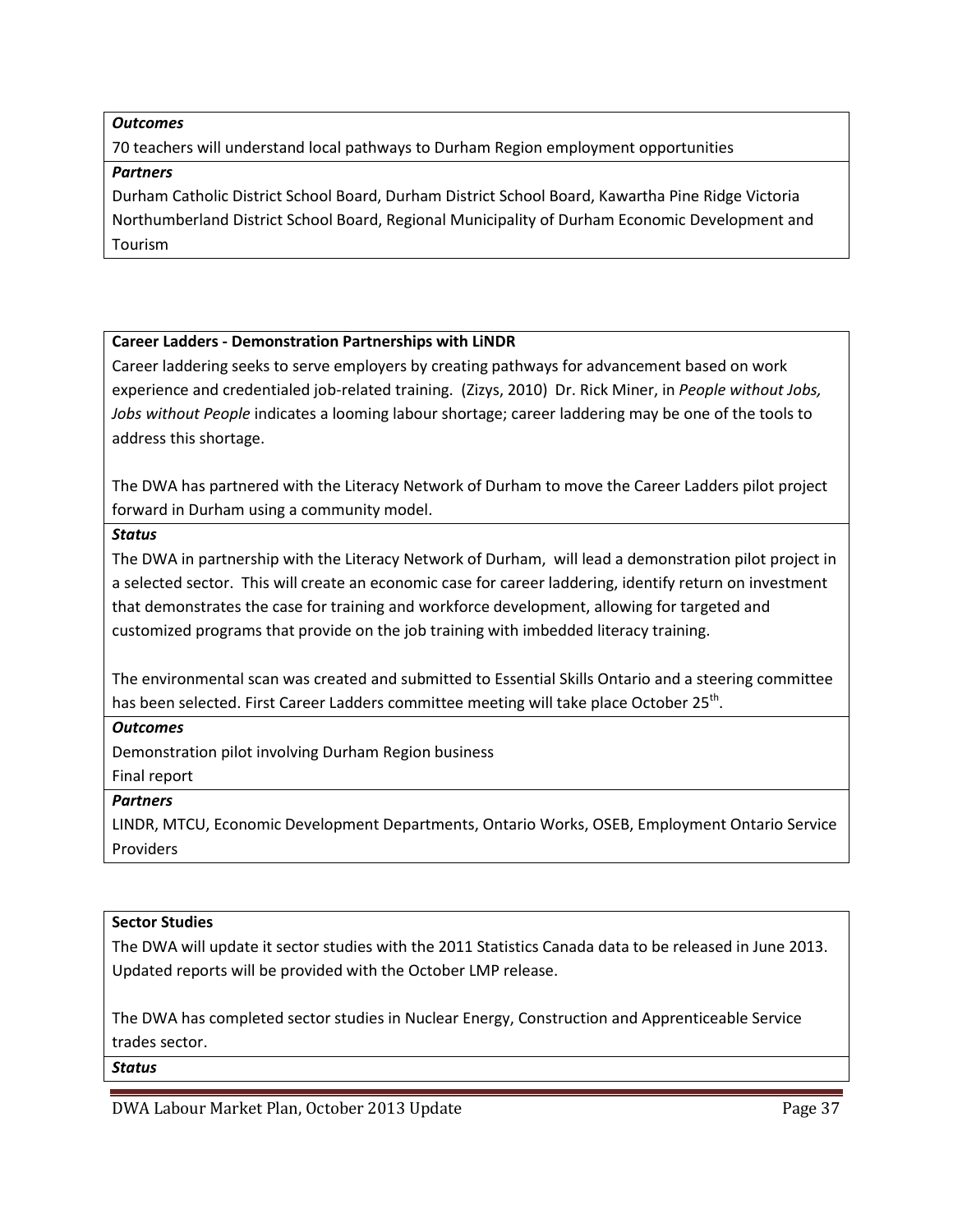2013 – Update sectors studies with new Statistics Canada data and act on one recommendation from the initial report – Not started.

2014 – Write, research and make recommendations for Durham's participation in the Service Sector as it relates to the creative economy

2015 – Conduct a Health and Wellness sector study

### *Outcomes*

Up to date sector studies, report recommendations auctioned, additional sector studies created for broader community*.*

## *Partners*

MTCU, Region of Durham Economic Development Department, DSEA, BACD, Lakeridge Health, Hillsdale Manor, tradeability

## **To Develop**

There are opportunities for Durham to reinvent itself and adopt unique strategies to transition and grow a new generation labour force, a labour force that is less susceptible to the unpredictable long term negative impacts of future recessions, impacts of globalization and an aging workforce.

## **Local Diversity and Immigration Partnership Council**

Description

Support the creation of an integrated settlement and information centre in Durham for newcomers and immigrants. Provide skills development opportunities for new immigrants through the development of mentor-mentee relationships, work placements, peer support programs involving successfully integrated immigrants, and the use of skills assessment tools to fast track those with existing training. Develop a comprehensive proposal and secure government funding to create a model centre that will meet the unique needs of immigrants in Durham Region.

*Status*

DWA Executive Director is a member of the LDIPC

*Outcomes*

DWA will provide labour market information to the website

*Partners*

Region of Durham, CDCD, MTCU, Libraries

## **Youth Unemployment**

To ensure Durham's prosperity and curb out-migration of prime working populations, initiatives must be explored to increase labout market attachment of Durham's youth population. The DWA in its consultation with local youth organizations discovered a need to undertake a survey of Durham youth to